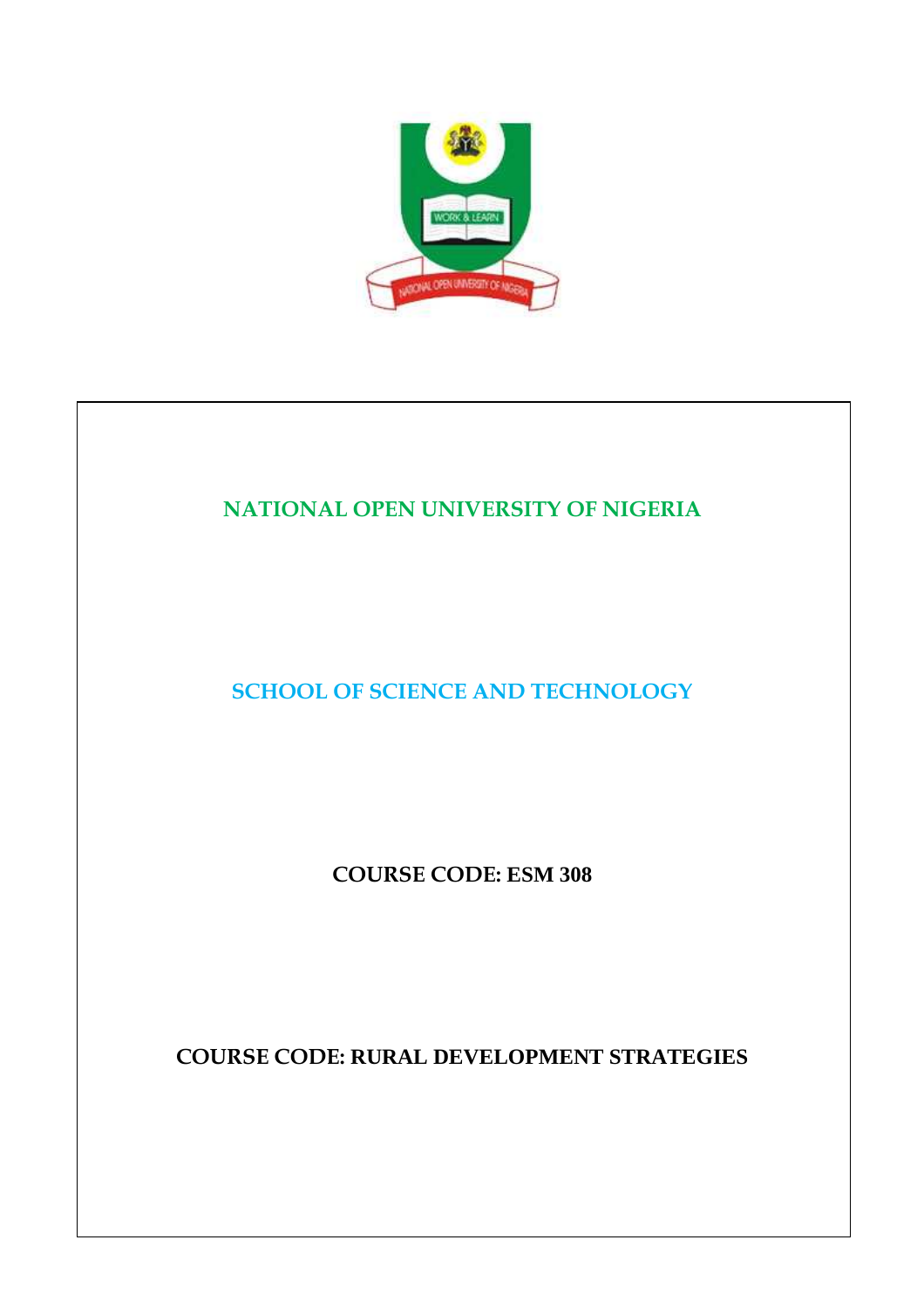### **ESM 308 RURAL DEVELOPMENT STRATEGIES**

# COURSE DEVELOPER AND UNIT WRITER:

# PROF. JULIUS.A.B. OLUJIMI,

# FEDERAL UNIVERSITY OF TECHNOLOGY (FUTA)

# AKURE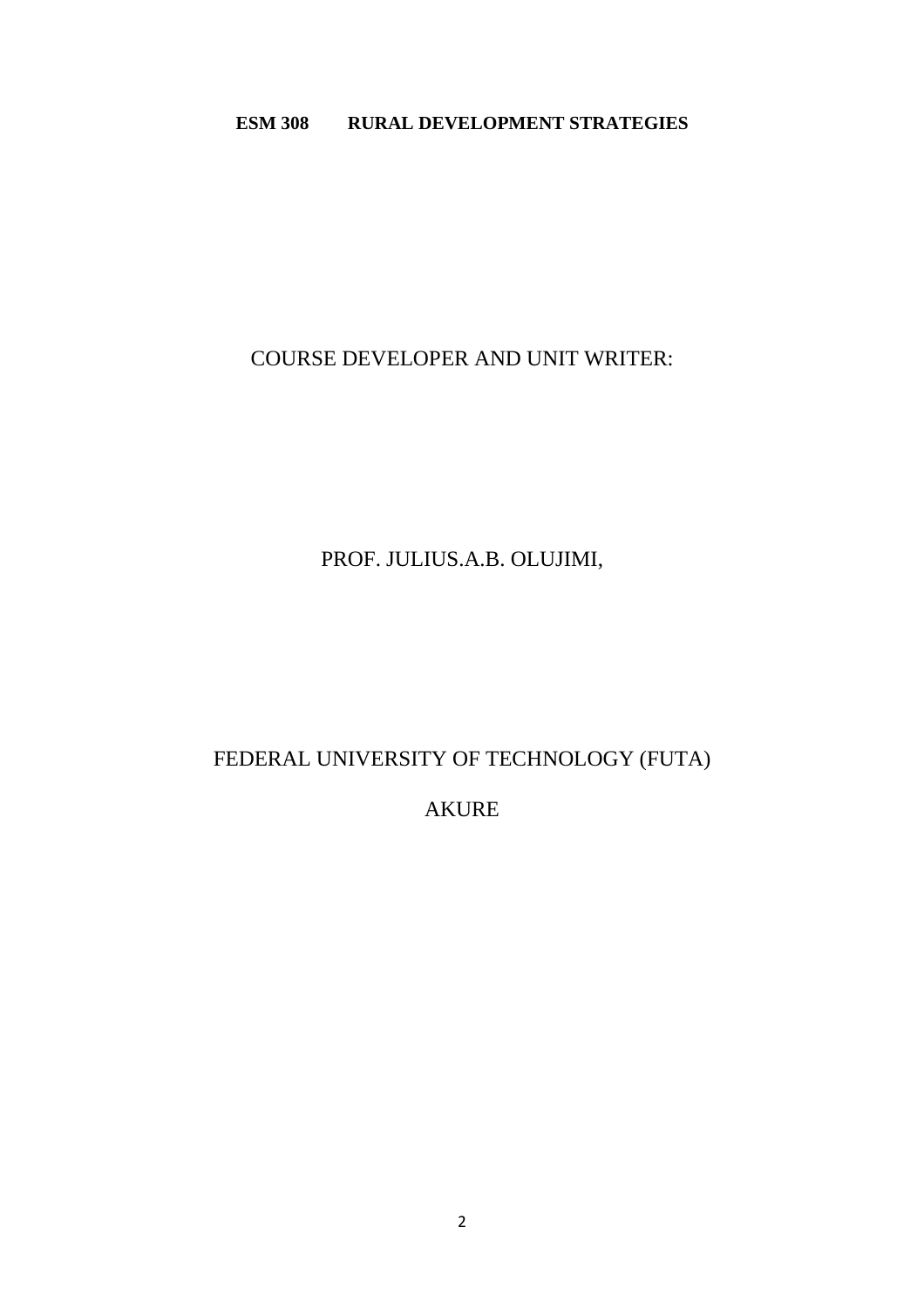### **ESM 308 RURAL DEVELOPMENT STRATEGIES**

#### **Course synopsis:**

Policy and policy thrusts for Rural Development in Nigeria 1900 to present day, Development needs of rural societies, Community Development and roles of NGOs, Rural-Urban migration. Urbanization of Rural Societies.

#### **Table of Content Page 2018**

Module 1: Policy and Policy thrusts for Rural Development in Nigeria 1900 to date

- Module 2: Development Needs of Rural Societies
- Module 3: Community Development and Roles of NGOs
- Module 4: Rural Urban Migration
- Module 5: Urbanization of Rural Societies

### **MODULE 1: POLICY AND POLICY THRUSTS FOR RURAL DEVELOPMENT IN NIGERIA 1900 TO DATE**

- Unit 1: Fundamentals of Policy formulation
- Unit 2: Rural Development Policies in Nigeria
- Unit 3 Rural Development Programmes in Nigeria
- Unit 4: Evaluation of Rural Development programme in Nigeria
- Unit 5: Rural Development Policy Direction in Nigeria

### **UNIT 1 FUNDAMENTALS OF POLICY FORMULATION IN RURAL DEVELOPMENT**

### **CONTENTS**

- 1.0 Introduction
- 2.0 Objectives
- 3.0 Main body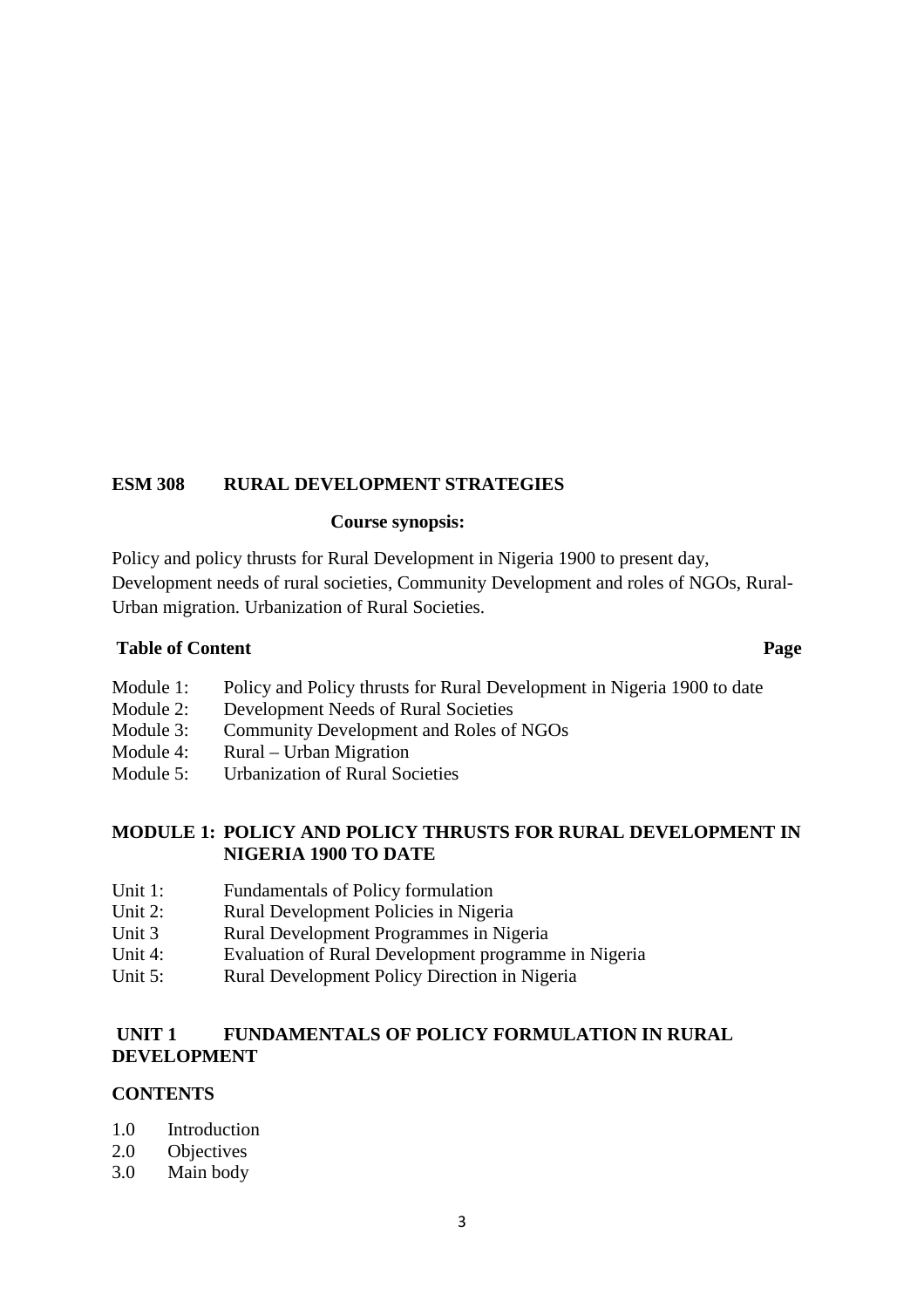- 3.1 What is Policy
- 3.2 Stages involved in the formulation of policy
- 3.3 Relationship between [government] policy and programmes
- 4.0 Conclusion
- 5.0 Summary
- 6.0 References/Further Readings

### **1.0 INTRODUCTION**

In this unit, you will learn the definition of policy and stages involved in the formulation of policy. The relationships between policy and programmes that emerged from government policy with relevance to rural development in Nigeria are also highlighted.

### **2.0 OBJECTIVES**

At the end of this unit, you should be able to:

- Define policy.
- Know the stages involved in the formulation of policy.
- Know the relationships between policy and programmes.

### **3.0 Main Body**

.

### **3.1 What is a policy?**

Oxford Advanced Learners dictionary  $(7<sup>th</sup>$  edition) defines policy as a plan of action agreed or chosen by a political party, a business etc. it also sees policy as a written statement of a contract of insurance. A policy can best be described as a framework or strategy, giving a broad outline of the direction and overall strategy for the development of a particular sector. It can also be defined as a high-level overall plan embracing the general goals and acceptable procedures, especially of a government body (Westerinen, 2003). Many factors contribute to the development of policy, such as public debates in various fora, the demands of different political constituencies, reports from commissions and task forces appointed to enquire into perceived problem areas, evaluations of previous policies, and so on. Policies are often enunciated in such documents as government white papers, though not necessarily.

A public policy is a deliberate and (usually) careful decision that provides guidance for addressing selected public concerns. In short, any given policy represents the end result of a decision as to how best to achieve a specific objective. Most people actually apply a similar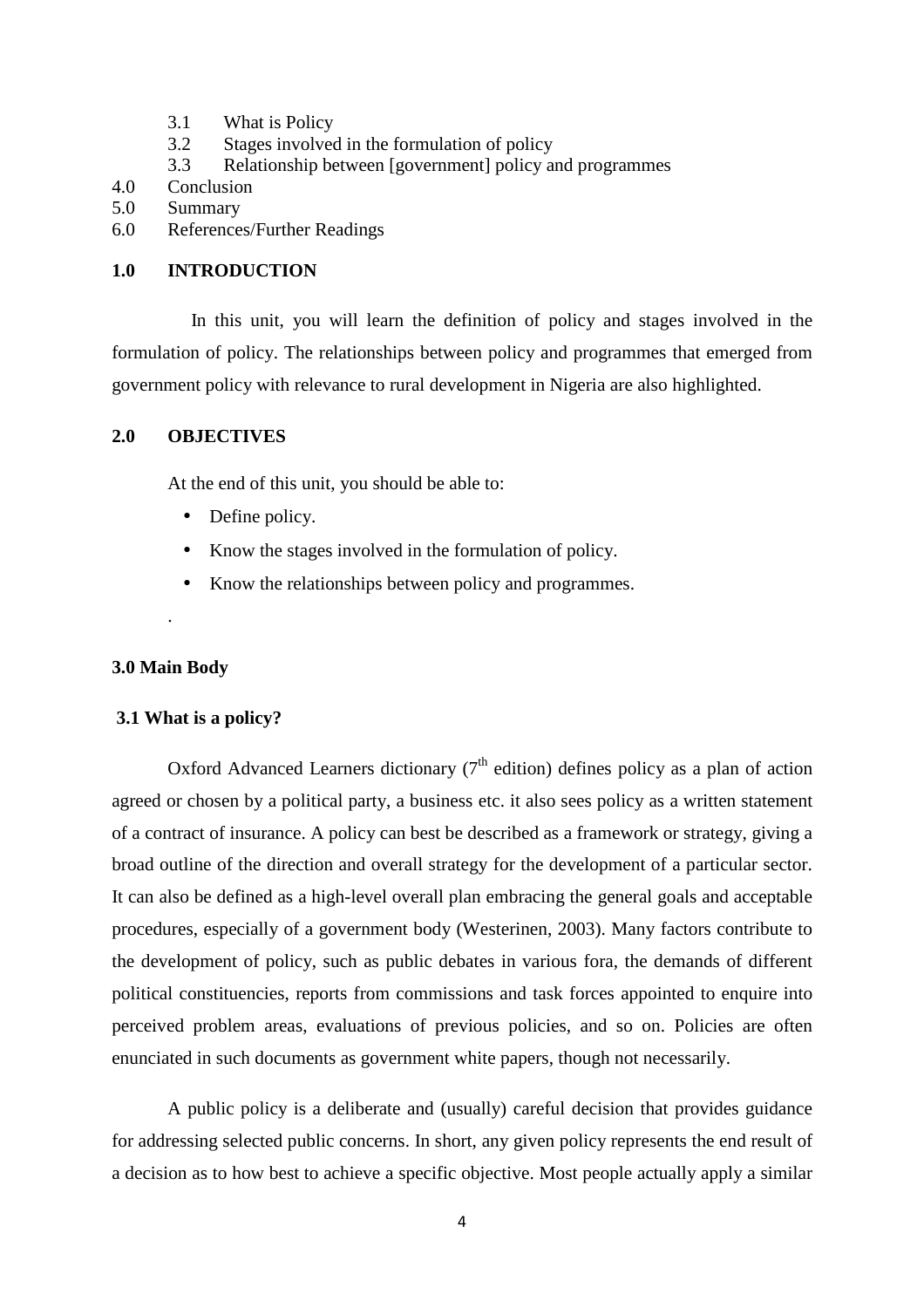process in the decisions they make in their everyday lives – even around fairly inconsequential choices.

#### **3.2 Stages involved in Policy Formulation**

The formulation of policy involves the identification and analysis of a range of actions that respond to these concerns. Each possible solution is assessed against a number of factors such as probable effectiveness, potential cost, resources required for implementation, political context and community support.

It would be unrealistic and even incorrect to say that the formulation of policy follows a clear and consistent pathway or route. Policy development is actually an involved and sometimes haphazard process that differs widely depending upon the concern being addressed. Sometimes it is a long and winding road with lots of detours and stops along the way. For instance, rural problems can be addressed through the formulation of rural development policy which are implemented through different rural development programmes.

A clear goal or destination – an objective to be achieved – must first be set. The various ways to attain that goal are then identified and assessed. Despite the variation in policy process, there are some general stages that are common to its development.

#### These are:

- Selection of the desired objective
- Identification of the target of the objective
- Determination of the pathway to reach that objective
- Design of the specific programes or measures in respect of the goal
- Approval of the draft policy document

### *a. Selection of the desired objective*

The first stage in policy formulation is to determine the desired objective. Policy directives can be understood as an expression of commonly accepted societal value e.g. 'Better life for Rural Dwellers' etc. Public policy is basically shaped by and must be consistent with these values. Within this context, the selection of objectives typically derives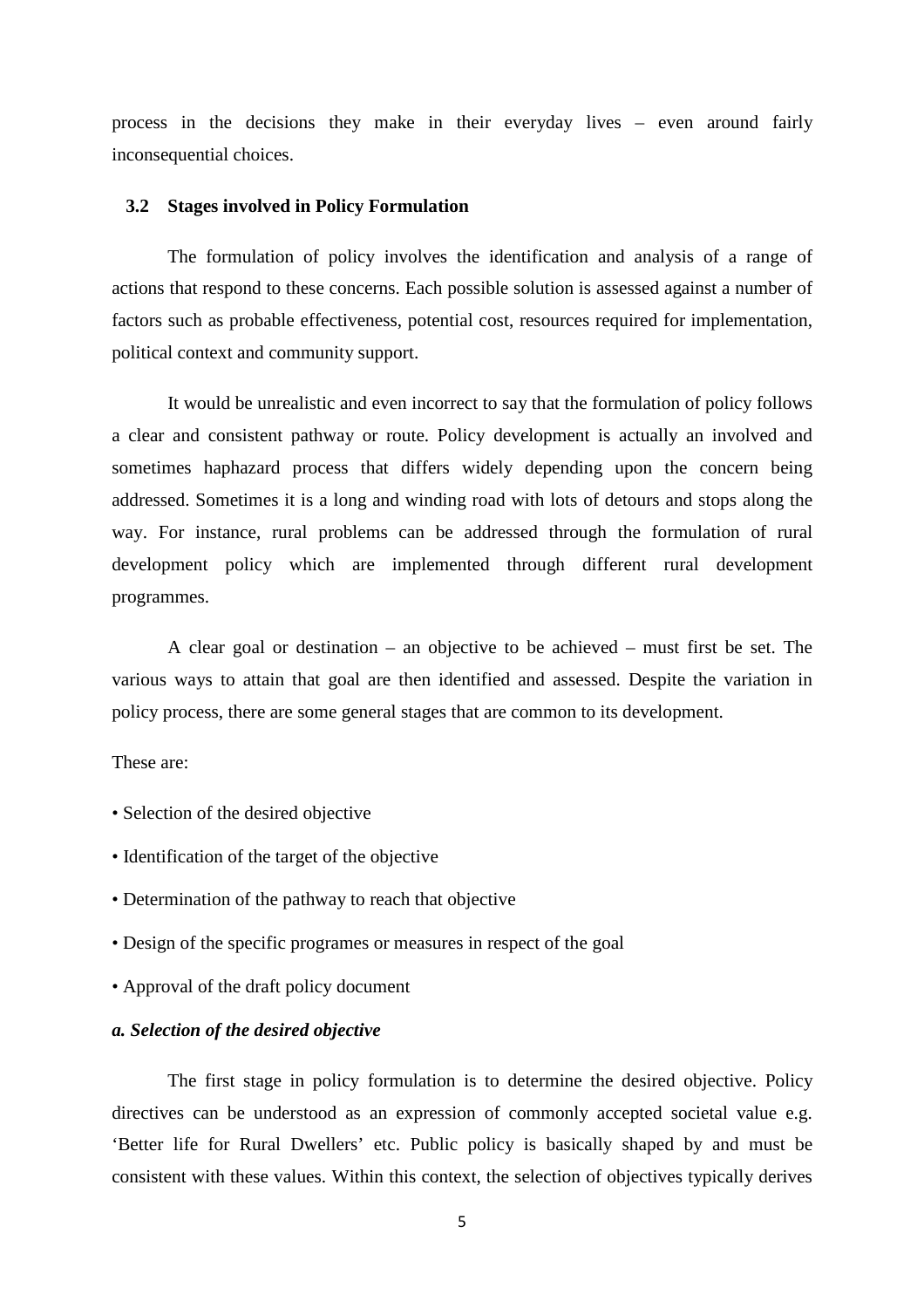from priorities and imperatives set at the political level. The desired objective may be rooted in the platform of a political party or approved at its policy conference. A policy direction may be announced, for example, in the Speech from the Throne that opens a new Parliamentary session or in the federal Budget. It may be signaled in a ministerial or departmental announcement regarding the government's intended agenda in a certain area, such as 'free health care for rural women', Caring Heart Health, etc.

Policy objectives can also arise from negotiations with provinces/territories and subsequent intergovernmental agreements that effectively incorporate an explicit or implicit agenda. The determination of the objective in the policy formulation may be difficult even in the presence of clear political intent. Some observers would argue that identifying the right question(s) is the most challenging part of the policy process. This is where the engagement of citizens becomes particularly relevant. While governments are the primary formulators of policy, there is growing recognition of the need to engage the potential targets of any measure and citizens, more generally, in discussion of the options. Citizens certainly are keen to ensure that their voices are heard in the formulation of public policy. One of the functions of the policy dialogue earlier described is to ensure that community members are involved in the Vibrant Communities and Action for Neighborhood Change initiatives the opportunity to talk directly with government representatives about the issues of concern to communities and how governments can help address them. In Nigeria, it is common to see the Legislative Committee in-charge of issues which policy is intended to address organizing public debates to gather views of the target population for possible consideration and inclusion in the draft policy. The essence of the debate is to ensure that the public are adequately involved (citizen participation). Often times, only the privileged individuals that are present at the forum participates in the debate e.g. the on-going debate on removal of fuel subsidy in Nigeria.

#### *b. Identification of the appropriate target*

The next stage in the policy formulation process is to identify the appropriate targets toward which the policy should be directed – the entire population or designated households or group that meet certain criteria. The selected target is linked to the overall objective, which embodies within it either a direct or indirect statement of who will or should be affected by the proposed measure. For example, in the formulation of policy that would address rural problems, the rural dwellers are the main target. Experience in the past has shown that this target group is often ignored and the policy so formulated has failed to achieve its intention.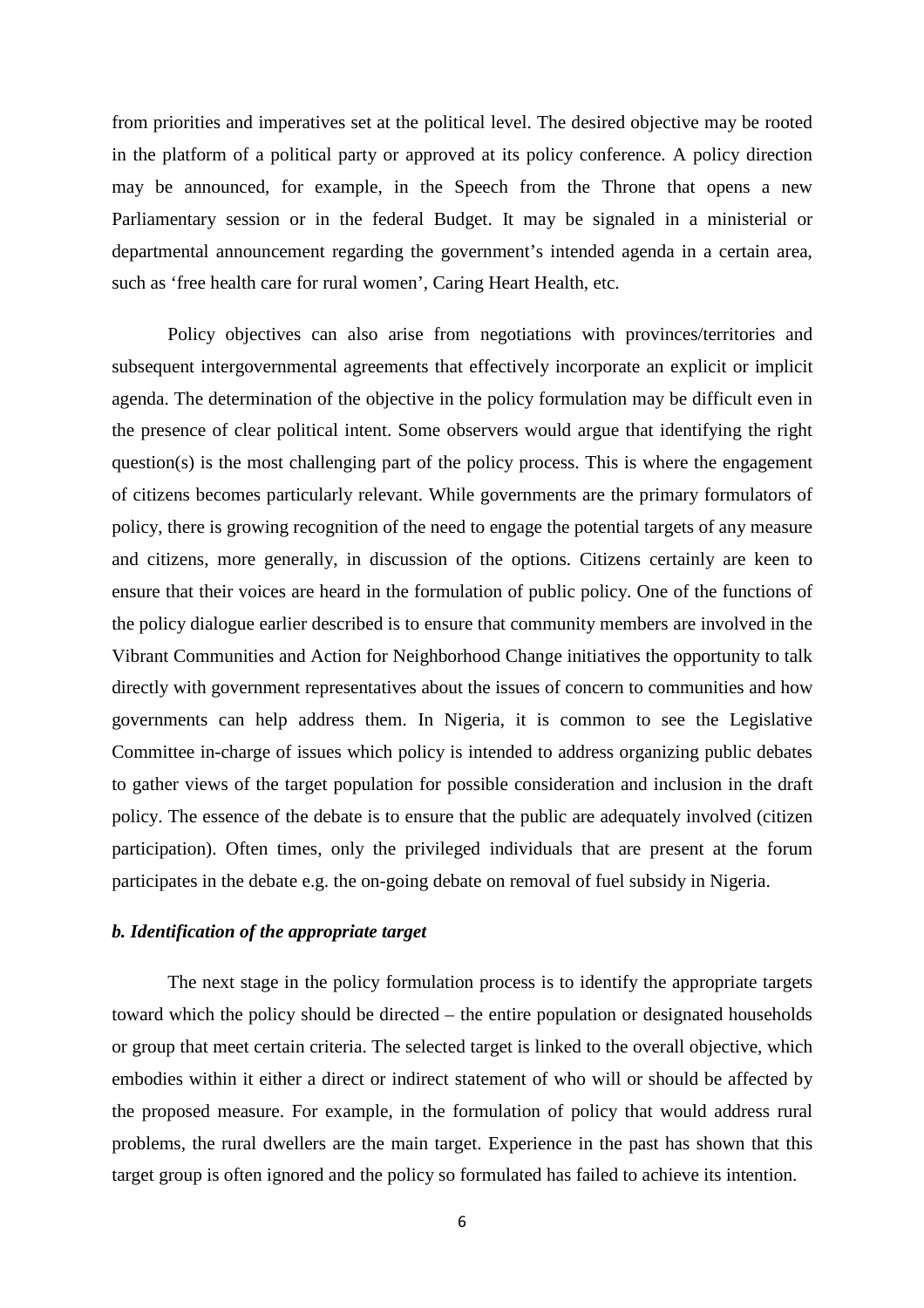#### *c. Determination the pathway*

A third stage in the policy formulation process is to determine from a range of options how best to reach the specified objectives. This stage is often difficult and contentious. Nonetheless, substantial debate can arise when it comes to selecting the most appropriate route to achieve this goal and the end may be clear but the means may be hotly contested. Considerable thought, discussion, consultation (some would say not sufficient or genuine) and research typically precede any major public decision. In contrast to the usual way in which actions are rationalized, the means – when it comes to public policy – must justify the ends.

#### *d. Designing the intervention*

Policy formulation does not end once a preferred route to the desired outcome has been selected. There is typically considerable design work to be done after the approach has been identified. In fact, it is at this point that the detailed work and tough decisions actually begin. Draft copy of the policy would now be put on paper containing submissions of various interest groups. At this stage the technocrats would be involved in putting together and fine turning the policy draft document.

#### *e. Approval of the draft policy document*

 The finally stage in the policy formulation process is the approval of the policy document. The draft policy document submitted to the Executive Council is properly scrutinized and further debated in the Council meeting. At this stage, additional suggestions might be made that may lead to few modifications after which final approval would be granted by the Executive Council of the state if it is a state policy; or Federal Executive Council of the country if it is a Federal Government policy.

# **2.2 RELATIONSHIP BETWEEN GOVERNMENT POLICY AND PROGRAMMES**

A policy can best be described as a framework or strategy, giving a broad outline of the direction and overall strategy for the development of a particular sector. It can also be defined as a high-level overall plan embracing the general goals and acceptable procedures, especially of a government body (Westerinen, 2003). A programme is a planned and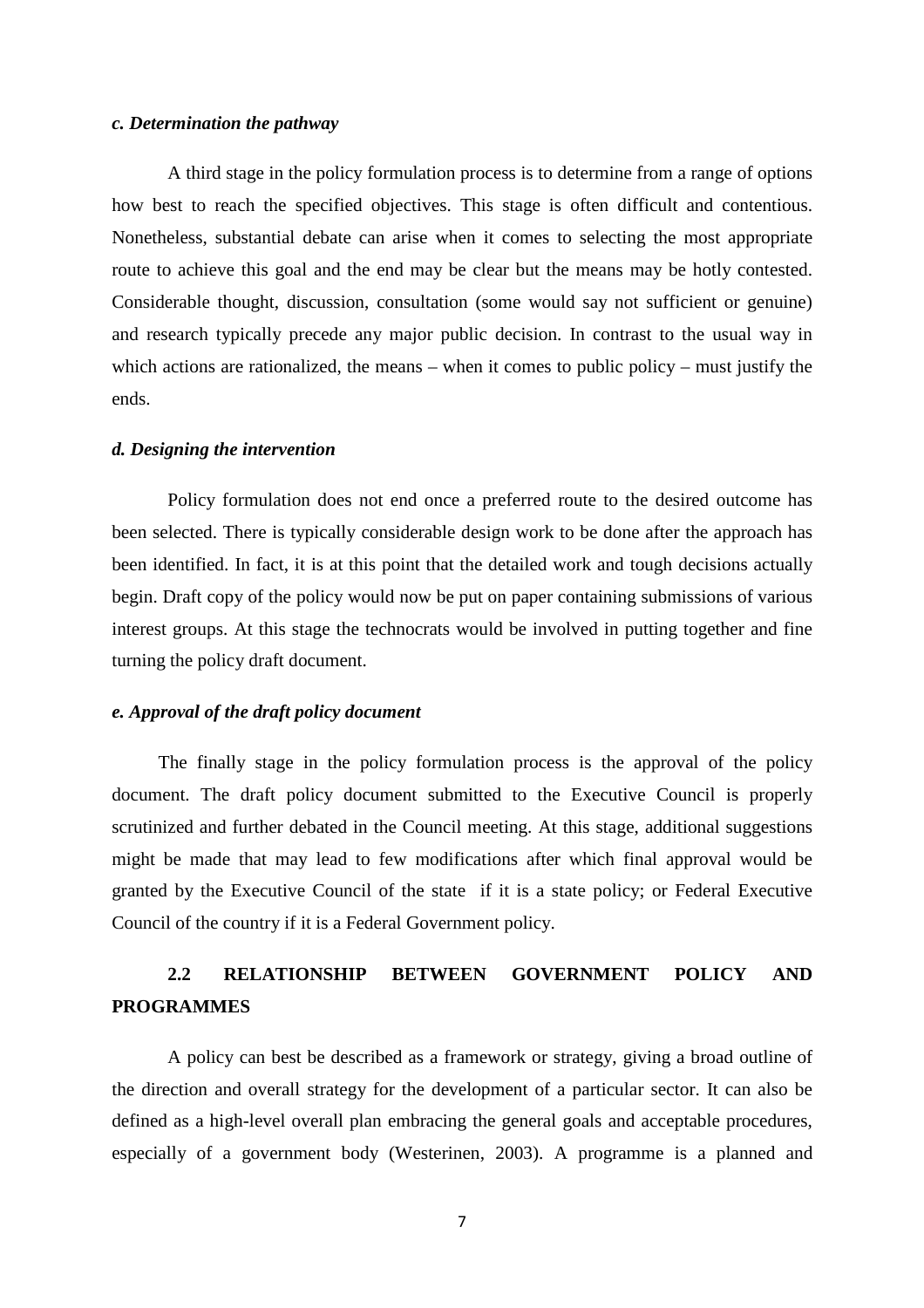organised series of events that seeks to address a particular problem or to promote development. Programmes demand a clear statement of objectives linked to national or higher level policies. They are made up of a number of projects which, when linked together, achieve the programme objective.

From the definition of policy and programmes; policy can be regarded as the bedrock upon which programmes can come into reality. Without a policy put in place there cannot be a programme.

Policy is an action plan on which master plan has been conceived after careful and painstaking brainstorming on the pros and cons of different steps and then a conclusion is reached after passing through the various stages. The decision reached is to be implemented through programmes. Example of the rural development policy during the Babagida Administration in Nigeria led to the establishment of the defunct Directorate of Food, Roads, and Rural Infrastructure (DFRRI) in 1986. Different programmes through which the policy was implemented include rural road construction and rehabilitation, rural water scheme, provision and maintenance, rural housing, rural banking, etc.

Policy remains a paper work unless programmes are designed on it to ensure the reality of the policy. Therefore, policy should be backed up with a good implementable programmes to make the series of statement in the policy document realizable.. They must be well worked out to solve problems.

#### **3.0 Conclusion**

Policies are best described as a high-level overall plan embracing the general goals and acceptable procedures, especially of a government body and they are frameworks or strategies, giving a broad outline of the direction and overall strategy for the development of a particular sector. This unit presents the fundamental of policy formulation with a view to presenting sound knowledge required for the understanding of rural development policy formulation in Nigeria. **4.0 Summary** 

You have just concluded unit one. You have learnt the definition of policy and the stages involved in the formulation of policy. It is necessary to note that in the formulation of policy, the target population needs to be adequately involved by their direct participation. You have equally learnt that policy is implemented through programmes. Thus, you have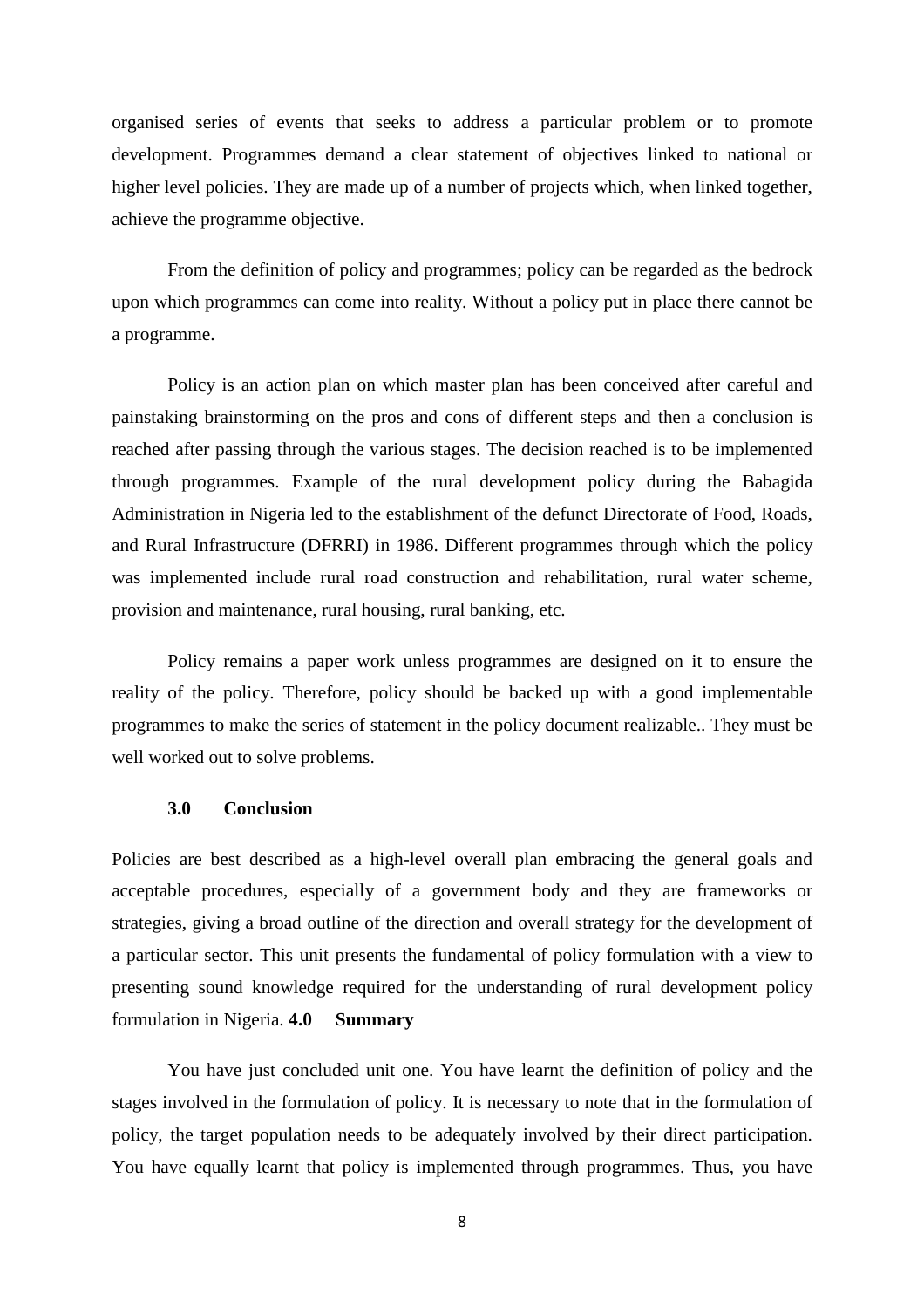learnt the relationships between policy and programmes. The essence of this unit is to provide you with the general background knowledge to understand the next unit which focuses on rural development policy formulation and design of realistic programmes that can achieve sustainable development in the rural areas of Nigeria.

#### **REFERENCES**

**Olujimi, J.A.B** (1998). 'The Role of the Public in the Implementation of Master Plan in Nigeria'. In Ilesanmi, F.A. (ed) *Master Planning Approach to Physical Development: The Nigerian Experience* (Book of Readings), Federal University of Technology, Yola, Paracetal Publishers, Yola, 178-184.

**Hornby, A.S. ( 1998)** Oxford Advanced Learners Dictionary. Oxford University Press, London.

**Westerinen. A. (2003)** *what is Policy and What can it be? ( Document retrived from*  www.dmtf.org on  $5^{TH}$  July, 2011)..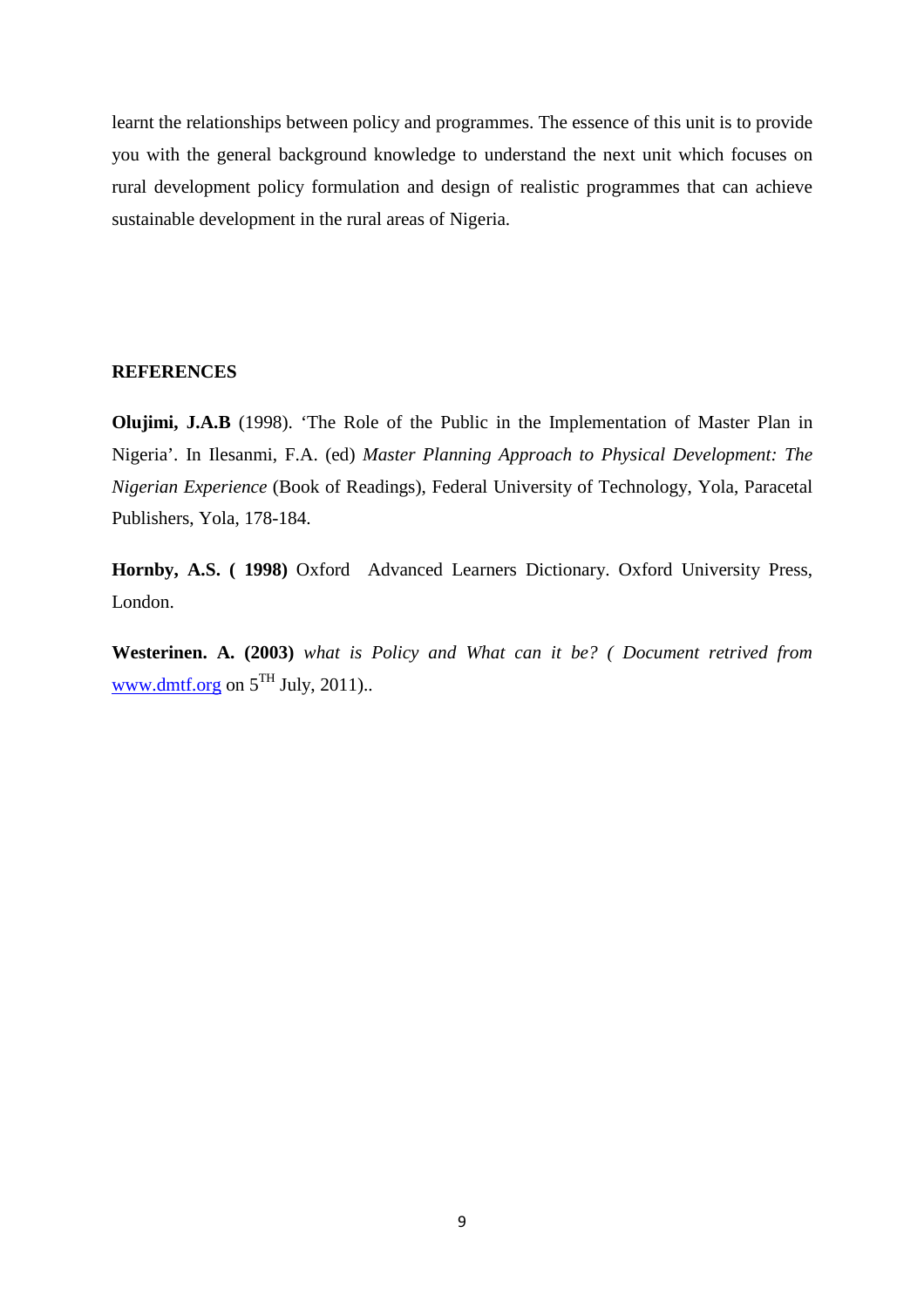# **UNIT 2: RURAL DEVELOPMENT POLICIES IN NIGERIA**

### **CONTENTS**

- 1.0 Introduction
- 2.0 Objectives<br>3.0 Main body
- Main body
	- 3.1 What is Rural Development?
	- 3.2 Problems of the Rural Areas in Nigeria
	- 3.3 Government Policies formulated to address the problems of rural area in Nigeria
- 4.0 Conclusion
- 5.0 Summary
- **6.0** References/further readings

### **1.0 INTRODUCTION**

This unit will build on the general knowledge acquired in the previous unit that provides the meaning and stages involved in the formulation of policy. In this unit therefore, you will learn the definition of rural development, identify various problems confronting the rural areas and the rural dwellers in Nigeria. You will also examine the various policies formulated by government to address the problems of rural areas in Nigeria.

# **OBJECTIVES:**

By the end of this unit, you should be able to:

- \* define rural development
- \* know that rural development is more than mere agricultural development
- \* identify the problems of rural areas
- \* examine policies formulated to address rural problems in Nigeria a view to promoting rural development.

# **2.0 MAIN BODY**

# **2.1 WHAT IS RURAL DEVELOPMENT?**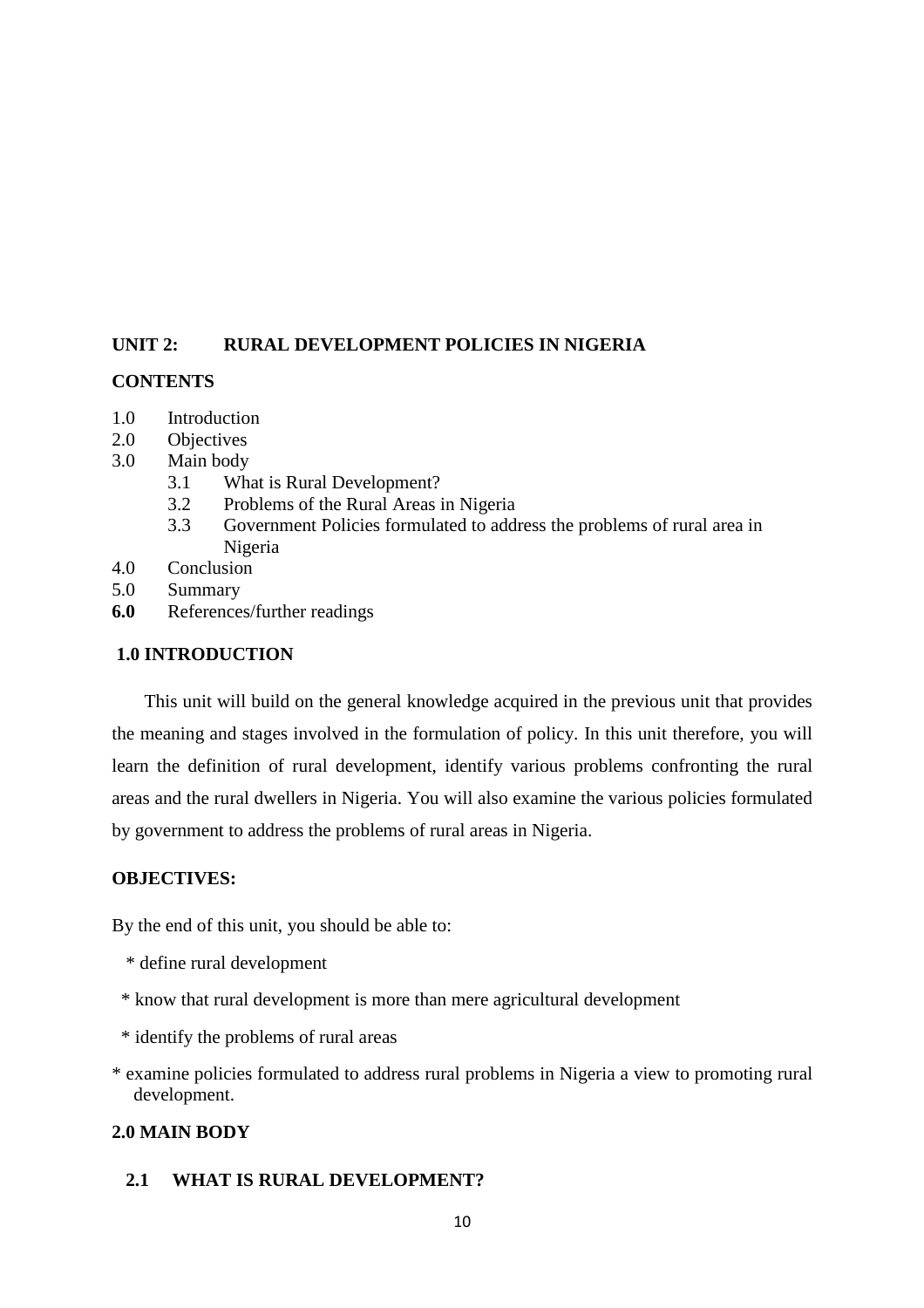The predominant occupation of the rural dwellers is agriculture, and this brings in the conception that to develop the rural area, one needs to develop the agricultural sector. This may not be unconnected with the reason why Williams (1981) sees rural development as activities undertaken by governments and international, public and private agencies that take a number of forms; many of which are combined with one another. These include irrigation schemes, Farm Settlement Scheme, extension services, provision of chemical fertilizer, herbicides and pesticides and high-yielding varieties of seeds. The central purpose of these activities as implied in the different programmes evidently point to an increase in agricultural production with not much emphasis on living standard.

 However, studies conducted by Odumosu et al (1998) and FMARD (2001) have differently confirmed that agriculture is by no means the only possible occupation for the rural people. Therefore, it is erroneous to equate agriculture development with rural development. Rural development is wider than mere agricultural development and it implies a broad-based reorganization and mobilization of masses so as to enhance their capacity to effectively with their daily tasks. According to Lele (1975), rural development is a process which involves improving the living standard of the mass of the low-income people residing in rural areas and making this process of their development self-sustaining. Diejomah (1972) equally sees rural development as a process of not only increasing the level of per capital income in the rural sector, but also the standard of living of the rural population.

 Rather than an activity (Williams, 1981); these two scholars (Lele 1975, and Diejomah 1972) have conceived rural development as a process towards improving living standard of the rural poor by eradicating poverty and this does not centre solely on increasing per capital income, but equally embraces the provision of infrastructural facilities to promote good quality of life. For any programme to achieve meaningful (rural) development; it must see Man as its centre-piece and as a matter of objective; it must attain improvement in the standard of living of the rural dwellers as well as ensuring higher productivity and improve the Man/Land/Capital ratio. Furthermore, it must create employment opportunities for the rural dwellers by the adoption of appropriate technologies and adequately involve the rural people in the process.

 Basically therefore, rural development is concerned with raising the quality of life of the low-income population living in rural areas on a self-sustaining basis through a fundamental transformation of the rural mode of production (Gana, 1986). Central to this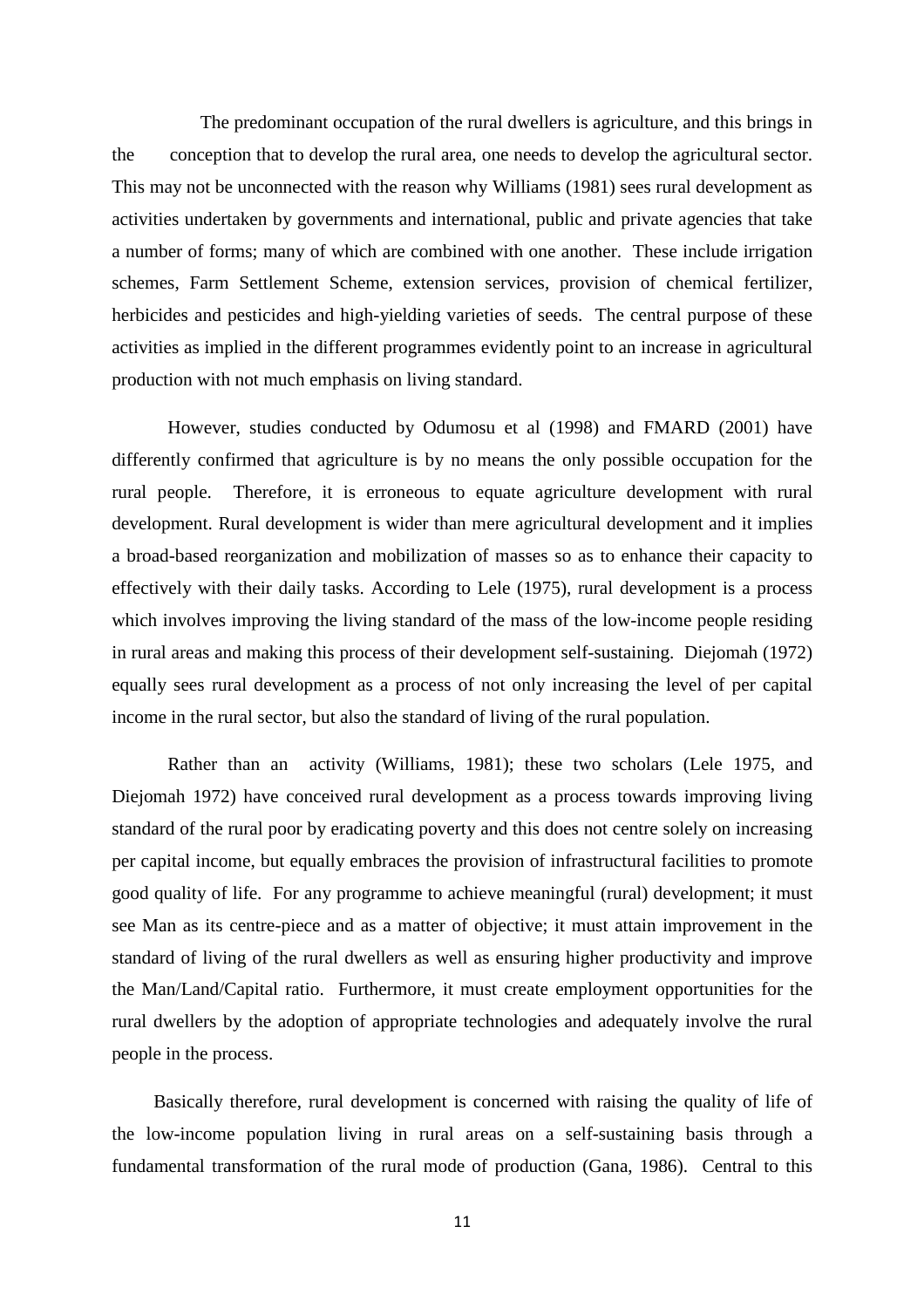transformation, is the provision of rural infrastructure that are required to facilitate the production, distribution, and consumption activities as well as enhance the quality of rural life. Since the daily tasks of the rural people are carried out on space, land is therefore basic to the viability of rural life, and a comprehensive spatial reorganization of rural land through rural planning is of paramount importance for the attainment of rural development objectives.s

# **2.2 PROBLEMS OF THE RURAL AREAS IN NIGERIA**

### **UNIT 3: RURAL DEVELOPMENT PROGRAMMES IN NIGERIA**

### **CONTENTS**

- **Introduction**
- **Objectives**
- Main body
	- Rural Development programme
	- 3.1.1 Agricultural Development
		- (a) Farm settlement scheme
		- (b) River Basin Development Scheme/Agricultural Development Project
		- (ADP)
		- (c) Operation Feed the Nation
		- (d) Green Revolution
	- 3.1.2Village Regrouping Scheme
	- 3.1.3Directorate of Food, Roads and Rural Infrastructure (DFRRI)
- Conclusion
- Summary
- References/further readings

# **UNIT 4: EVALUATION OF RURAL DEVELOPMENT UNDER DIFFERENT ADMINISTRATION PROGRAMMES IN NIGERIA**

### **CONTENTS:**

- **Introduction**
- **Objectives**
- Main body
	- Evaluation of Rural Development programmes under different administration
	- Pre-colonial period
	- During the colonial period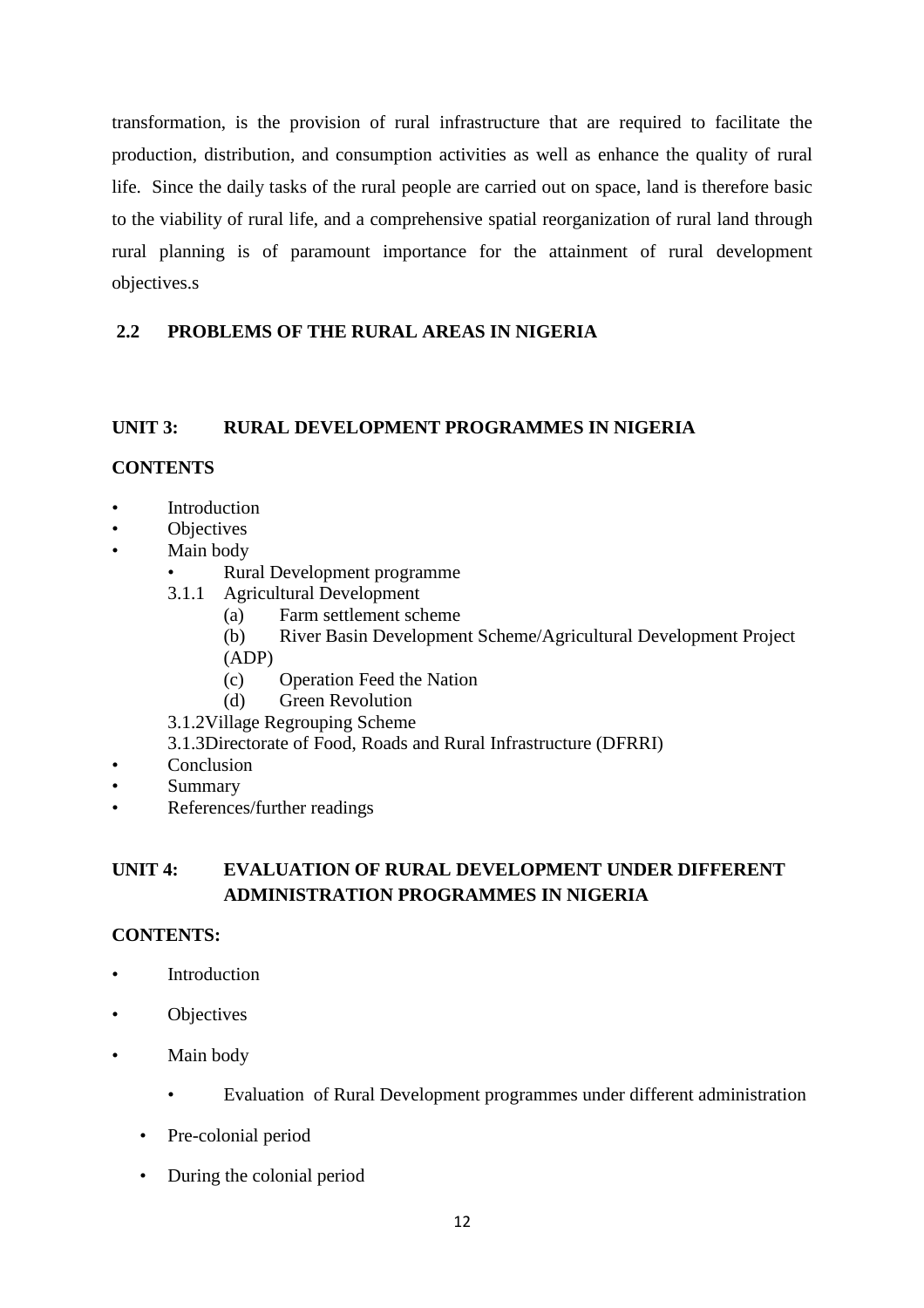- Post-colonial periods
	- 1960 1965 (First Republic)
	- 1966 1979 (Military Administration)
	- $\cdot$  1979 1983 (Second Republic)
	- 1984 1999 (Another military administration)
	- 1999 to Date (Third Republic)
- Conclusion
- **Summary**
- References/further readings

# **UNIT 5: RURAL DEVELOPMENT POLICY DIRECTION IN NIGERIA**

# **CONTENTS**

- **Introduction**
- Objectives
- Main body
	- Rural Development policy to address agriculture & food security
		- Rural economy industrialisation
	- Rural Development policy to address rural governance and democratic status
	- Rural development policy to address rural-urban migration and welfare/wellbeing
- Conclusion
- **Summary**
- References/further readings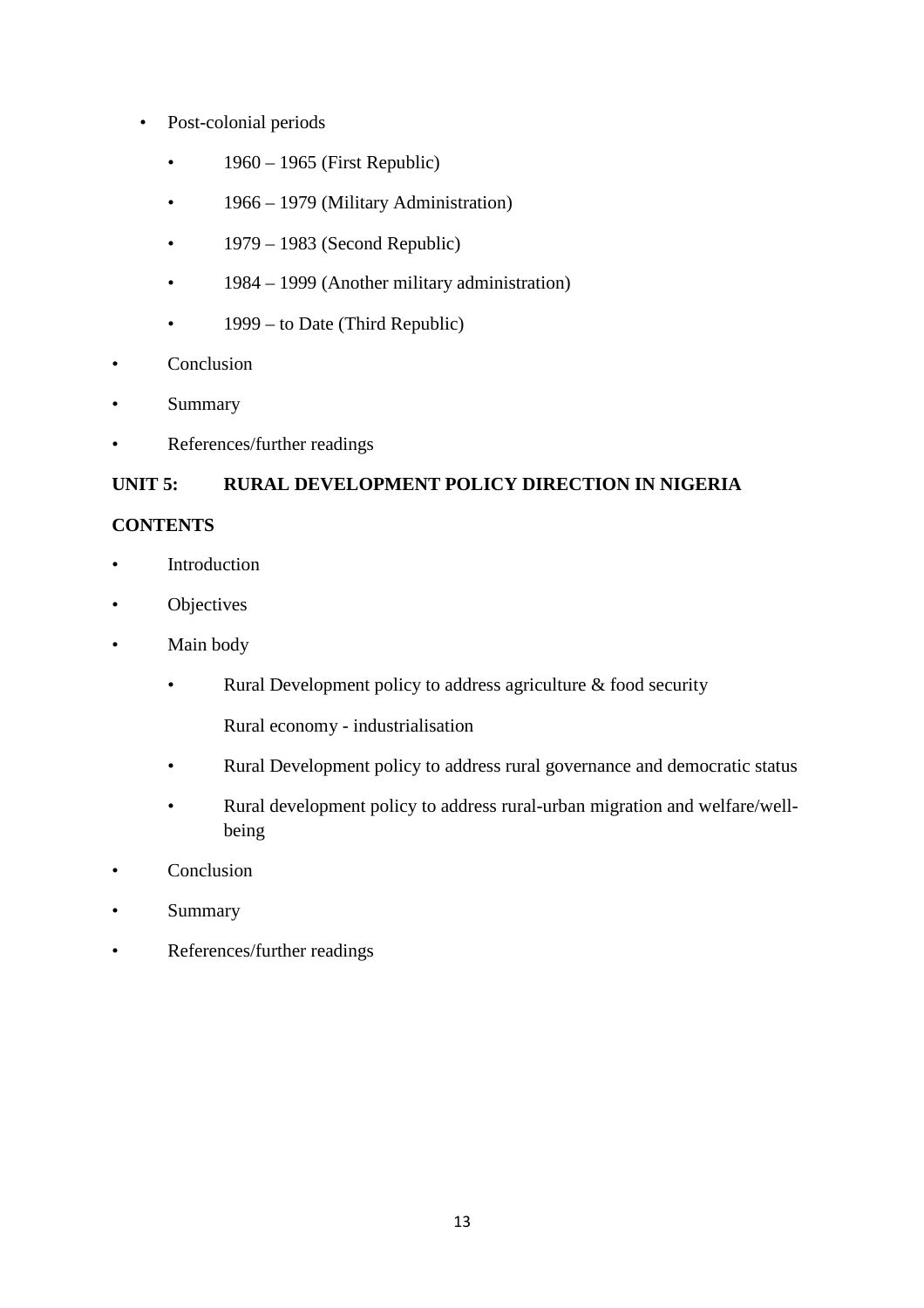### **MODULE 2**

Unit 1 Rural Dwellers and their characteristics Unit 2 Problems of the Rural Areas Unit 3 Needs of the Rural Dwellers Unit 4 Rural Infrastructure

# **UNIT 1: RURAL DWELLERS AND THEIR CHARACTERISTICS**

### **CONTENTS**

- 1.0 Introduction
- 2.0 Objectives
- 3.0 Main body
	- 3.1 Who are the rural dwellers?
	- 3.2 Characteristics of rural dwellers in Nigeria
	- 3.3 Rural families in Nigeria
	- 3.4 Improvement of living conditions of rural dwellers
- 4.0 Conclusion
- 5.0 Summary
- 6.0 References/further readings

### **1.0 INTRODUCTION**

In this unit, attempt is made to present the basic idea about the Rural Dwellers. This includes the definition of rural dwellers, their characteristics, their living condition especially in Nigeria and how this condition can be improved on. You will need to understand these to be able to appreciate the specific issues you will follow in subsequent units. These issues here are actually background issues.

# **2.0 OBJECTIVES**

At the end of this unit, you should be able to know the following: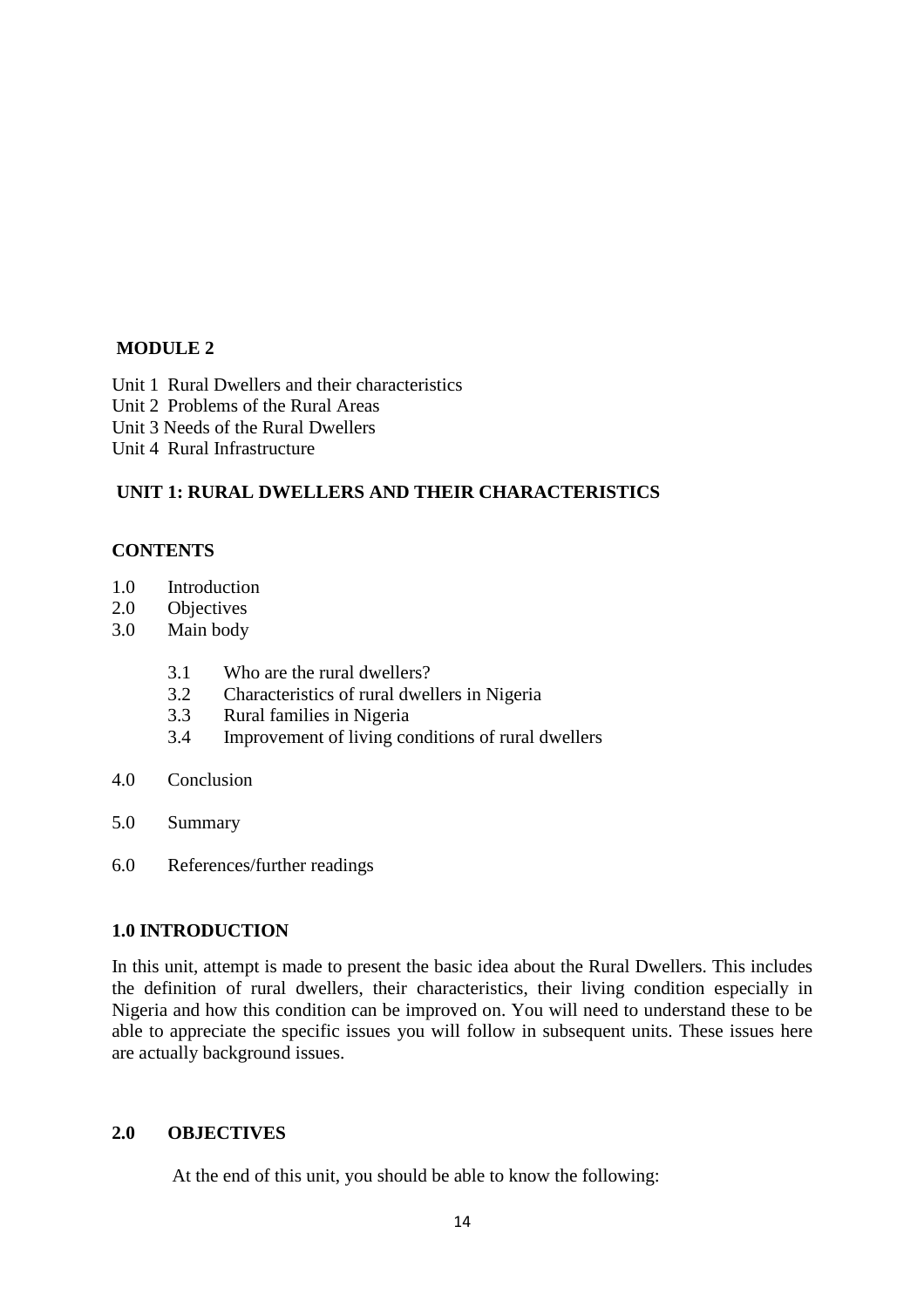- Differentiate between an urban inhabitant and a rural dweller.
- The various characteristics of a rural dweller especially in Nigeria.
- The various ways through which the living standard of the rural dwellers can be improved.

### **3.0 MAIN BODY**

A sense of charm and nostalgia is associated with rural living—at least as it is characterized in literature and lore--which tends to perpetrate the myth that —rural is one-dimensional and associated with open spaces, fresh air, bucolic life style, and healthy people. While it is true that the rural lifestyle has many positive characteristics, it is no longer, if it ever was, one-dimensional or homogeneous. It is a vast and varied tapestry, populated with communities rich in historic, cultural, economic, geographic, occupational, and demographic diversity. It is often presumed that rural dwellers are healthy and robust. In reality, they are burdened with a vast array of health needs associated with chronic health conditions, limited access to health care services, poverty, social issues such as drug abuse, suicide, domestic violence, alcoholism, smoking, and the likelihood of employment in hazardous occupations that expose workers to chemicals and dangerous machinery.

### **3.1 Who are the rural dwellers?**

The rural dwellers are majorly low income people whose main occupation is Agriculture. They are socio-economically handicapped people. The people lack the technology and know-how to improve and manage effectively the world around them. Majority of the rural dwellers are children and elderly people. They are backward people, who live in areas that are not urbanized, and with low population density, and typically much of the land is devoted to agriculture.

### **3.2 Characteristics of rural dwellers in Nigeria**

The rural dwellers are majorly low income people whose main occupation is Agriculture; they are socio-economically handicapped people. The people lack the technology and know-how to improve and manage effectively the world around them. Majority of the rural dwellers are children and elderly people. Rural dwellers are associated with Housing stress (lack of modern amenities, poor quality housing, etc.) Lower educational background, Lower employment rates, Persistent poverty, Population loss due to urbanization and migration to urban areas, Insufficient policing, fire rescue, and healthcare services, Reduced access to information and technology, and Reduced access to resources and supplies such as lack of electricity, portable water supply, and health education among others.

Migrant and seasonal farm workers represent a substantial group of people who live in or outside the rural periphery and have compounded vulnerabilities during a disaster or emergency.

### **3.3 The Rural Families in Nigeria.**

Everyone deserves equal access to social amenities and good living condition. But how true is the situation in Nigeria? This is a million-dollar question begging for an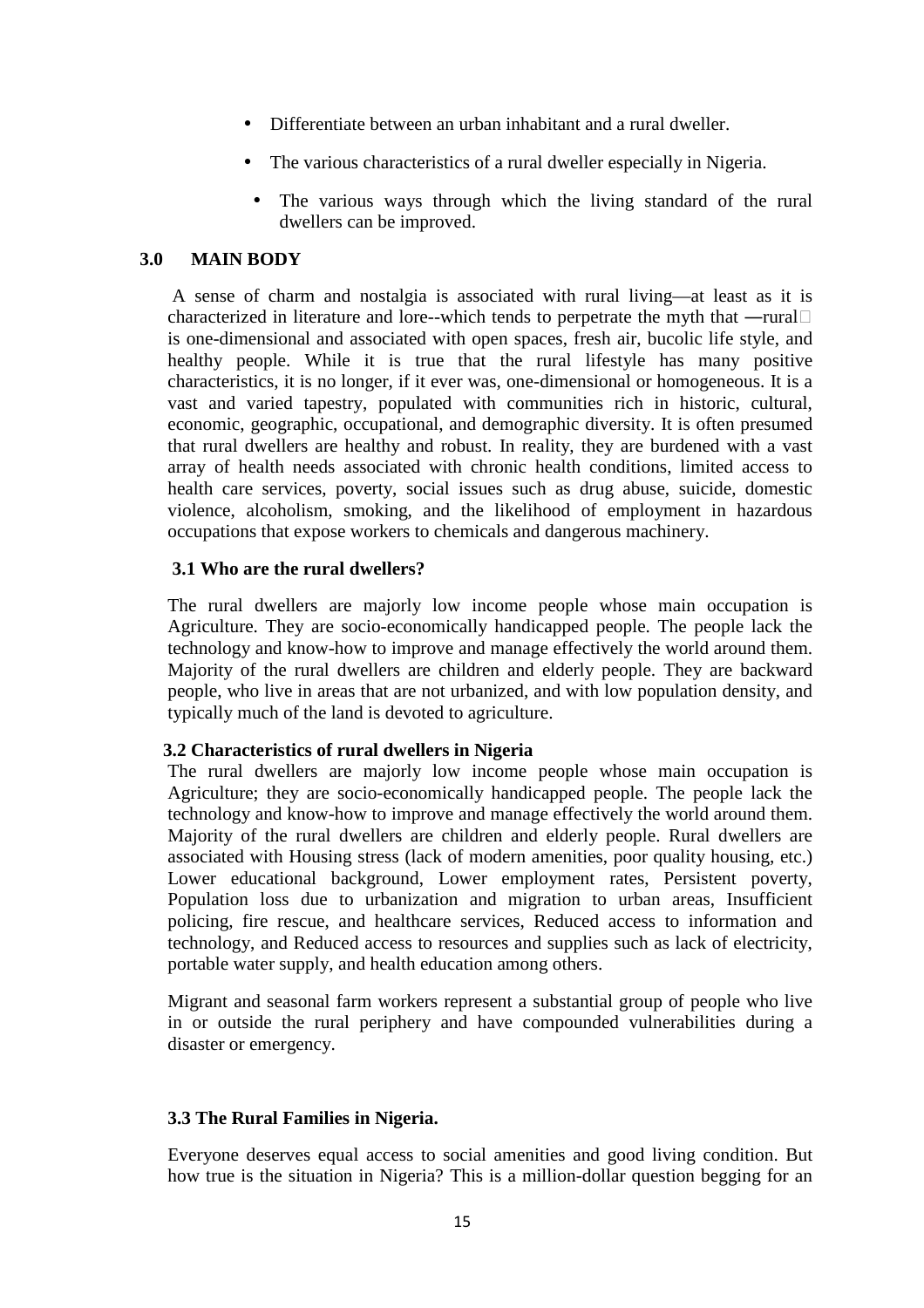answer. Today in Nigeria, many families living in rural areas are certified poor people. Many struggle to survive with less access to poverty support systems that are often based in the urban areas. Unfortunately, one of the most significant challenges these families often face is access to affordable health care. Most rural families get no medical attention when needed. There are just few chemist shops around most of which sell cheap but expired drugs.

 A new report by the United State Department of Health and Human Services notes that 12 per cent of those in urban areas live in poverty, while 15 per cent of rural dwellers live below the poverty line.

Most Rural families don't have access to electricity and pipe borne water. No good education for their children and in most cases their children don't go to school.

### **3.4 Improvement of Living Conditions of Rural Dwellers**

#### **4.0 CONCLUSION**

### **5.0 SUMMARY**

From the above we have seen who the rural dwellers are; we have known their characteristics and what the Nigerian rural families are facing and their daily activities.

### **6.0 REFERENCES/FURTHER READINGS**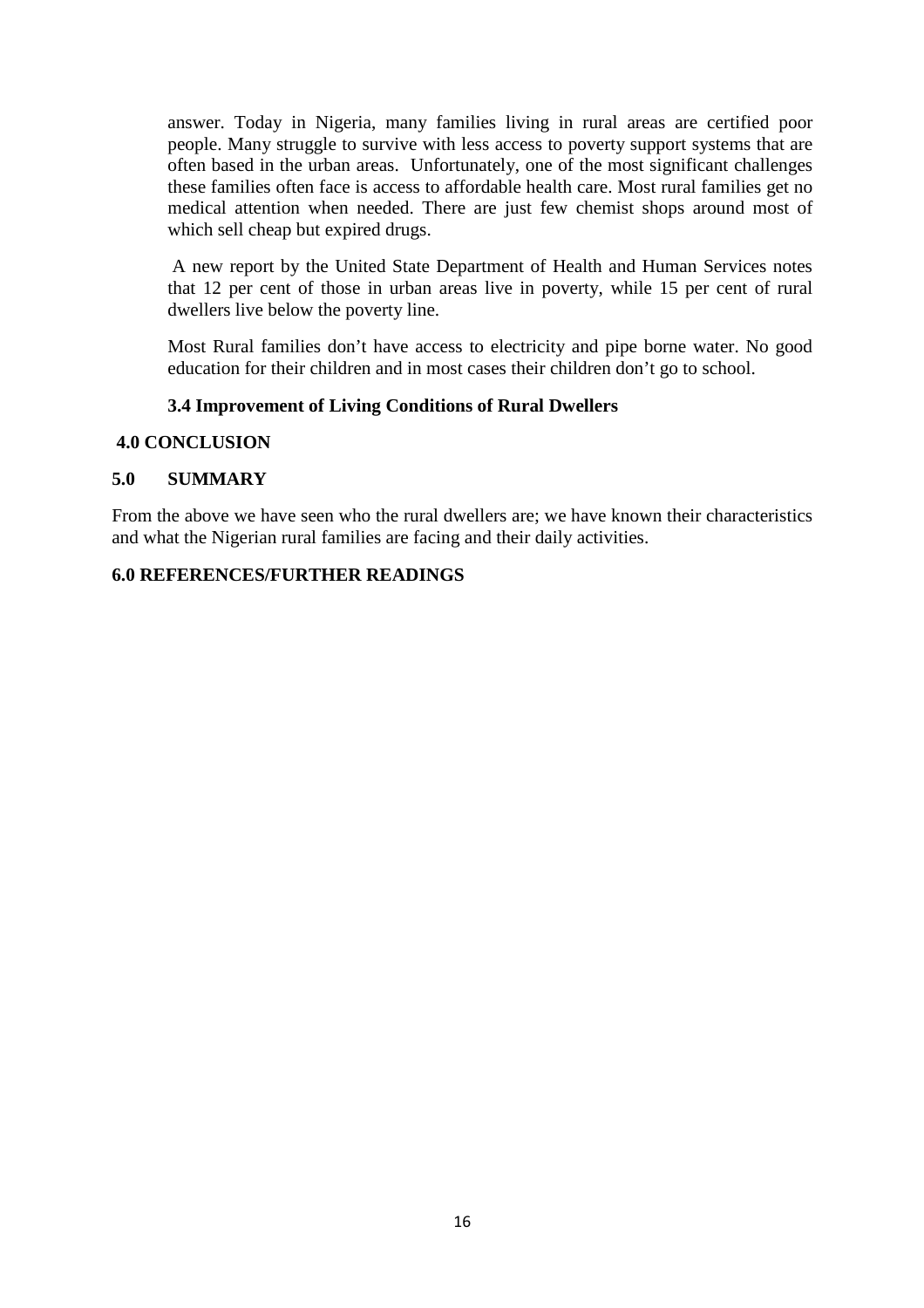# **UNIT 2 PROBLEMS OF RURAL AREAS**

# **CONTENTS**

- 1.0 Introduction
- 2.0 Objectives
- 3.0 Main body
	- 3.1 Definition and description of rural settlements and rural areas in Nigeria
	- 3.2 Characteristics of rural settlements in Nigeria e.g. in the North, West and East
	- 3.3 Problems of the rural settlements
	- 3.4 Potentials for development in rural areas
- 4.0 Conclusion
- 5.0 Summary
- 6.0 References/further readings

# **1.0 INTRODUCTION**

 The rural area is majorly associated with low income people whose main occupation is Agriculture. Rural areas are backward areas; the inhabitants are socio-economically handicapped. The people lack the technology and know-how to improve and manage effectively the world around them. Rural settlements are characterized by lack of electricity, portable water supply, and health education among others**.** 

# **2.0 OBJECTIVES**

# **3.0 MAIN BODY**

# **3.1 Definition and Description of Rural Settlements in Nigeria**.

Rural areas or the country or countryside are areas that are not urbanized, though when large areas are described country towns and smaller cities will be included. They have a low population density, and typically much of the land is devoted to agriculture. The degree to which areas of wilderness are included in the term varies; very large wilderness areas are not likely to be described by the term in most contexts.

In most parts of the world rural areas have been declining since the 19th century or earlier, both as a proportion of land area, and in terms of the proportion of the population living in them. Urbanization encroaches on rural land, and the mechanization of agriculture has reduced the number of workers needed to work the land, while alternative employment is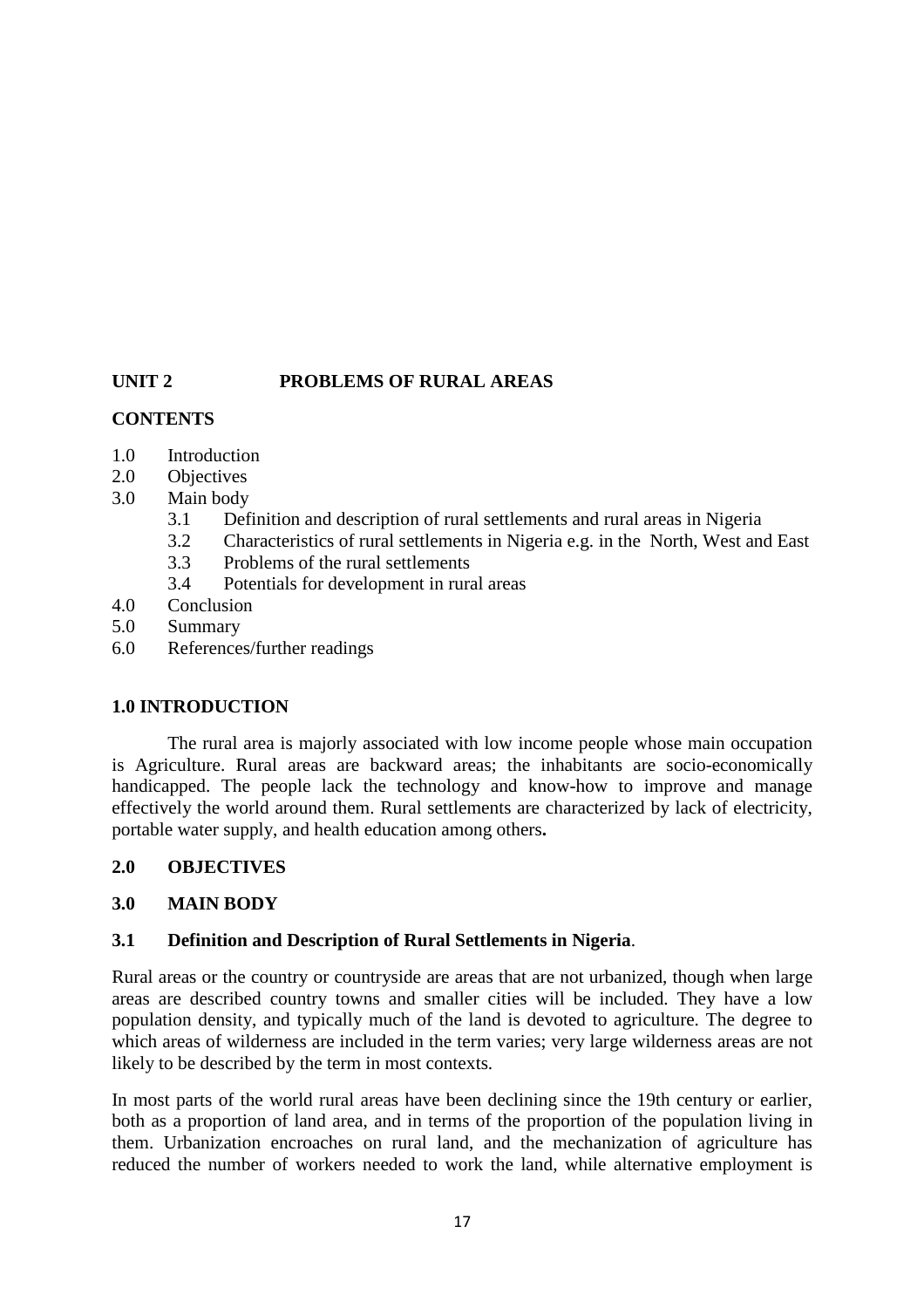typically easier to obtain in cities. In parts of the developed world urban sprawl has greatly reduced the areas that can be called rural, and land use planning measures are used to protect the character of rural areas in various ways.

### **3.2 Characteristics of Rural Settlements in Nigeria.**

While it is difficult to summarize the varied rural settlement patterns of a country as large as Nigeria, a few key points can be made. First, the household is the main social unit of the rural village or town. This is etched in the landscape through the formation of compounds. Compounds are typically composed of three to ten buildings and often have an earthen wall that marks off the collective space of a single compound. Compounds range in size based on the size of the household unit. This is determined by the number of children and extended family residing in the compound and by the number of wives that a man has. Polygamy is much more common in the North where most men are allowed by Muslim law to have as many as four wives. Hence, in households where polygamy is practiced, each wife will typically have her own hut within the compound.

In terms of building materials, building walls are composed of earthen bricks in much of the country, while roofs are constructed with thatch or corrugated metal. Corrugated metal is much more common in southern Nigeria and generally represents greater social status. Since thatch must typically be replaced every one to two years, metal is much easier to maintain.

Another important point to note about rural villages is that they serve commercial functions. Depending on the size of the settlement, most rural towns and villages have markets that serve as a place of exchange for the settlement and its surrounding trade area. The size of the market is also typically related to the frequency with which it meets. The smallest rural markets in Nigeria may only meet once every two weeks, while the largest meet daily. In the market one can find all kinds of daily and specialized goods for sale: meats, grains, oils, nuts, and fruits. Most towns also serve as service centers. Here one is likely to find a health clinic, a "barbing salon" (i.e. hair stylists), a car mechanic, or a police station. Another area of major importance to rural settlements is infrastructure. This includes transportation, communications, and utilities infrastructure. While there is some variance in rural communities' access to these types of collective infrastructure, most rural areas lag behind cities in the development of these services. It is not uncommon, for example, to see a rural village with electric lines passing through it. But that it is literally all the lines do. There are often no connections to the rural town. The lines are merely carrying power from a generating plant or a hydroelectric facility to urban areas. While the lines are physically proximate to the villagers, they are economically distant from their day-to-day lives. Another example of rural-urban disparities is in transportation infrastructure. Many rural settlements are poorly connected to their surrounding region. This is the case for at least two reasons. First, construction and upkeep of roads has not been sufficient to afford all rural peoples easy access to an efficient, well-maintained highway network. Second, many rural people have limited access to motor vehicles. While taxis are abundant in the cities, those without cars in the countryside are severely constrained. In northern Nigeria, many people substitute bicycles or motor-cycles for cars. This allows them a break from the long hours of walking/trecking that regularly form part of their normal life.

# **3.3 Problems of the Rural Settlements**

There are so many problems associated with the Rural areas in Nigeria among them are: poor quality housing, Lower educational background, Lower employment rates, Persistent poverty, Population loss due to urbanization and migration to urban areas, Insufficient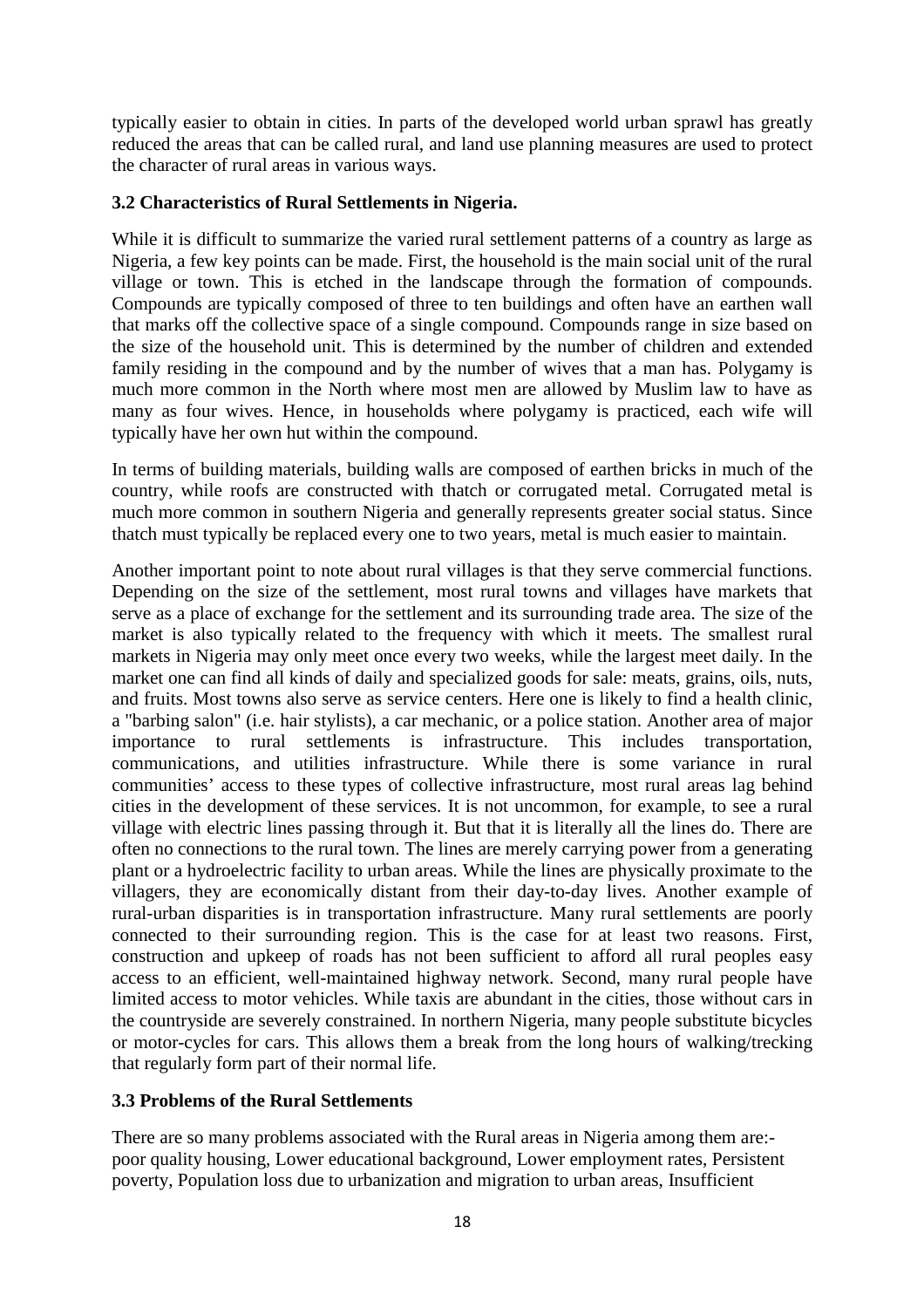policing, fire rescue, and healthcare services, Reduced access to information and technology, and Reduced access to resources and supplies such as lack of electricity, portable water supply, and health education among others.

 In Nigeria, successive governments in the past have introduced various programs to arrest problems militating against the development of rural Nigeria. But these Programmes where centered majorly on Agriculture which was thought to be synonymous to rural development. This of course is a misnomer as Agriculture is just a sectorial program under rural development. This same mentality is still been peddled by some states of the federation for establishing Ministry of Agriculture and Rural Development. On the basis of this, this study tends to identify rural settlement problems from the perspective of the following; uses, spatial, social, and technological.

**Spatial Problems:** One of the major problems militating against the development of the rural areas is the scattered nature of communities, this serves as a form of set-back in the provision of common facilities like electricity, pipe-born water, bore holes, schools etc. Due to the great distance between these settlements, a lot of problems are encountered in reordering or re-organizing these settlements. Great challenges are encountered in bringing people of the same background, culture and language together as this will require persuasion. Also settlements that are far away from major roads needs to be relocated close to the main roads in order to enhance their economic potentials. Carrying out this also come with a lot of challenges as there will be need to educate the people on the importance of moving closer to the main routes.

**Social Problems:** Another problem militating against the development of rural areas is the socio-political problems; this tends to rub the rural agriculture of adequate labour. The aspirations and life style of the youths are often conflicted with socio-political problems. Politics which usually come with conflicts in the rural areas caused the youths in these rural areas to take refuge in urban centers, thus reducing the agricultural labour in the rural areas. Urgent measures have to be put in place in other to create a conducive and relaxed political atmosphere in the rural areas in order to induce the youths to stay back in the villages and participate in the rural agricultural development.

**Technological Problems:** Technology is one aspect of rural development problem that cannot be ruled out, as far as agriculture is consigned in the rural settlement areas.

Traditional agriculture in Africa is characterized by low level of technology and extreme dependence on nature. Farm implements consist of a great variety of hoes, machetes, sickles and the digging stick: much human labour is required for all farm operations and in consequence, output per man is very low. Also the rainfall region determines the farming calendar and the size of the harvest are greatly influenced by its variability. Prolonged droughts often result in disastrous crop failures, loss of livestock and severe farming such as the one that occurred in the sahelian region of West Africa from 1972-1974 (Strahler and Strahler 1977). Rudimentary irrigation agriculture is practiced along the seasonal flood plains (fadamas in Hausa land and dambos in Zimbabwe). Such flood land irrigation however depends on the natural flow of the rivers and flood heights both of which vary with the amount and regime of rainfall.

Due to the absence of technology in agriculture in the rural areas field shapes are irregular and farm sizes are relatively small by standards, they vary enormously from one ecological zone to another and also with the size of the family. In the forest belt of West Africa only a few farms exceed 0.8 hectares [2 acres] although farm sizes of 2-4 hectares [5-10 acres] are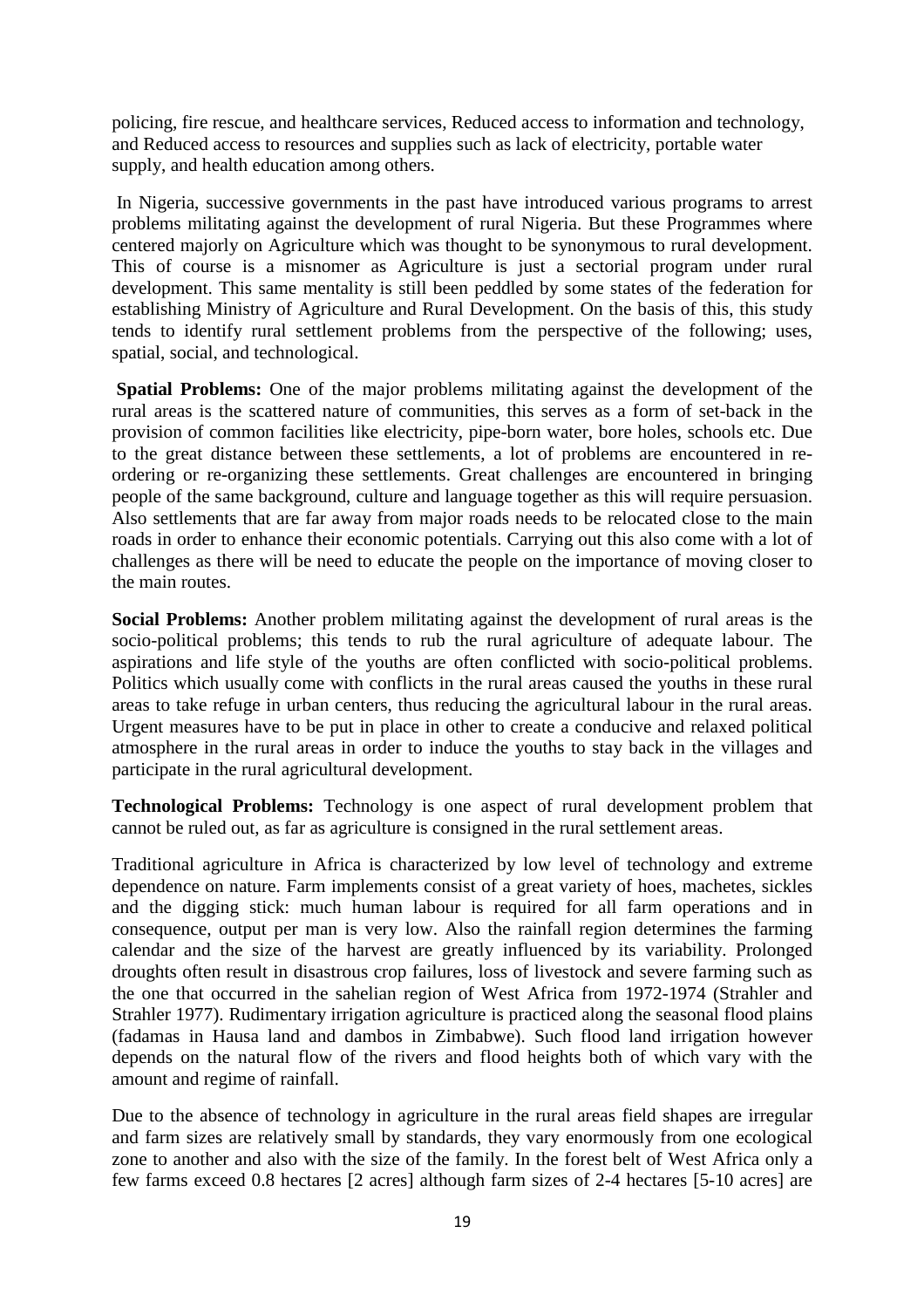common in the open grassland areas. Smaller fields of about 0.2 hectares are more usual in the very densely populated areas of the eastern states of Nigeria. It is therefore not surprising that African farms are referred to as garden by some Europeans and American writers. Lack of technology as also made it difficult in the southern part of Nigeria to cultivate large farms as a result of the difficulties encounter in cutting down forest tress as compared to the grass land in the north where it is set on fire. There is no doubt if technology could be introduced in the rural area especially in the agricultural sector, a lot of changes will be encountered.

**Problem of Uses:** Another major problem confronting the rural settlement duelers is how to make use of modern farming equipments and improved farming techniques. Most rural farmers still hold with great suspicion the application of fertilizers and insecticides in their farms as a result of the inability to apply them correctly. Cases abound where the wrong application of fertilizer resulted in a wide spread of crop failure. Also the problem of how the produced in the rural settlement can be put to use especially in a large scale. They also lack the foresight on how to put to use the raw materials available in the rural area.

 Many rural settlements have difficulties in deciding or putting to use the produce from their farms and also the natural resources available in their vicinity, this serve as a form of setback in the production of these goods in large quantity as they will be wasted if harnessed or produced in large quantity. Example of this is the cassava that was cultivated in a large scale in recent years as a result of the campaign by the federal Government for the production of cassava in a large scale. Most of these cassava lie in waste in the farm as the farmers could not evacuate them to the needed points nor use them locally.

# **3.4 POTENTIALS FOR DEVELOPMENT IN RURAL AREAS**

### **4.0 CONCLUSION**

It is a common saying that before a problem can be solved, the root cause of such problem must first be detected. On the basis of this the problems of rural settlements have been looked at and based on the various rural settlement problems discoursed above solutions to rural development problems can easily be pointed out.

### **5.0 SUMMARY**

### **6.0 REFERENCES/FURTHER READINGS**

Akinbode A. (2002): Introductory Environmental Resource Management, Daybis Limited 10a

Akinola Meja Avenue Jerico, U.I Ibadan.

Alan H. Strahler and Arthur N. Strahler:(1977): Geography and Man's Environment, John Wiley

and Sons, Inc.

Alao J.A (1987): Rural Development Program in Nigeria. Paper Delivered at the Rural

Delopment Policies in Nigeria, Held on the Kongo Conference. Ahmandu Bello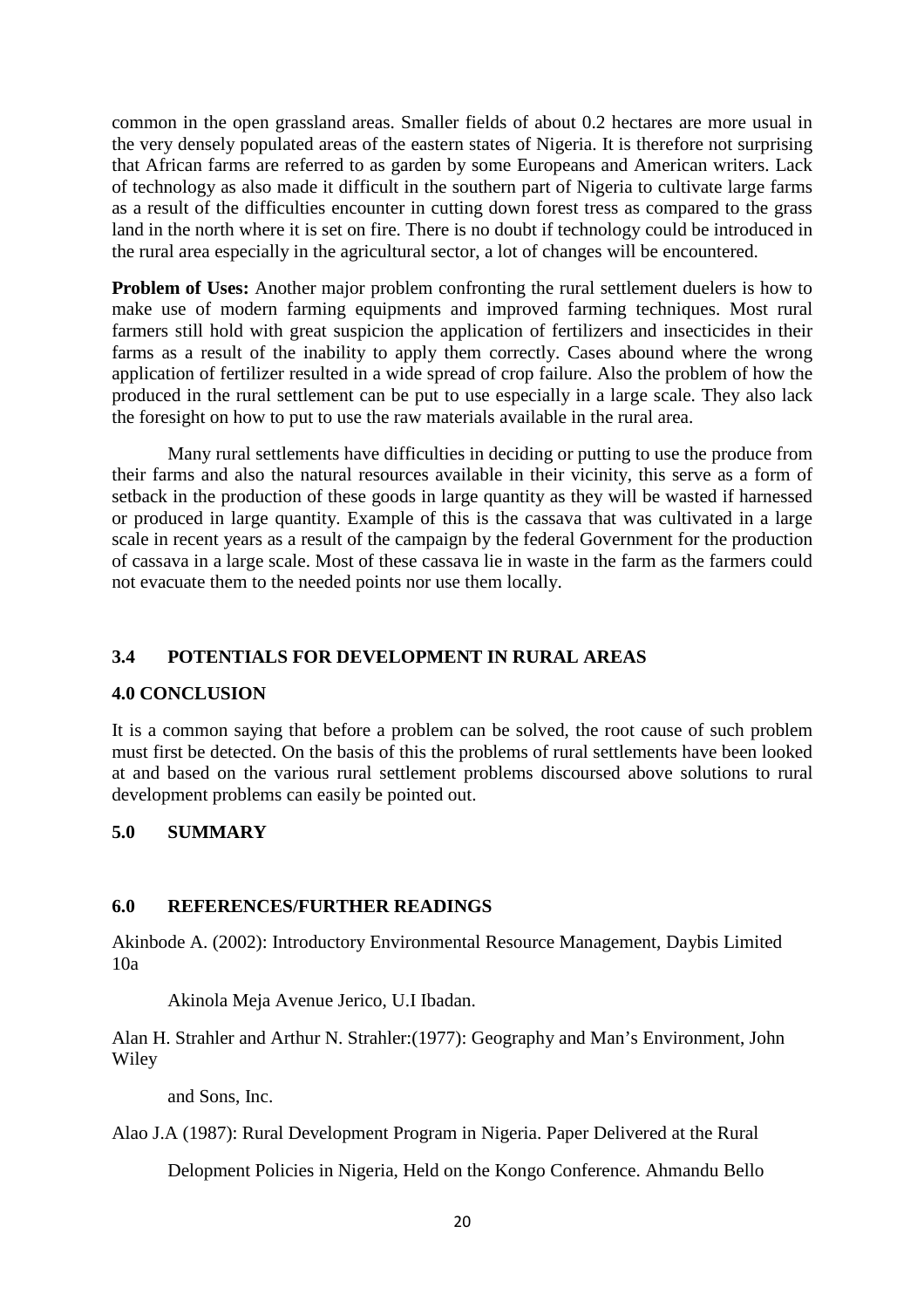University Zaria May 17<sup>th</sup> -20<sup>th</sup>

Microsoft Encarta (2009): ©1993-2008 Microsoft Corporation. All right reserved

Microsoft Encarta Dictionary (2009):©1993-2008 Microsoft Corporation. All right Reserved

Yesuf A.O. (2004): Poverty Eradication and Rural Development in Nigeria.

# **UNIT 3 THE NEEDS OF THE RURAL DWELLERS**

# **CONTENTS**

- 1.0 Introduction
- 2.0 Objectives
- 3.0 Main body
	- 3.1 Definition and description of needs
	- 3.2 Classification of needs of rural dwellers into type economic needs, social needs, cultural needs
	- 3.3 Meeting the needs of the rural dwellers
- 4.0 Conclusion
- 5.0 Summary
- 6.0 References/further readings

# **1.0 INTRODUCTION**

This unit like the previous one will assist you to know what need is and the various classifications of needs of the rural dwellers, and the various ways through which the needs of the rural dwellers can be meet.

# **2.0 OBJECTIVES**

At the end of this unit, you should be able to know the following:

What needs are?

The various needs of the rural dwellers.

The various ways through which the needs of the rural dwellers can be meet.

# **3.0 MAIN BODY**

# **3.1 DEFINITION OF NEED**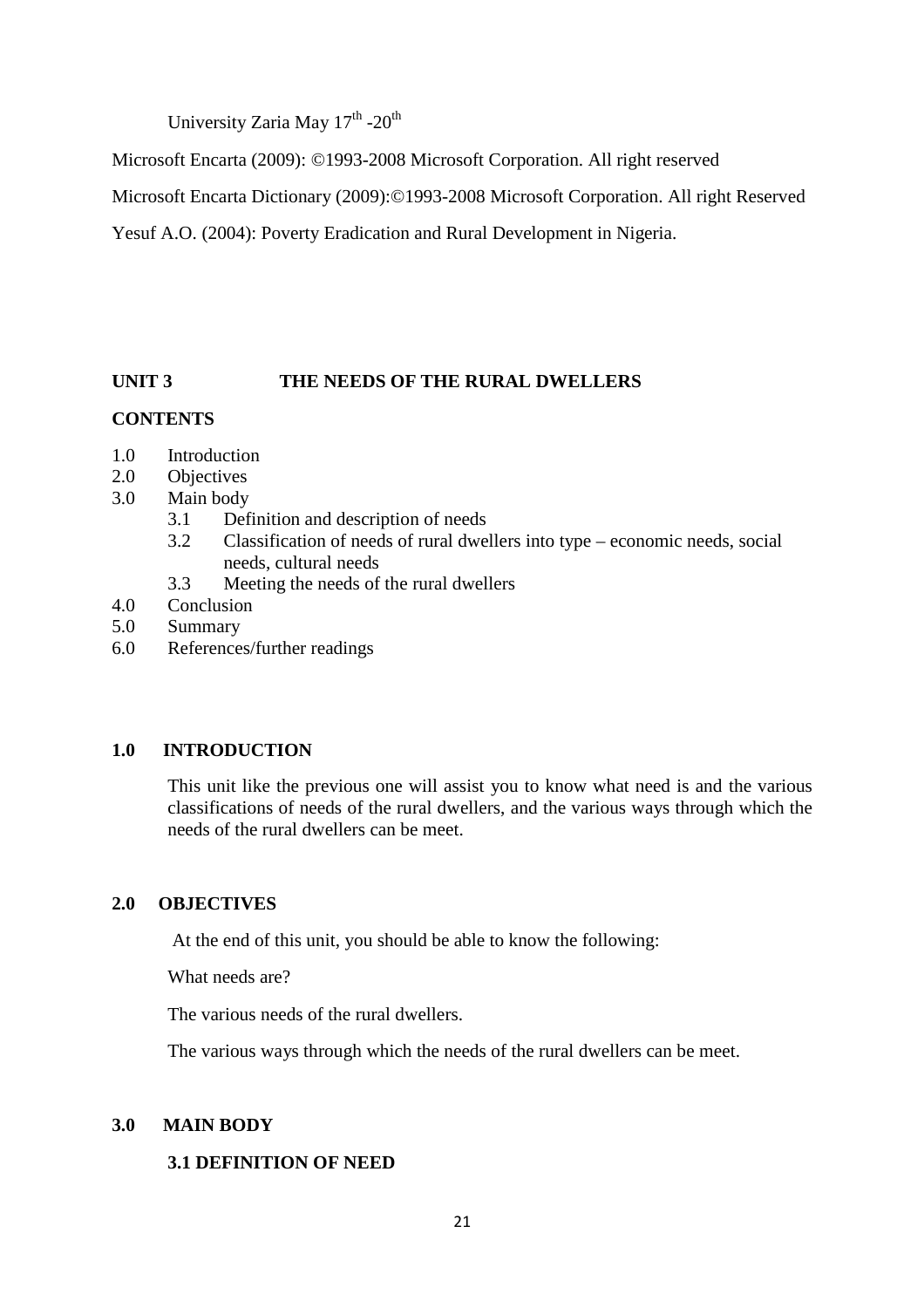A need is something that is necessary for organisms to live a healthy life. Needs are distinguished from wants because a deficiency would cause a clear negative outcome, such as dysfunction or death. Needs can be objective and physical, such as food, or they can be subjective and psychological, such as the need for self-esteem. On a social level, needs are sometimes controversial. Understanding needs and wants is an issue in the fields of politics, social science, and philosophy. A condition or situation in which something is required or wanted: crops in need of water; a need for affection. Something required or wanted; a requisite: "Those of us who led the charge for these women's issues ... shared a common vision in the needs of women" (Olympia Snow). Necessity; obligation: There is no need for you to go. A condition of poverty or misfortune: The family is in dire need.

# **3.2 CLASSIFICATION OF NEEDS OF RURAL DWELLERS INTO TYPES**

### **-ECONOMIC NEEDS, SOCIAL NEEDS AND CULTURAL NEEDS.**

The diverse nature of rural communities indicates that their information needs are many and multidimensional. It is very important to determine the totality of their information needs. In Nigeria, there is no comprehensive document on the information needs of rural inhabitants. This is a case of neglect. Attempts have been made to explore the needs of individual rural communities for the purpose of research. Alegbeleye and Aina (1985) have quoted Ogunsheye who provided information needs categories of Nigerian rural communities, which include:

**The neighborhood**: information needs in the neighborhood include problems of water supply, electricity supply, Environmental sanitation, refuse disposal, road maintenance and drought.

Health information on how individuals can, prevent different diseases that affect them, and awareness of available healthcare delivery and what it costs.

**Agriculture and allied occupations**: the greatest area of information needs by rural Nigerians is in agriculture. Such information needs include planting treated seeds, soil conservation, prevention of plants and animal disease, fertilizer application, farm machineries, recommended thinning practices, proper storage of farm products, marketing techniques, cooperative activities and other agro-cultural activities.

**Education:** information needs of the existing rural schools, needs of the illiterate's and semiilliterates. They need to have relevant information that will develop in their interest and support of teaching and learning processes.

**Housing:** rural public need information about where they can obtain loans to build houses and the type of materials to be used and where they can be easily obtained.

**Employment:** rural communities need information on employment opportunities on taxation, investment opportunities, banking and other financial activities.

**Transportation:** they need information on the cost of bicycles, motorcycles and vehicles and where to obtain them. They need information about road construction and maintenance.

Religion, Recreation and Culture: information is required on religions, recreations and Cultural activities.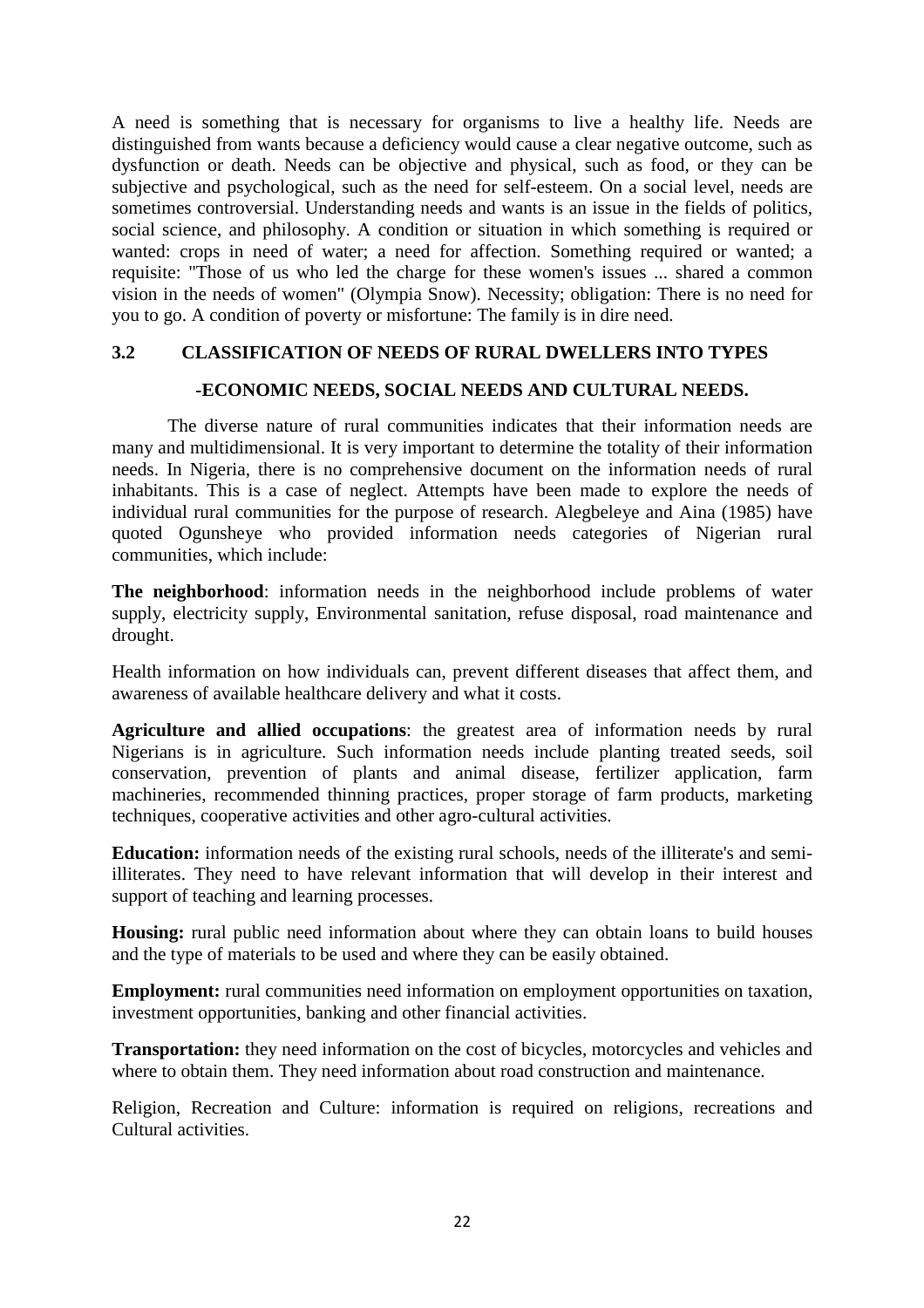**Welfare and Family matters:** information is required on problems of marriage, childcare, juvenile delinquency etc.

**Legal matters:** information is needed on laws that affect the rural dwellers. Such law ranges from marriage to land.

**Crime and Safety:** Information is required on how to prevent crimes, report crimes, role of the law enforcement agents etc.

**Policies and Government:** information is needed on political rights of the people and how they can exercise such right.

**Land:** information is needed on land tenure systems, acquisition and transfer of land etc.

Information is needed by rural inhabitants in almost all human endeavors. As listed above development and transformation can only be possible, effective and relevant when information needs of the rural dwellers are met positively.

Information hunger is prevalent and biting hard on our rural communities, which has resulted in poor living conditions, illiteracy, and poverty. Diso (1994) holds the view that "rural areas in Nigeria are generally characterized by poor living conditions - absolute poverty and absent of almost all amenities of life. The literacy in Nigeria is about 35-40 percent, but is much lower among women and in rural communities. Report of scarcity of learning facilities, including basic textbooks and journal, in school and libraries including academic libraries, show a critical situation". The information needs of the teeming majority are not provided for, which constitutes the major reason for the underdevelopment. Borcherdt (1977), in discussing the need for rural information services, remarked that "None of the thousand of projects in the developing countries can be executed without the fundamental conditions of the establishment of a literate and numerate (rural) society, and a system for continuous provision of exchange of ideas, thought and knowledge on which the (rural) society, and can feed and use with suitable modifications to constructions own cultural and industrial destiny". Rural dwellers need relevant, efficient, and current information. Camble (1994) commented that "the success of rural information programmes rest squarely on the availability and use of quality information by rural development workers and rural people and that many rural development programmes have failed in developing countries because they were planned with insufficient relevant information".

# **3.3 MEETING THE NEEDS OF THE RURAL DWELLERS**

No serious, active, conscious, sensitive, and organized government would want to neglect rural communities. Lack of development has a positive correlation with the neglect of rural areas. Rural neglects brings negative consequences such as exodus of rural dwellers to urban areas, with resulting problems of unemployment, crimes, prostitution, child labour, insecurity, money laundering, bribery, poverty, proliferation of shanty living areas, spread of diseases, and overstretching of the facilities and infrastructures in the urban areas.

Any nation that neglects the development and empowerment of the rural communities should not expect meaningful development. Alegbeleye and Aina (1985) reiterated state that "the third world countries have recently come to realize that unless the rural areas are well developed, hardly would any meaningful development occur in these countries." Development can only be effective if rural dwellers have access to the relevant, diverse information for their activities. Efforts must be made to give access to knowledge and information by non-literates who constitute the majority of rural dwellers. Okiy (2003) says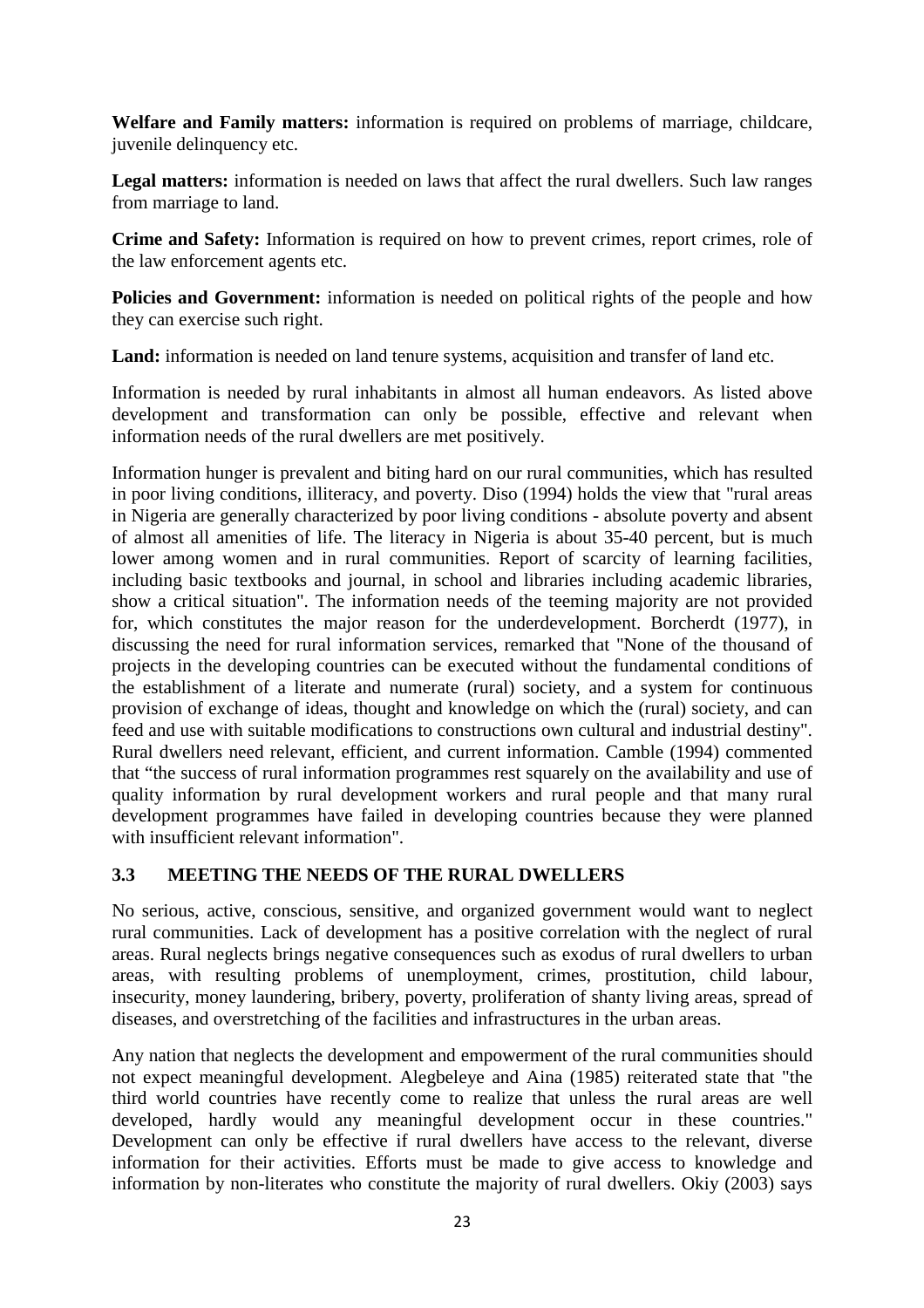that, "Rural development is a basis for economic development and information is an important ingredient in development process. People in rural areas whether literate or not should have access to any kind of information which will help them to become capable and productive in their social and political obligations, to become better informed citizens generally. The developed countries undertake rural projects to reduce the gap between the urban and the rural communities to the barest level.

Nigeria has been an independent nation for the past 50 years with policies on development of rural communities, but rural areas are still not developed and the quality of life of people in the rural areas continues to deteriorate throughout all tiers of government of both politicians and the military regimes. Diso (2005) added that "Nigerian people are still dominantly peasant farmers, petty traders, middle men or commission agents". The country has the potentials to develop all sectors of human endeavour. The rural communities in Nigeria are the majority in terms of population, and yet the most neglected.

# **4.0 CONCLUSION**

Success and progress in developing countries lies with the development of their rural communities. Effective information service delivery and coordination is the essential ingredient for development. Information service in Nigeria's rural communities must be recognized and empowered. The policy implementers have succeeded in misinforming rural inhabitants on so many issues that have no relationship with their daily activities and are consistently making this community an "information hunger community", with hostile illiterates and poverty-stricken citizens. This has led to crime, rural-urban migration, and general insecurity in the country.

Enhancement of services will form a solid base for development of the entire rural setting in Nigeria. The Nigerian government must implement its rural development policies.

The government should create a program to eradicate illiteracy in rural communities. Many nations have waged a successful war against illiteracy. Albert (1970) comments that "Russia tackled the problem (of illiteracy) in 1919 after the Bolshevik Revolution which gave education priority and Lenin referred to illiteracy as 'enemy number one.'" In Cuba after the 1959 Revolution, Fidel Castro declared war on illiteracy, which accounted for about 70 percent of the population. Sri-Lanka also tackled these problems at the early stage in a project reported in1959 at a UNESCO seminar in 1959. The objective of the scheme was to take "to the people in the rural areas the knowledge which they need for a successful life in the place where they are". Extra efforts should be made to implement effective information services in rural areas, which would serve as a major solution to the unwarranted influx of rural dwellers into urban centers.

# **5.0 SUMMARY**

# **6.0 REFERENCES/FURTHER READINGS.**

Abissat, M.K.(2008) Taking ICTs to rural people in Ghana. Available: http://www.ginks.org/cms

pages/Get Biz Form File.access ed, 7th august, 2008.

Albert U. (1970) the role of Libraries in the functional library programmes: Unesco Bulletin for

Libraries. 24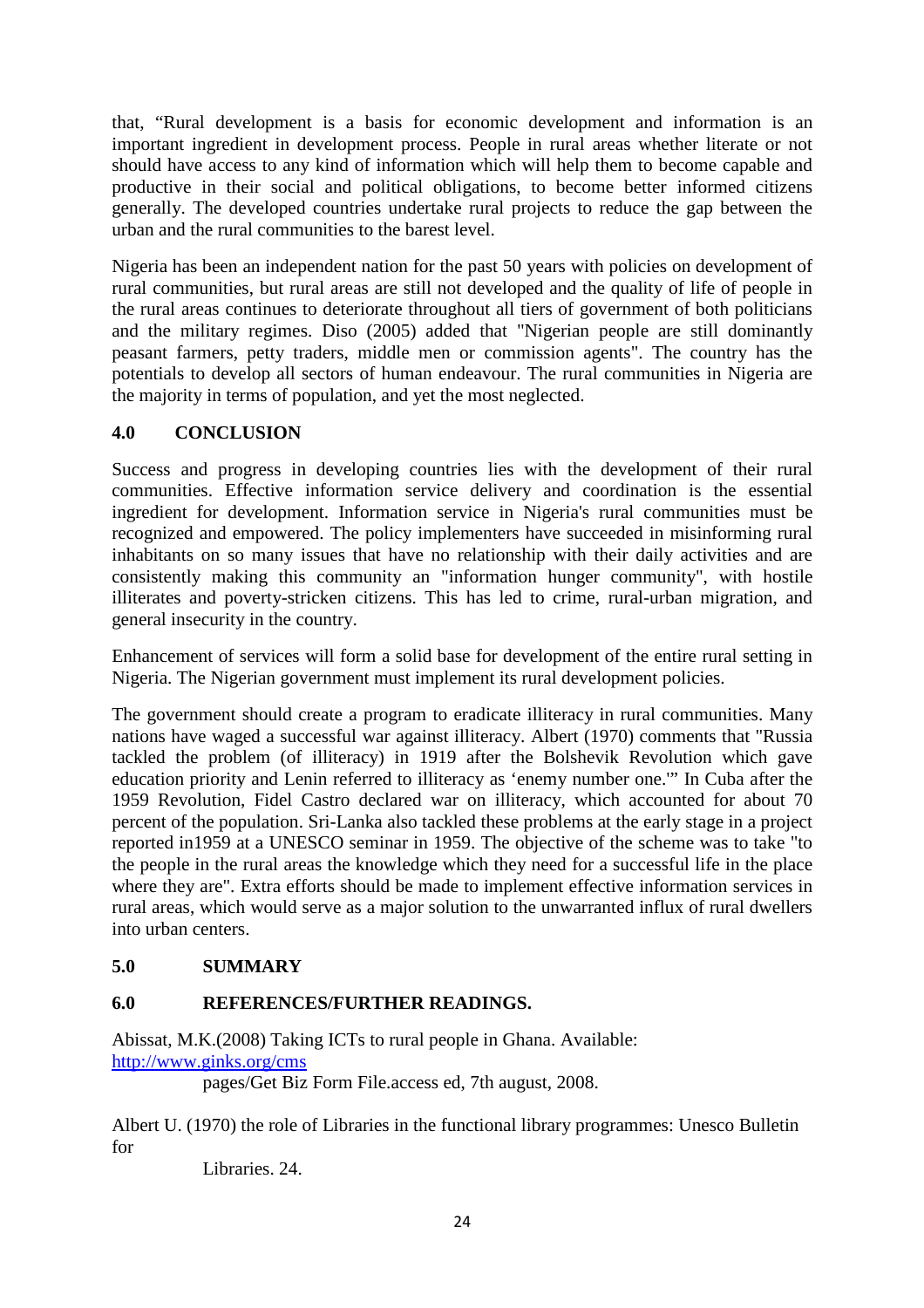Alegbeleye, G.O. and Aina, L.O (1985) Library services and rural community in Nigeria: An introduction Ibadan. 13.

Bell, D. (1979). Communication technology: For better, for worse. Harvard Business Review 57

 $(95)$  4.

Bordchart, D.H. (1977). Aspects of work of library and information services in the framework of

social planning. International Library Review 4 (4) 403

- Camble, E. (1994). The Information environment workers in Borno State, Nigeria. African Journal of Library, Archives and Information Science 4 (2) 105.
- Delivering for older people in rural areas: A good practice guide. Available: http://ageconcern.org.uk/Age concern/Documents/Older Rural People.pdf
- Diso, L.I. (1994). Information policies and government guidance in Nigeria: What hope for communities? Resource Sharing and Information Networks 9 (2):141–151
- Diso, L.I (2005) Information, production, transfer, and delivery: Mass information work and television journalisms dilemma in Nigeria. The International Information and Library

Review 37: 285-294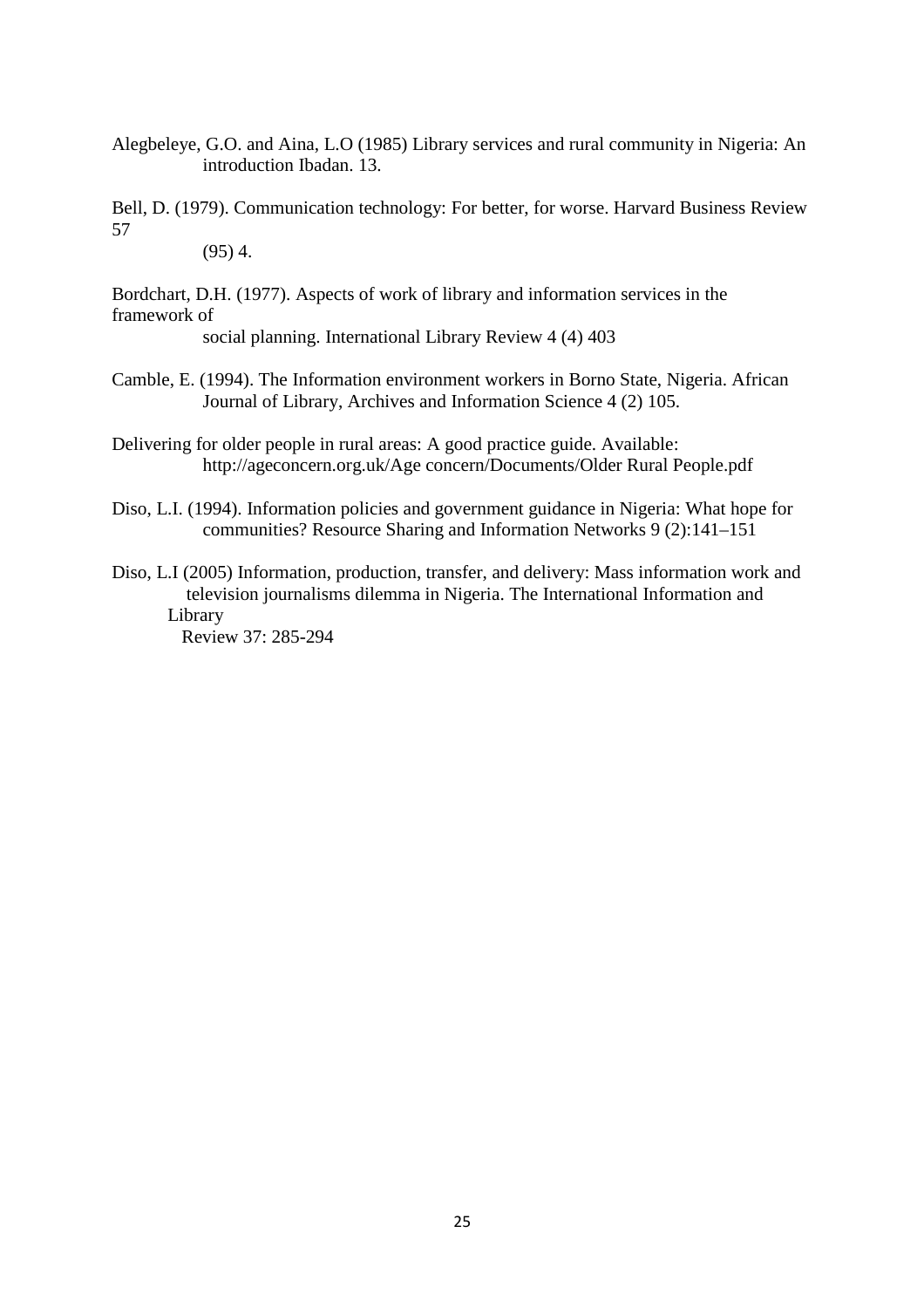### **UNIT 4 RURAL INFRASTRUCTURE**

- 1.0 Introduction
- 2.0 Objectives
- 3.0 Main body
	- 3.1 Definition and types of rural infrastructure
	- 3.2 Relevance of rural infrastructure to the development of rural dwellers
	- 3.3 Activities of Defunct Directorate of Food, Roads, and Rural Infrastructure (DFRRI)
	- 3.4 Proposal (suggestions) for the provision and management of rural infrastructure
- 4.0 Conclusion
- 5.0 Summary
- 6.0 References/further readings

# **1.0 INTRODUCTION**

This unit like the previous one will assist you to know what rural infrastructure is and the defunct Directorate of Food, Roads, and Rural Infrastructure (DFRRI) with their various activities including the relevance of the rural infrastructure to the rural inhabitants.

### **2.0 OBJECTIVES**

At the end of this unit, you should be able to know the following:

- What infrastructure is
- The various types of rural infrastructure
- The various relevance of infrastructure to Development of Rural dwellers
- The various activities of the defunct Directorate of Food, Roads, and Rural Infrastructure (DFRRI)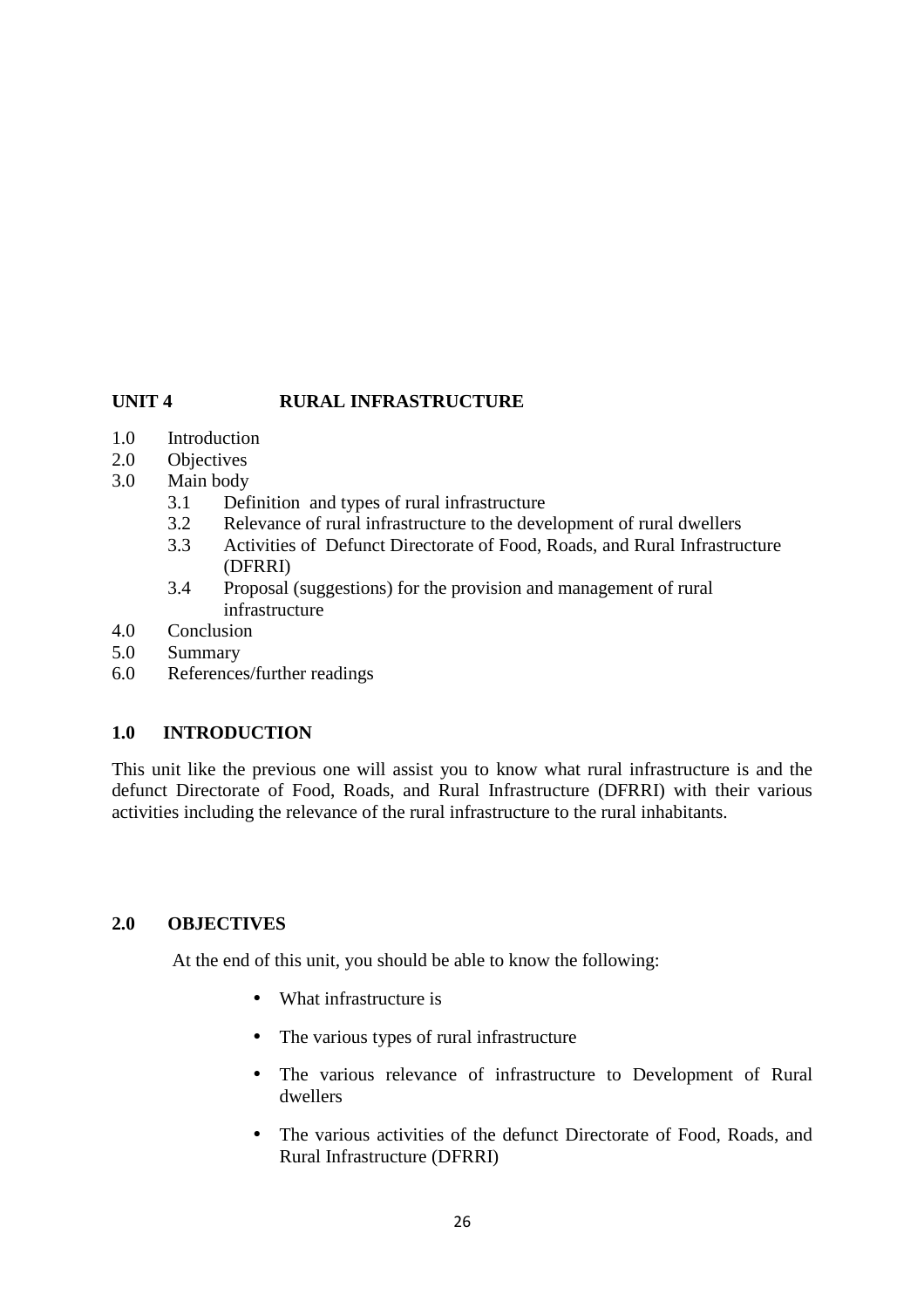• The various ways through which rural infrastructure can be managed

#### **3.0 MAIN BODY**

# **3.1 DEFINITION OF AND TYPES OF RURAL INFRASTEUTURE**

Infrastructure is the basic physical and organizational structures needed for the operation of a society or enterprise, (Oxford English Dictionary 2009), or the services and facilities necessary for an economy to function. According to Sullivan et all (2003) the term Infrastructure refers to the technical structures that support a society, such as roads, water supply, sewers, power grids, telecommunications, and so forth. Viewed functionally, infrastructure facilitates the production of goods and services; for example, roads enable the transport of raw materials to a factory, and also for the distribution of finished products to markets. In some contexts, the term may also include basic social services such as schools and hospitals. In military parlance, the term refers to the buildings and permanent installations necessary for the support, redeployment, and operation of military forces, (American Heritage Dictionary of the English Language, 2009).

### **3.2 RELEVANCE OF RURAL INFRASTRUCTURE TO THE DEVELOPMENT OF RURAL DWELLERS**

The importance of developing infrastructure in the rural areas has long been recognized as central in promoting economic growth. In rural areas it has wide ranging impacts on individuals, households and communities both in terms of income and other quality of life indicators. There are both direct and indirect benefits from infrastructure development and it is important to consider the indirect benefits in decision-making about infrastructure projects. Education, for example, can affect income and health both of that in turn affect quality of life. There are also strong social benefits from infrastructure that need to be taken into account. Economic benefits such as increased income, employment, productivity gain, better income distribution and opportunity for diversification are obvious. Social benefits such as time savings, school enrolment levels, access to health services, environmental improvement, skill development, capacity building, improved information and gender impacts are less transparent, but in the longer term may be as or more effective in poverty reduction because they lead to sustained improvements in quality of life independent of income sources.

### **3.2 ACTIVITIES OF DEFUNCT DIRECTORATE OF FOOD, ROADS, AND RURAL INFRASTRUCTURE (DFRRI)**

The Directorate of Food, Roads, and Rural Infrastructure (DFRRI)came into beig through the budget speech of the then Military President of the Federal Republic of Nigeria, General Ibrahim Badamosi Babagida on 31ST December, 1985. The 8 man Board of the National Directorate was formally inaugurated by the Chief of General Staff Navy Commodore Augustine Aikhomu on Feburary 7TH 1986.The Directorate was legally established by Decree No 4 of 1987. The National Directorate was directly attached to the office of the President and headed by then AFRC member, Air Vice-Marshall Larry Koiyan (Rtd) while the State Directorate offices were correspondingly attached to the State Governor's offices.

 The Directorate took-off in 1986, with almost half of the expected savings of N900 million naira accrued to the federal government due to the partial removal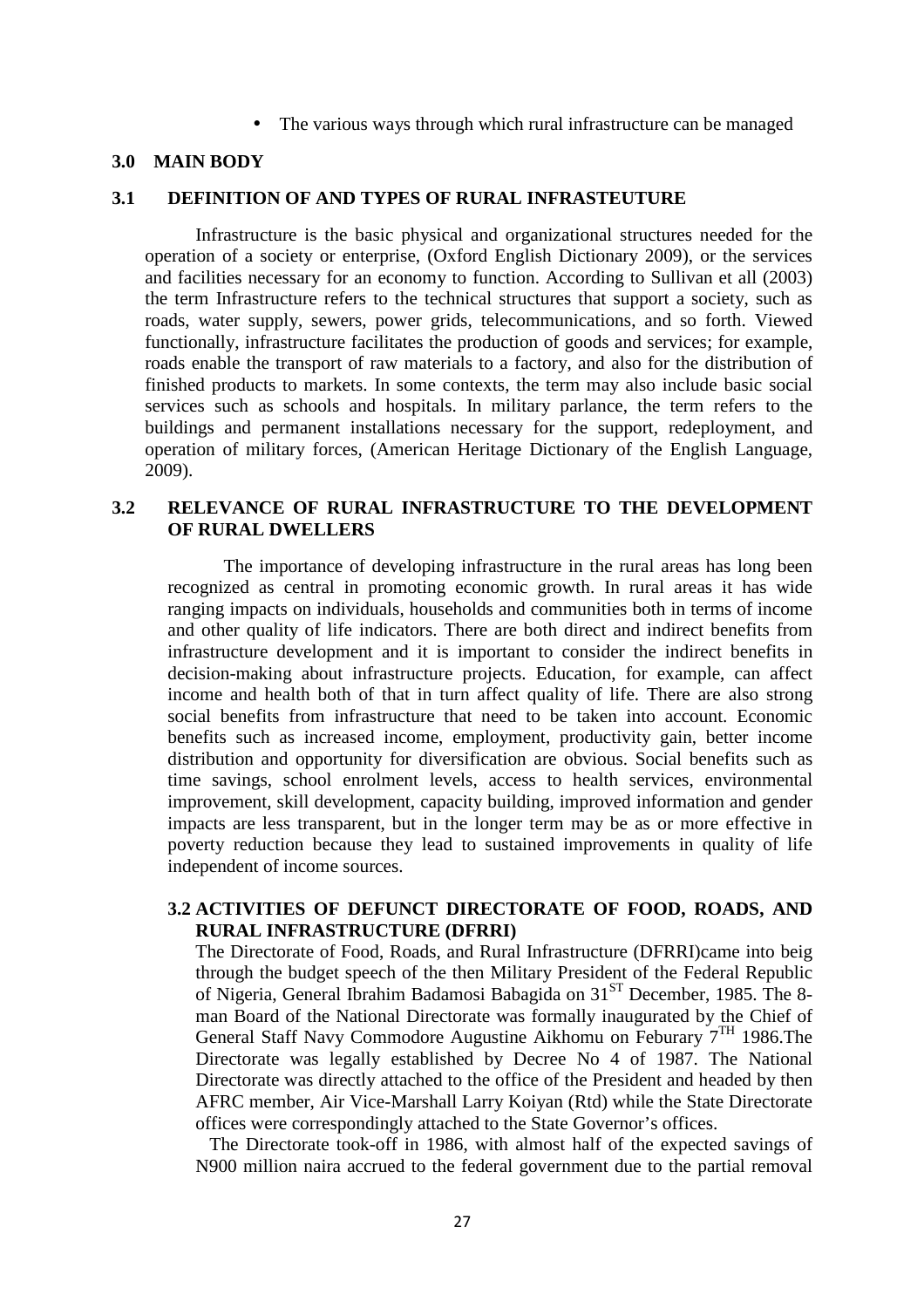of subsidy on petroleum products. The main objective of the Directorate was to improve the quality of life and the standard of living of the rural dwellers in Nigeria through sustainable provision of rural infrastucture and effective mobilisation of the rural dwellers to use their resources to develop their areas and their people. In view of the legal status given to the Directorate and its statutory functions, the activities of the Directorate both at the National and State levels were fraught with frauds. Thus, DFFRI was disbanded before the institution of the civilian government of 1999.

### **3.4 PROPOSAL (SUGGESTIONS) FOR THE PROVISION AND MANAGEMENT OF RURAL INFRASTRUCTURE.**

Rural infrastructure comprises rural roads, rural housing and rural electrification. Rural road connectivity is an extremely important aspect of rural development and it should be handled with utmost seriousness. A centrally sponsored scheme can be launched which will seek to provide and connect all unconnected habitations in rural areas with a population of more than 500 persons through good all-eather roads within a given period of time. In respect of hill states and desert areas, the objective would be to connect habitations with population of 250 persons and above.

According to the 1991 Census around 3.1million households are without shelter and another 10.31 million households reside in unserviceable kutcha houses. Considering the magnitude of the problem, a National Housing Habitat Policy should be formulated and announced and should aim at providing, Housing for All. Annually a specific number of dwelling units should be built in the rural are with an emphasis on extending benefits to the poor and deprived. Government should be committed to the goal of ensuring shelter for all. In order to achieve these objectives a comprehensive action plan for rural housing should be prepared.

At present, there are about 80,000 villages which are yet to be electrified in Nigeria. A lot of work has to be done in this regard as those living in the so called urban area still lives in perpetual darkness.

- **4.0. Conclusion.**
- **5.0 Summary**
- **6.0 References/Further Readings**

### **REFERENCES**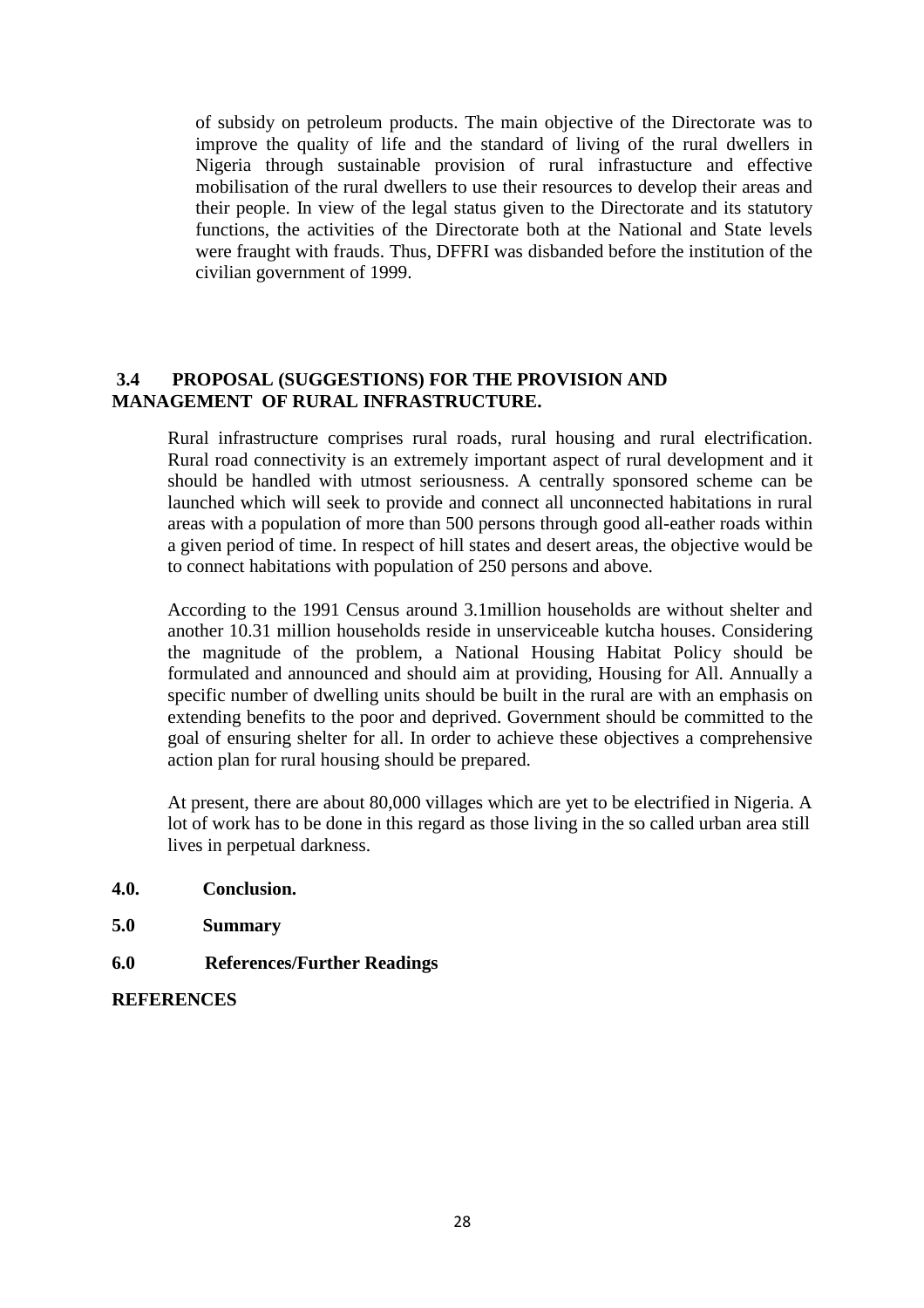# **MODULE 3 COMMUNITY DEVELOPMENT AND ROLES OF NGOs**

- Unit 1 Community Development
- Unit 2 Community Based Organization
- Unit 3 Non-Governmental Organizations
- Unit 4 Potentials of NGOs in the Development of Rural Communities

# **UNIT 1 COMMUNITY DEVELOPMENT**

# **CONTENTS**

- 1.0 Introduction
- 2.0 Objectives
- 3.0 Main body
	- 3.1 Definition and characteristics of a community
	- 3.2 Community development and its relevance to rural area
	- 3.3 Community development as a strategy for rural development
	- 3.4 Agents of community development
- 4.0 Conclusion
- 5.0 Summary
- 6.0 References/further readings

# **1.0 Introduction**

This unit of your study builds the foundation for your understanding of the roles that Non-Governmental Organisations (NGOs) play in the development of communities. It helps to understand what a community implies and in what forms or ways such communities can be developed. The relevance of community development to rural areas or the development of rural areas is equally highlighted. Some of the various agents or agencies responsible for community development are also highlighted in this unit of the study.

# **2.0 Objectives**

By the end of this unit you should be able to:

- Define what a community is
- Understand the import of community development
- Know the relevance of community development in rural areas
- Understand how community development helps to achieve rural development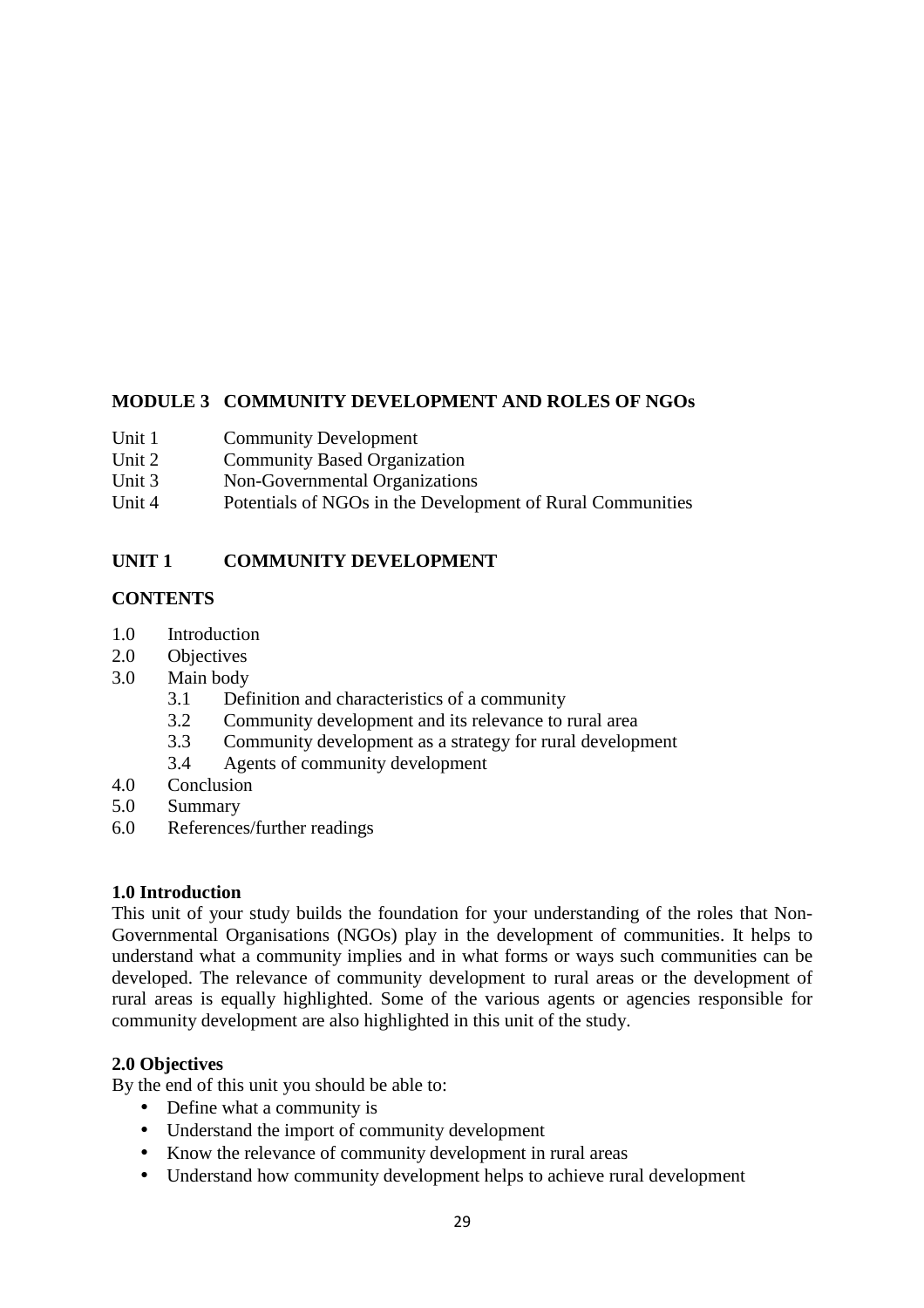• Identify some of the agents or agencies that contribute to community development

# **3.0 Main Body**

### **3.1 What is a Community?**

A community can be defined in several ways. However, with focus on man or people, the definitions below are useful.

- All the people living in a particular (or same) area or place. Example is a local community.
- A particular area or place considered together with its inhabitants. Example is a rural community.
- A group of people who share the same nationality, religion, profession or other particular characteristic. Example is a Japanese community or scientific community.
- Society in general

Going by the definitions given above, it is very important to emphasize that the word "community" has to do with a people, a place, one or more common interests or characteristics. This implies a geographical dimension coupled with a human presence and common interests. Animals or plants have their communities according to the study of the ecosystem. However, the focus here is on human communities.

The common interests involved in definition of communities could be highly varied to include economic, social, political, historical or some other interests.

### **3.2 Types of Communities**

These can be enumerated using the different components of the Community definition above as the classification criteria.

If the types are classified according to geographical dimensions, types such as rural or urban communities can be named. Communities could be large enough in size to include nations or vast geographical regions (example is the Nigerian Community or the European Economic Community). These will in essence include a combination of several rural and urban communities. It also implies that communities could exist within a larger community. It is also highly pertinent to say that the larger (or wider) the community (or geographical dimension) is, the varied the interests or characteristics; which implies increasing heterogeneity (Bartle, 2007).

When interest or characteristic is used as a criterion for listing of community types, such types as Christian community, Ibo community, scientific community or the academic community can be mentioned. Such a list could be inexhaustive. It may be necessary again to emphasize that considering that the Human Community is distinct from the Plant Community (also known photocoenosis) or the Animal Community, the definitions above focuses on people and not the other living components of the environment. Also important is fact that the society at large could also be referred to as a community (Merriam-Webster, 2007).

# **3.3 Community Development and Relevance to Rural Areas**

# **3.3.1 What is Community Development?**

Community development involves efforts aimed at improving the socio-economic development of local communities. It involves actions by different stakeholders towards improving the physical and economic well-being of members of a community and the community at large. According to Wikipedia (2011a), community development has become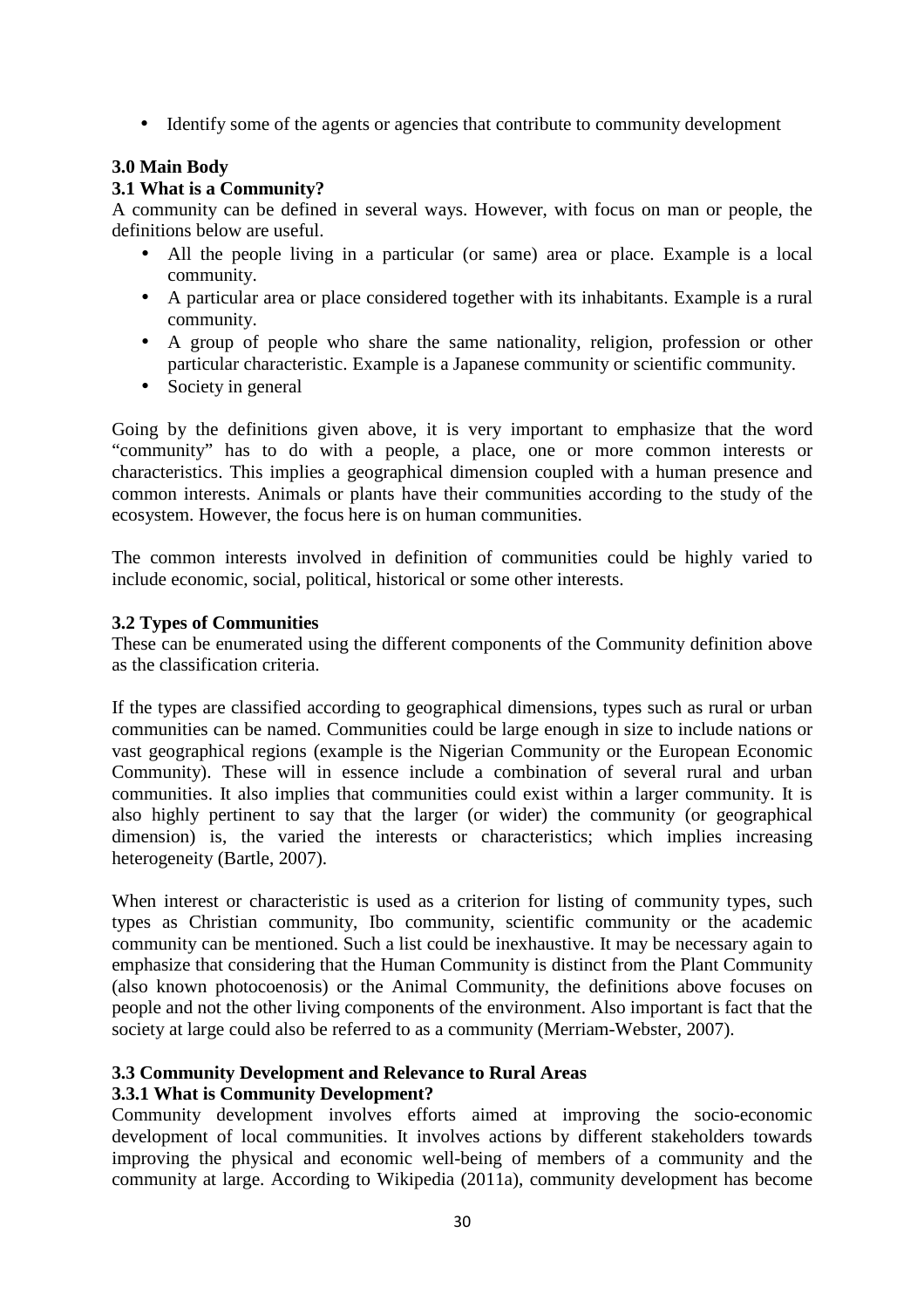practices and academic disciplines of civic leaders; and involves citizens and professionals working to improve various aspects of local communities. It also refers to what Community Development Challenge Report in UK, calls "a set of values and practices which plays a special role in overcoming poverty and disadvantage, knitting society together at the grassroots and deepening democracy".

According to Community Development Exchange in Wikipedia (op. cit), It has also been seen as a profession (such as the case of a community development worker in a local authority) and a way to working with communities. Its key purpose is to build communities based on justice, equity and mutual respect. It involves changing the relationship between people at the grassroots and those in power so that everyone can take part in issues that affect lives.

Community development involves identifying the human and natural resources in communities and harnessing them to move the communities forward. It makes use of approaches such as skill development through training and the provision of infrastructure, loans, equipment, and other facilitators of development to aid the community. There are different approaches or models of community development which include Community Economic Development (CED), and Local Economic Development (LED), Community-Driven Development (CDD), Community Capacity Building, Community Empowerment and Community-Based Planning (CBP) among others.

# **3.3.2 The Rural Areas**

As always being said, it is difficult to pin down a definition for rural areas due to several factors involved in defining what is rural and also the geographical divergence involved in the definitions. Ilesanmi (2011) is of the opinion that rural areas can be defined using the following criteria to demarcate it from urban areas

- a. Demographical differences
- b. Infrastructural differences
- c. Differences in the nature of employment
- d. Sociological differences
- e. Administrative and political definitions

However, international bodies have worked over the years to limit the defining criteria to three which include legal/administrative criterion, minimum population (size) figure, and functional definitions (Okafor and Onakerhoraye, 1980).

In general, a place that is "not declared urban" based on the above conditions is said to be a rural area. The legal/administrative definition is such that the law of a country recognises a community as urban or not based on some identified characteristics. In the case of functional definitions, issues of heterogeneity of population, occupational structure and economic base are used to declare urban centres. On the last criterion, Population sizes are used to determine different types of urban centres with any less than 20,000 population being recognised as rural area since the United Nations recognises any settlement with more than such figure to be urban.

### **3.3.3 Relevance of Community Development in Rural Areas**

The rural areas until recently accommodates a greater percentage of the world population. However, in some parts of the developing nations, a larger percentage still lives in the rural area. Going by the various criteria for defining urbanity, it is glaring that what remains to be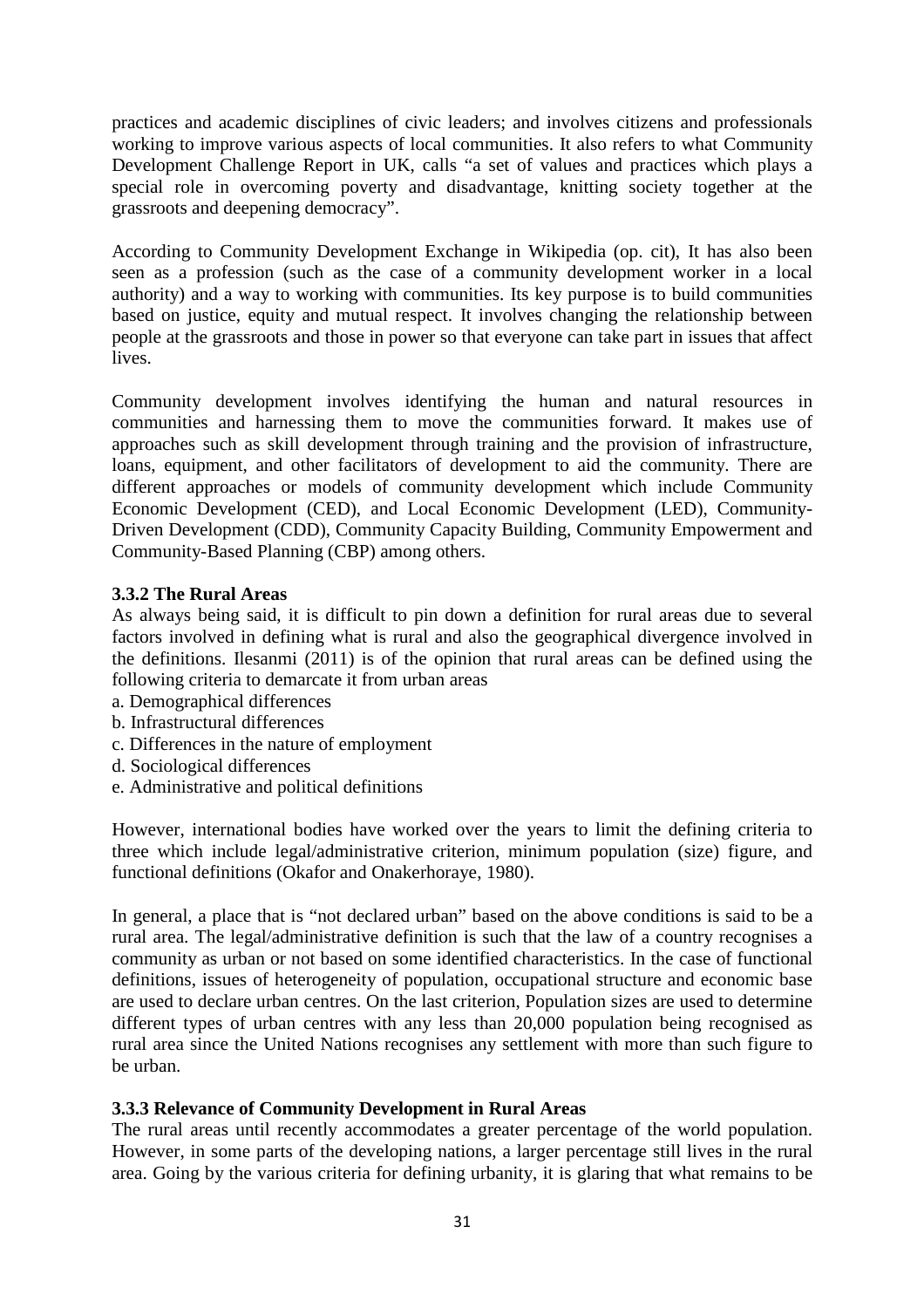called rural areas are overwhelmed with traits of underdevelopment, poverty, lack of education, lack of infrastructure, inexperienced homogeneous population, mainly agrarian population and poor service industry among others.

Since the rural community is a type of community in existence, it suffices to conclude that community development could be broadly classified into urban development and rural development. Hence, rural development is a type of community development. Due to the nature of needs in rural communities, the model of community development involved in urban areas will slightly vary in its application to the rural areas. However such approaches of community development which were highlighted in section 3.3.1 will be relevant in the development of rural areas.

# **3.4 Community Development as a Strategy for Rural Development**

Community development in form of rural development is very germane in rural areas because it helps to sustain and improve the life of the rural dwellers while at the same time upgrading the communities gradually into an urban status. It will in turn benefit the whole nation.

Community development in form of rural development will among others help to achieve:

- Improved human welfare
- Preservation of ecological integrity through maintenance of life support system
- Aesthetically pleasing environment
- Improved agricultural base
- Efficient use of rural land and resources for the total benefit of the nation
- Reduction in rural-urban migration
- Infrastructural development in the rural areas
- Development of small-scale industries to provide job for school leavers
- Availability of loans and skill acquisition programmes

# **3.5 Agents of Community Development**

Several agents are involved in Community Development. It is however important to say that some of these agents work together to aid community development. Such partnerships are common between government and international organisations. Dominant agents involved in community development are listed below.

- Local Government Authorities
- Private Sector
- Non-Profit Organisations
- International Organisations
- Philanthropists

Governments at different levels are involved in community development. However, the lowest level of governance which is also closest to the people at the grassroots in the society is the local government. The local government is expected to embark on the provision of various small and medium scale infrastructure and loans for communities and individuals to achieve the aim of community development. The higher levels of government embark on large scale infrastructure some of which link settlements, states or even regions but such things as community markets and some other facilities are provided by the local government. The private sector comes in to donate certain infrastructure too. The private sector includes companies or organisations which have become notable in the larger society. Some of these are multi-national companies such as oil companies or Telecommunication Service providers.

Non-Profit Organisations (NPOs) are organisations independent of any government and funded through individual and corporate donations, levies imposed on members and grants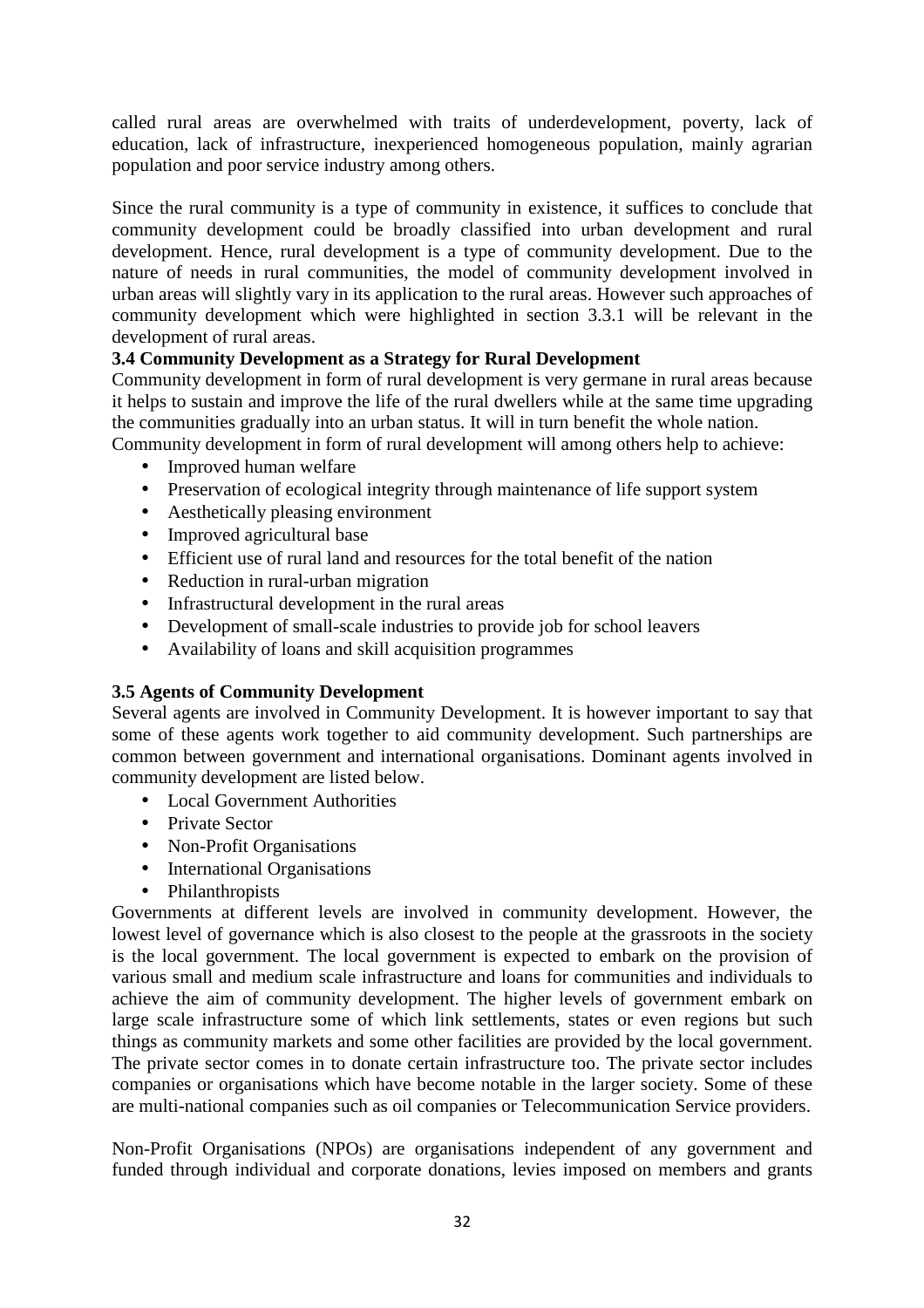from international agencies and governments. The three terms most commonly used in literature often interchangeably, are NGOs, CBOs and Private Voluntary Organisation. There are different forms of NPOs. These include Community-Based Organisations (CBOs) and Non-Governmental Organisations (NGOs). CBOs are formed within communities to achieve community development and assist individuals to improve their economy. Examples include Community Development Associations, Cooperative Societies, Professional Associations, Social groups, Residents associations, and youth organisations among others. Non-Government Organisations are formed with same objectives and operate in similar manner with CBOs but are most time richer and transcends beyond single communities. Some NGOs are international with diverse objectives. Some NGOs are focused on community development while others have other objectives.

International Organisations such as the World Bank and various arms of the United Nations Organisations are major agents of community development. These organisations are very useful especially in developing countries in the area of community development. Projects are selected and executed at identified settlements in different regions of countries.

Philanthropists in the Society venture into community development by providing facilities or embarking on major physical development projects in local communities. These philanthropists have been known to excel in their businesses or chosen endeavours in life. Some of these are found within the country or in the Diaspora.

### **4.0 Conclusion**

Man's existence in communities is a manifestation of the social life which followed the decision to live a settled life rather than remaining a wanderer. Communities exist in various forms with diverse values and cultural inclinations. There are large and complex communities and there are also small and undeveloped communities. Whichever form is the case, there is need for communities to continue to develop in every ramification. To achieve this development, several agents are needed to facilitate the development process. The rural community due to its peculiar crude undeveloped nature with lack of various necessities of life really attracts the attention of these agents without totally neglecting the urban areas. The need of the urban areas is divergent and the increasing population will continue to generate needs in these areas too.

### **5.0 Summary**

In this unit, what the Community entails has been highlighted to a great extent. Also, the different types of community that exist have been identified while the essence of community development was highlighted. The identification of natural and human resources in the process of community development in order to achieve its purpose through the different types of Community Development Approaches is also emphasized. The various dimensions to the definition of rural areas were brought up while the importance of community development in the development of rural areas was identified. Specific strategies for community development are listed while agents of community development were also briefly discussed before concluding this unit.

# **6.0 References/Further Readings**

Alao, K and Olujimi, J.A.B. (1992) 'Rural Development Efforts in Ondo State: Case Study of the Directorate of Food, Roads, and Rural Infrastructure (DFFRI) Activities'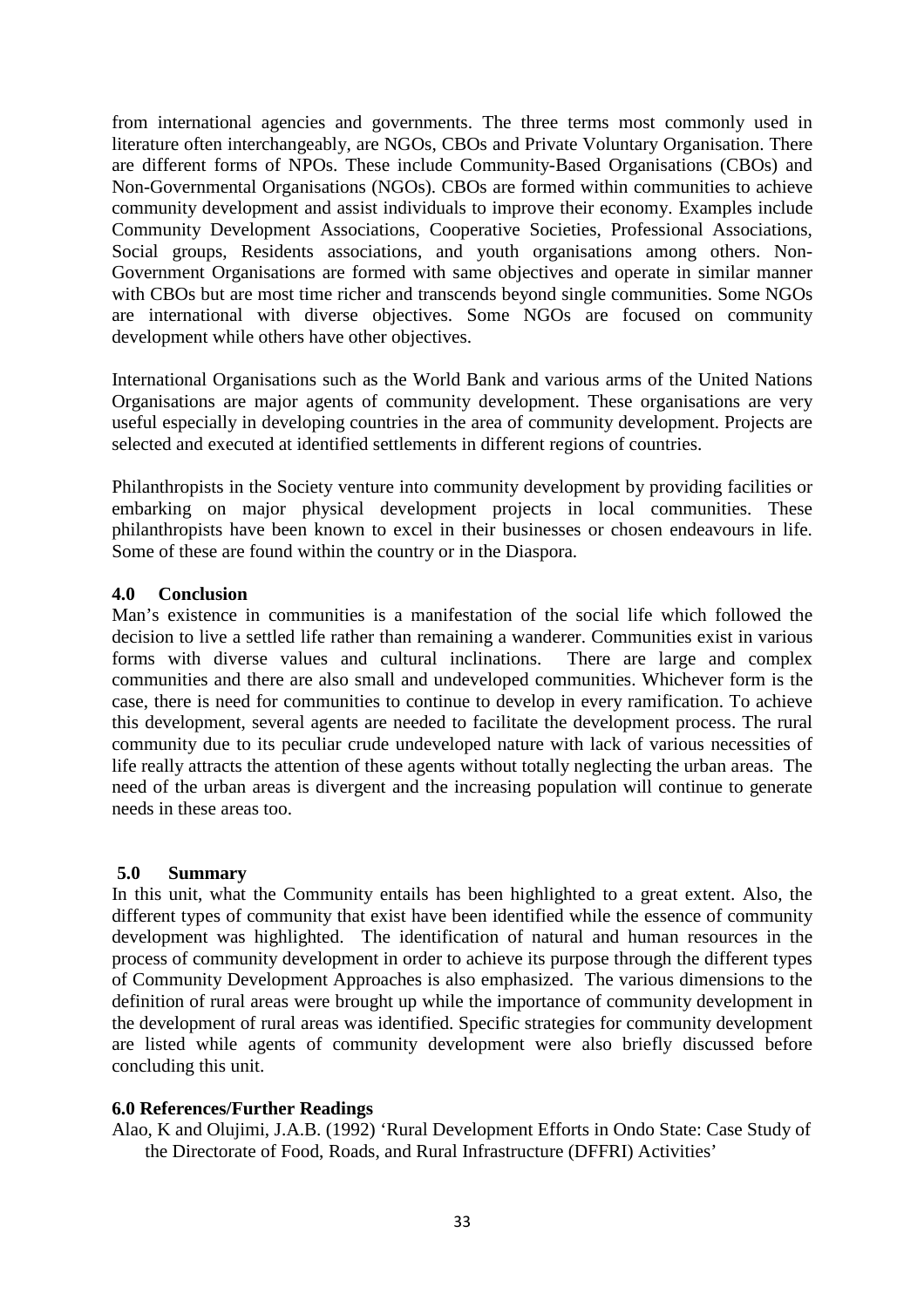*Unpublished Research Report,* Department of Urban and Regional Planning, Ondo State Polytechnic, Owo.

- Bartle, P. (2007). What is Community? A Sociological Perspective. *Community Empowerment Collective*. Retrieved July 2, 2011 from http://www.scn.org/cmp/whatcom.htm
- Ilesanmi, F.A. (2011). Rural Development Planning. *Monograph of the Department of Urban and Regional Planning*. Federal University of Technology, Akure, Nigeria.
- Merriam-Webster (2007). Community. *Merriam-Webster's Online Dictionary*. Retrieved July 2, 2011 from http://www.merriam-webster.com/dictionary/community
- Okafor, F.C and Onokerhoraye, A.G. (1980). *Rural System Planning Geography and Planning Series*. University of benin, Benin, Nigeria.
- Wikipedia (2011a). Community Development. *Wikipedia*. Retrieved July 2, 2011 from http://en.wikipedia.org/wiki/Community\_development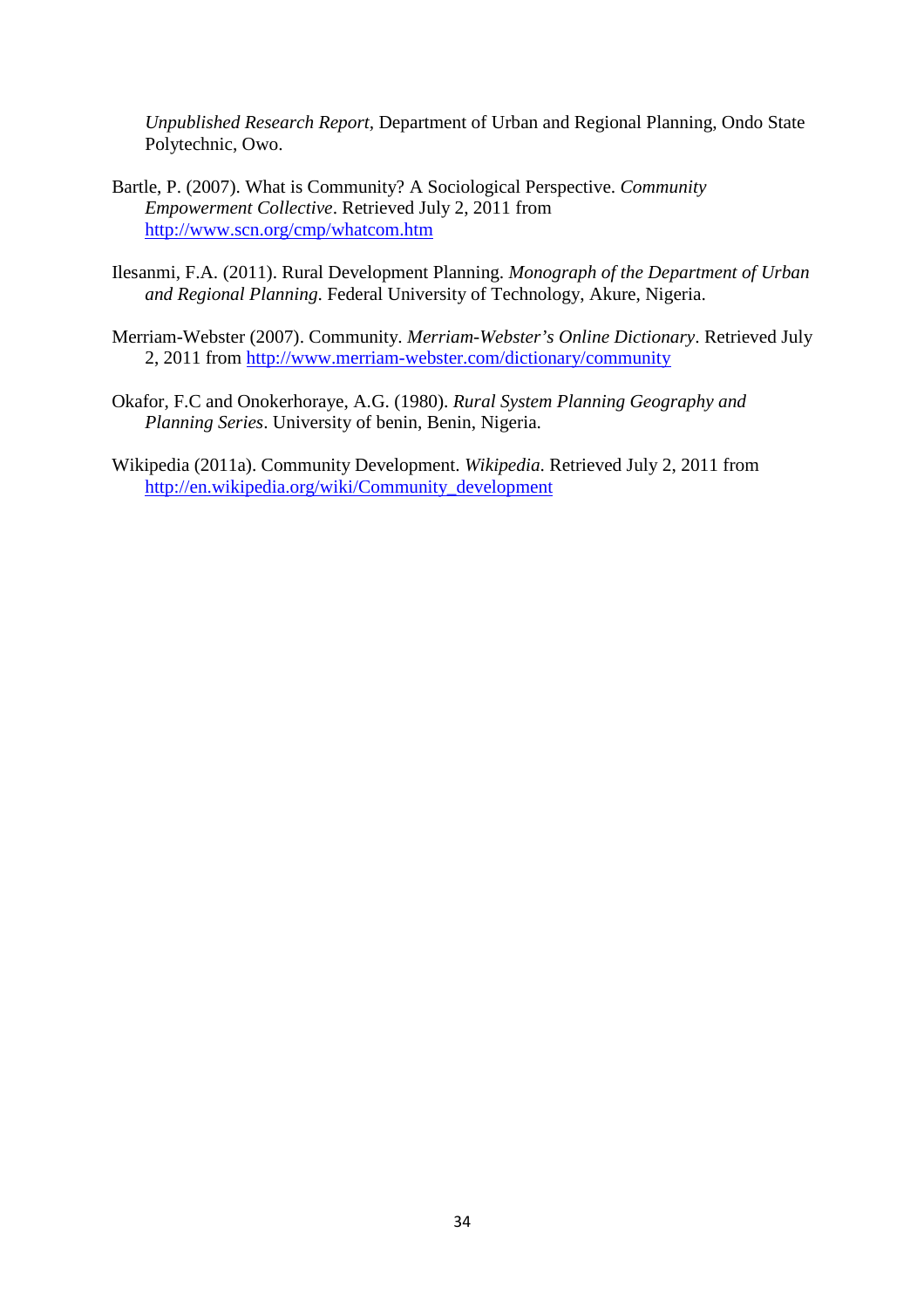# **UNIT 2 COMMUNITY-BASED ORGANIZATION (CBO)**

# **CONTENTS**

- 1.0 Introduction
- 2.0 Objectives
- 3.0 Main body
	- 3.1 Community based organization (CBOs) and their characteristics in Nigeria
	- 3.2 Contributions of the community based organizations in the development of human settlements (cities, towns, villages)
	- 3.3 The needs for the improvement of the performance of the CBOs
- 4.0 Conclusion
- 5.0 Summary
- 6.0 References/further readings

### **UNIT 2: COMMUNITY-BASED ORGANISATIONS CONTENTS**

# **1.0 Introduction**

Having established in the previous unit that Community-Based Organisations (CBOs) are agents of community development, this unit discusses what CBOs are with their characteristics and roles in community development. It exposes the types of CBOs and their activities in the area of community development. The need to support the activities of CBOs due to the limitations encountered in the process of executing community development is also discussed in this unit.

# **2.0 Objectives**

This unit has the objectives to:

- Explain what CBOs are
- Mention the characteristics or nature of CBOs
- Highlight the various contributions of CBOs in the development of settlements
- Exposes the limitations encountered by CBOs with the intention of establishing basis

for the need to support their activities

# **3.0 Main Body**

# **3.1 CBOs and their Characteristics in Nigeria**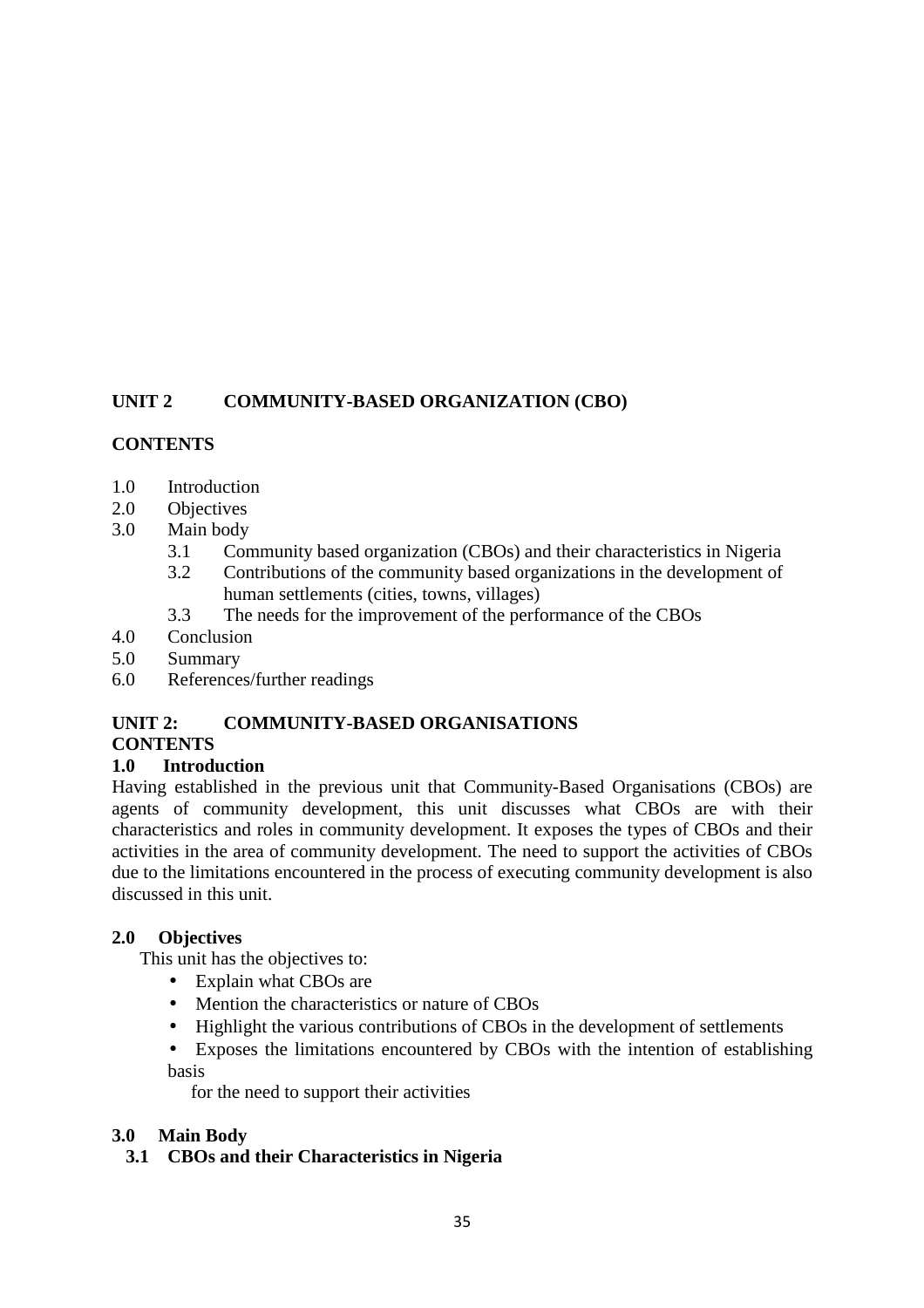CBOs are private, voluntary, organisations independent of any government and funded through individual and corporate donations, levies imposed on members and grants from international agencies and governments (Jegede, 2000). They are community groups which are found in both rural and urban areas. Though local-based, they can spread upwards and outwards to community groups or professional groups or trade unions (Ogbuozobe, 2000). CBOs may come together to pool their labour, to obtain credit to buy goods in bulk, or to promote and develop more sustainable forms of agriculture. Though CBOs are voluntary organisations, it is believed in certain quarters that they are somewhat compulsory as it is in the case of age-grades, community or clan associations and professional associations (Bratton, 1990).

In Nigeria, some of the expressions of CBOs listed below were identified by African Development Foundation questionnaire in one of its studies (Callahan, 2004).

- Residents Associations
- Cooperative Societies
- User Associations of basic services
- Producer Associations
- Professional/Occupational Organisations
- Workers Unions
- Community Development Associations
- Youth Associations
- Local Security Outfits
- Faith-Based Community Organisations

The forms of CBOs listed above exist in Nigeria as well as in many other countries across the globe. The nature or characteristics of such organisations include the following:

- Engaging in not-for-profit activities
- Pursuance of community development
- Education and enlightenment on multifarious issues
- Pursuance of membership welfare
- Provision of partnership with government and international organisations
- Non-political affiliation
- Serving as pressure groups towards attaining communal goals
- Joint collateral bodies for obtaining financial aid

# **3.2 Contribution of the CBOs to the development of Settlements**

CBOs are involved in several ways in the development of settlements. Some of their activities are revealed by the characteristics which they exhibit. Some of the ways in which CBOs are relevant in the area of community development include:

**Contribution to the local industrial base -** The provision of equipment and facilities which aid production of goods and services comes in part from CBOs. Partly, this could be in form of donations to the community or members of the community or CBOs. At times, such facilities could be leased out or sold out at cheap rates and on instalmental payment basis. Farm lands have been leased out to members of communities in this wise while small factories have come to settlements in this form.

**Front for projecting goals and intentions of various businesses or professional groups** - Groups are better recognised by governments and international organisations as means of intervention in community development. Such groups are put in charge of development projects to monitor or supervise. Also, needs and aspirations of communities are projected through CBOs.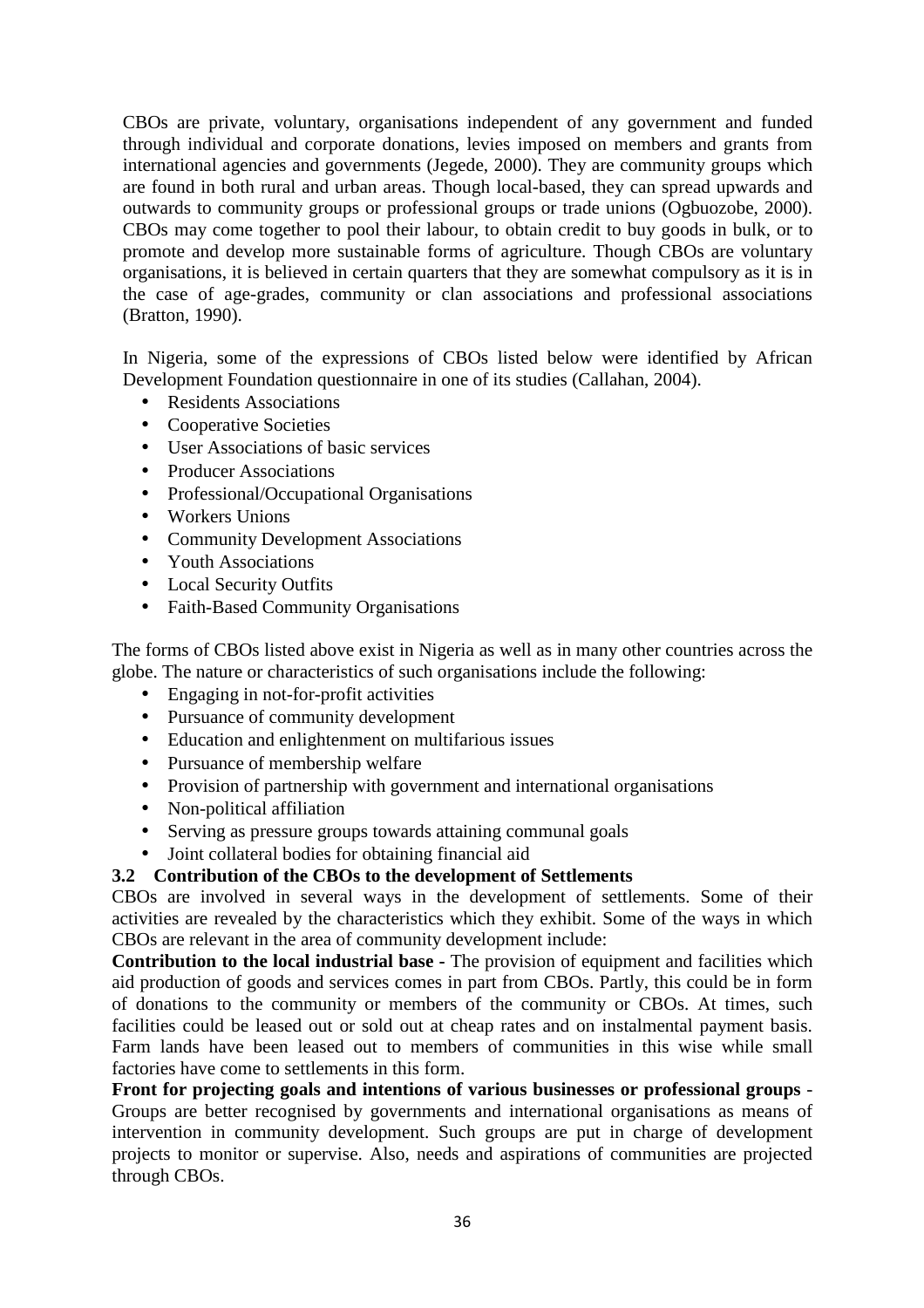**Provision infrastructure –** with levies on members and communities, donations from different sources and small business activities, CBOs generate fund to prosecute various projects in communities. The construction of markets, drainage channels, community halls and provision of facilities in some schools, and elsewhere are recognised to have come from Community Development Associations (CDAs).

**Provision of loans** - cooperative societies of different groups in communities make loans available to their members at low interest rate within comfortable payback period.

**Opportunity for training and development** – some of the CBOs create opportunities for training of members in specific skills towards business development. They involve professional organisations that are relevant in the needed skill area. At times, members within the community who are trained in such skills are invited to donate their knowledge in the process.

**Access to necessary equipment and facilities** – necessary equipment for business development are procured either through loans obtained from CBOs especially cooperative societies. At times they are directly purchased in large number by the society and sold to members to take the advantage of low cost. Also combined with this is the opportunity for warranty on purchased equipment for businesses.

**Opportunities for bulk purchasing and joint collaterals** – in order to obtain loans for from Banks, the CBOs act as organisations which can obtain huge amount and distribute such among members who are in need of small loans for various projects. Also, the CBOs assist in purchasing perishable and non-perishable goods especially at festive periods and other times for their members and people of the community in order to take advantage of cheap rates.

**Security Outfits** – in cities or urban centres where security is an issue needing attention, CDAs have come to form "Vigilante" groups which help in keeping watch over communities and community projects or infrastructure. Members of the community are at times organised by the CDAs to take turns in night watches over their communal properties and households.

**Entertainment and Tourism** – In modern times especially in cities, carnivals have been organised by youth organisations especially towards the end of the year to bring entertainment and fun to city dwellers. This has become a way of developing the tourism industry in cities of Nigeria. The very popular ones are the Calabar carnival and the Lagos carnival.

### **3.3 The Need for the Improvement of the Performance of CBOs**

Due to various limitations that CBOs have encountered until now, there is the need to assist their efforts towards community development. Some of the constraints in the way of CBOs include.

**Overdependence on Government for Financial and Material Support** – according to the findings of Emmanuel (2010), 42% of investigated CBOs in rural coastland of Ilaje were expecting assistance from government alone compared with just 11% expecting assistance from government alone in the urban hinterland. The need to diversify expectation and seek for further assistance in the rural areas was emphasized in this study.

**Lack of Access or Affordability Problem in the area of good equipments in the Rural Areas** – also the problem of non-affordability of good equipment in the rural areas to assist or support existing businesses to aid economic development has been perennial. The cost of high quality and highly productive equipment is high and so members of such communities have had to make-do with what they could afford at any point in time. This generates the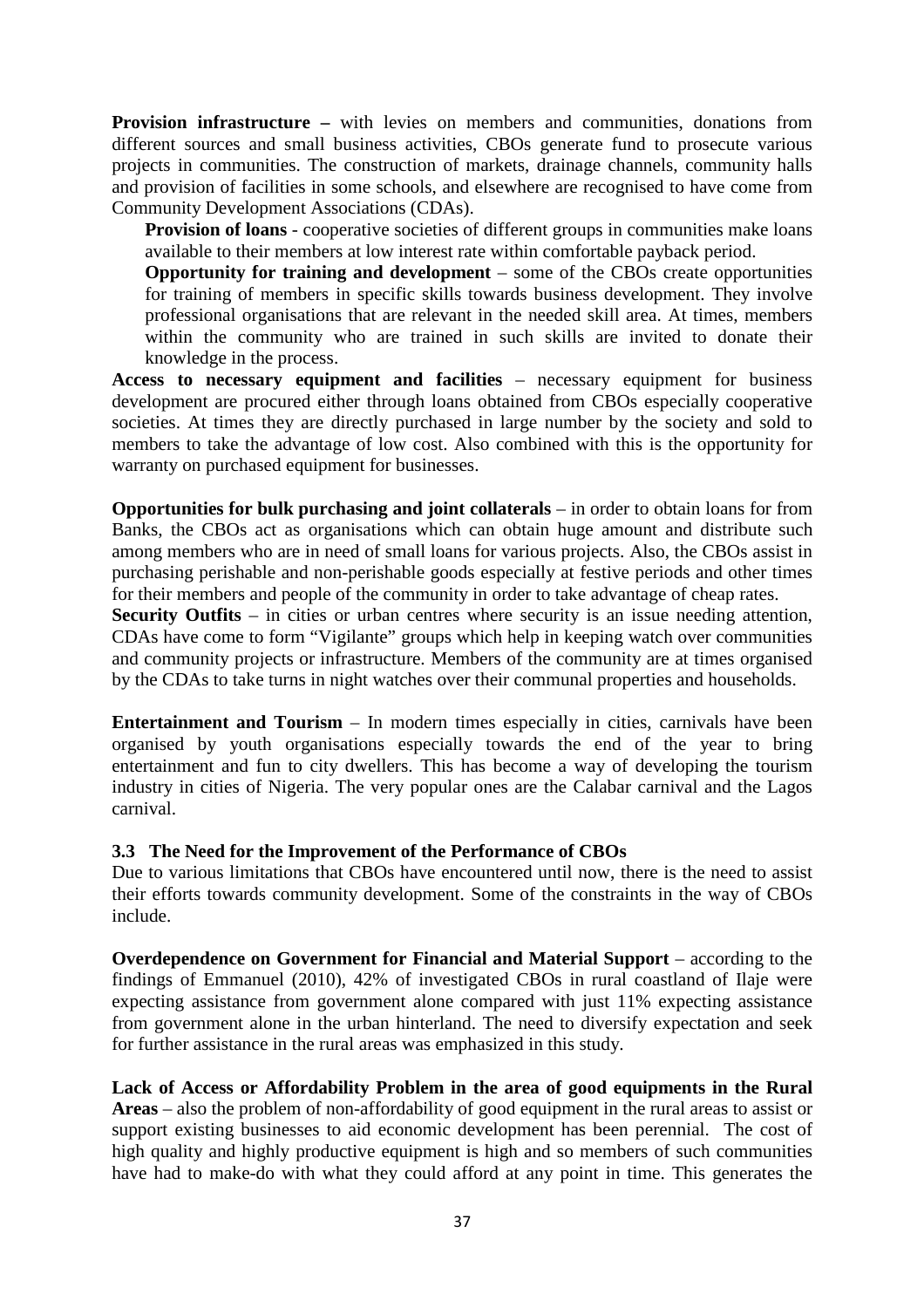need for support in this area both for small businesses and for the general welfare of the rural communities.

**Lack of General and Business Education in the Rural Areas** – about 57% of the populace in Ilaje had at least secondary school education. This seems to be an enlightened society but this seemed insufficient to increase the skills to reduce poverty and increase development level of the rural areas. This consequently affects the operation of the CBOs in the rural areas (Emmanuel, op. cit).

**Overload on Infrastructural Backbone of Urban Communities** – Most CBOs in urban communities are formed for the purpose of infrastructural development. In most cities, the inward population surge has often led to overload on the existing facilities. Consequently associations focus more on alleviating this problem but they are often limited in the area of road construction and electricity provision. Hence, the need for further support for CBOs in the process of community development.

**Insufficient Membership Contribution** – In certain areas, the fact that members' contribution has not been regular or sufficient has hindered the effectiveness of the CBOs in executing their objectives. Since most CBOs depend on residents or members' contribution, there is limit to what could be achieved within reasonable length of time.

### **4.0 Conclusion**

CBOs form a very vital part of communities. Apart from the social expression which they reveal, they act as a means of pulling skills and resources together for moving forward the lives of individuals and whole communities. CBOs' existence in both rural and urban areas confirms the fact that they are highly useful in any community. They have acted as middlemen between communities and government or international organisations in several cases. They will continue to exist as partners in progress towards improving the life of the people and community at large.

### **5.0 Summary**

This unit has been able to expose what CBOs entail and equally reveal their characteristics. The various forms in which they exist and the forms of contribution to the welfare of individuals and communities have equally been revealed. Additionally, the limitations in the path of the CBOs are equally highlighted to emphasize the need for support for such CBOs.

### **6.0 References/Further Readings**

- Bratton, M. (1990). Review Articles: Beyond the State, Civil Society and Associational Life in Africa, *World Politics*, 41(3), 407-430. In Ogbuozobe, J.E. (2000). *Community-Based Organisations (CBOs) in the Provision of Social Services in The Ibadan Metropolitan Area*. Nigerian Institute of Social and Economic Research (NISER) Monograph Series No.1, Ibadan: NISER.
- Callahan, B. (2004). *Development Funding Assistance Programme*. African Development Foundation. Retrieved January 30, 2005 from www.adf.gov/applicationenglish.pdf
- Emmanuel, A.A. (2010). *The Effects of Community-Based Organisations' Activities on Local Economic Development in Geographically Contrasting Areas Of Ondo State, Nigeria.* PhD Thesis. Department of Urban and Regional Planning, Federal University of Technology, Akure.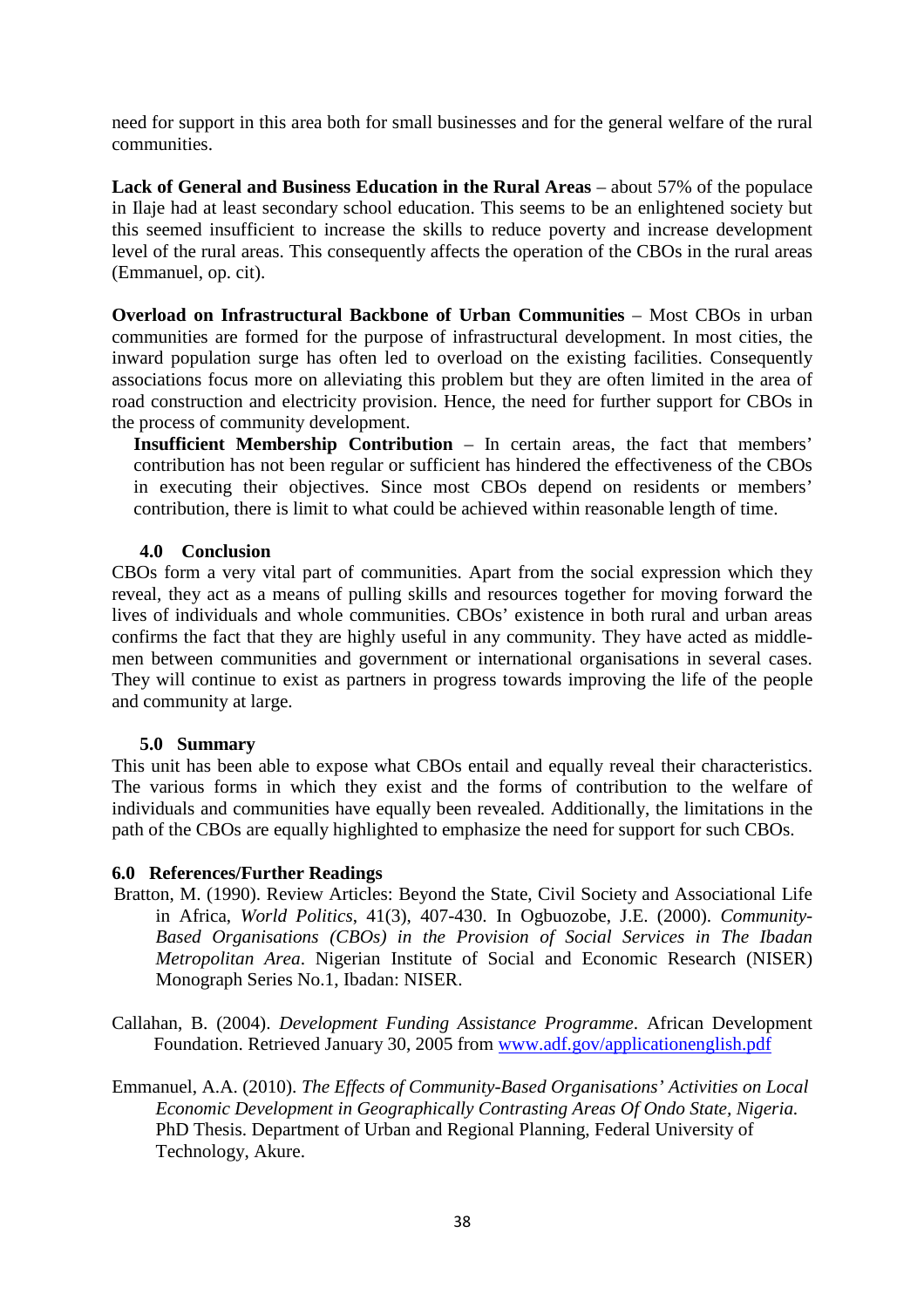- Jegede, A. O**.** (2000). *Assessment of Selected Non-Governmental Organisations on Poverty Alleviation Strategies: A case study of Countrywomen Association of Nigeria (COWAN).* BTech. Thesis. Federal University of Technology, Akure.
- Ogbuozobe, J.E. (2000). Community-Based Organisations (CBOs) in the Provision of Social Services in Ibadan Metropolitan Area. *Nigerian Institute of Social and Economic Research (NISER) Monograph Series No.1,* Ibadan: NISER.
- Olujimi, B and Egunjobi, L (1991) 'Public Participation in a Village Regrouping Scheme' *Community Development Journal, (An International Forum, Oxford)* Vol. 26 No 3 pp165-175.
- Traynor, G.J. (2004). *Funding And Certainty in Community-Based Organisations*. A Paper Presented at The AAACE Conference. Louisville, Kentucky. Retrieved November 5, 2005, from http://www.ala.asn.au/docs/2004-11-traynor.pdf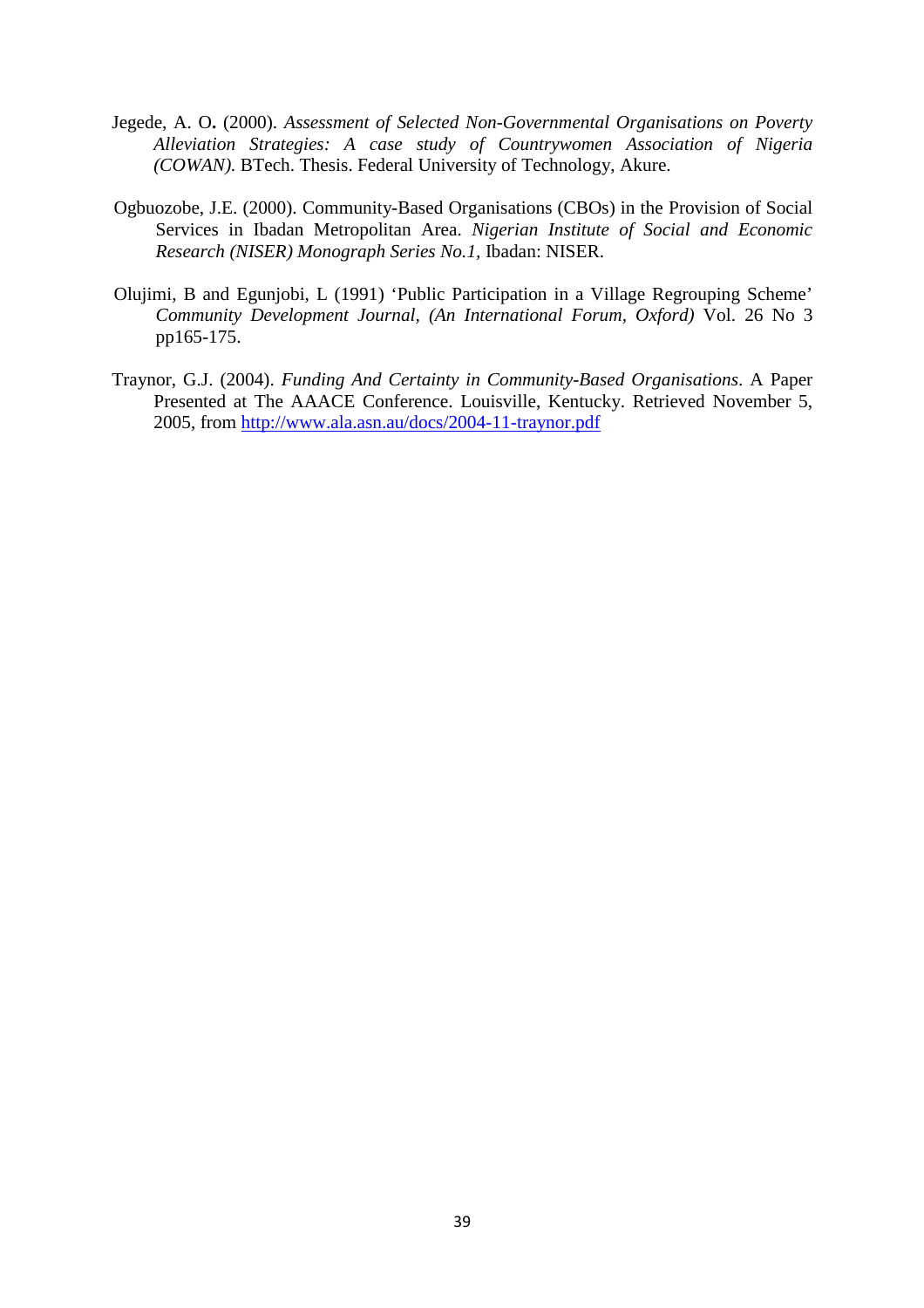# UNIT 3 NON-GOVERNMENT ORGANIZATION

# **CONTENTS**

- 1.0 Introduction
- 2.0 Objectives
- 3.0 Main body
	- 3.1 Non-Governmental Organization and their characteristics in Nigeria
	- 3.2 Activities of the non-governmental organization in Nigeria
	- 3.3 Sources of funding the activities of the NGOs
	- 3.4 Problems confronting the performance of the NGOs
- 4.0 Conclusion
- 5.0 Summary
- 6.0 References/further readings

# **UNIT 3: NON-GOVERNMENTAL ORGANISATIONS CONTENTS**

# **1.0 Introduction**

Non-Governmental Organisations (NGOs) are some of the organisations involved in Community Development and other various activities in the general society. In this unit attempt is made at explaining what NGOs represent. Their characteristics are revealed while the various activities which they are involved in especially in the Nigerian context are also highlighted. This unit will equally provide information on some of the sources of funding for the NGOs in order to expose the financial base for such organisations. Some of the problems generally faced by NGOs are brought to light before concluding this unit.

# **2.0 Objectives**

The objectives of this unit are to:

- Explain what NGOs represent and the inception of NGOs
- Expose some of the characteristics of NGOs particularly in Nigeria
- Examine the activities of NGOs in Nigeria.
- Highlight the sources of funding for NGOs
- Reveal some of the problems faced by NGOs

# **3.0 Main Body**

# **3.1 Non-Governmental Organisations (NGOs) and their Characteristics in Nigeria**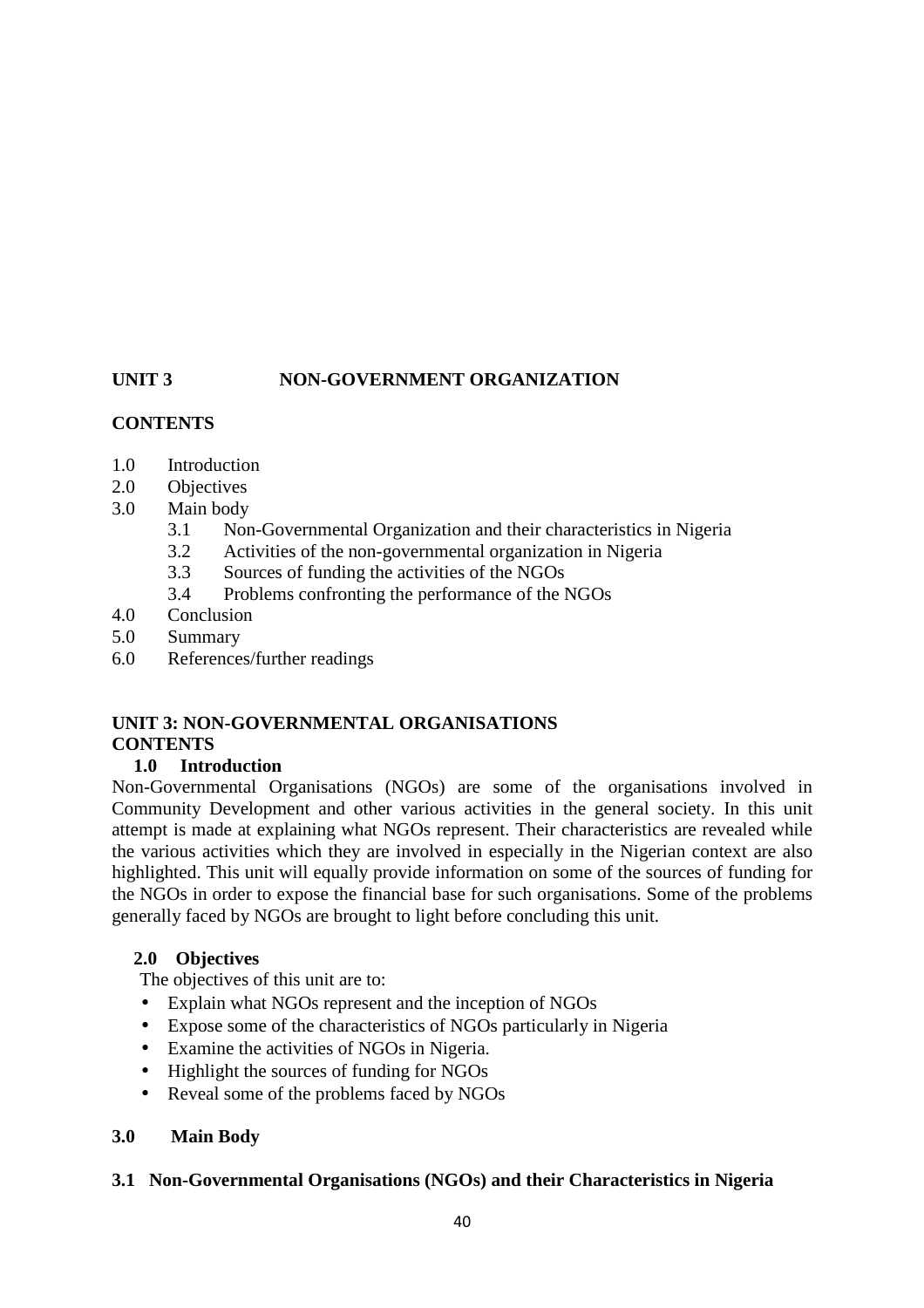Using the words of Willetts (2002), the term "Non-governmental organization" or NGO, came into currency in 1945 because of the need for the UN to differentiate in its Charter between participation rights for intergovernmental specialized agencies and those for international private organizations. According to him, at the UN, virtually all types of private bodies can be recognized as NGOs. They only have to be independent from government control, not seeking to challenge governments either as a political party or by a narrow focus on human rights, non-profit-making and non-criminal. To affirm the above, Edwards and Hulme (1996), say that NGOs were the brainchild of Inter-governmental Organisations (IGOs) such as World Bank and United Nations (UN) which have identified them as magic wand for fostering development strategies.

Also, The World Bank according to Shah (2003) defines NGOs as "private organizations that pursue activities to relieve suffering, promote the interests of the poor, protect the environment, provide basic social services, or undertake community development". The World Bank further says that "In wider usage, the term NGO can be applied to any non-profit organization which is independent of government.

Wikkipedia (2009) sees a NGO as a legally constituted organization created by private organizations or people with no participation or representation of any government. In the cases in which NGOs are funded totally or partially by governments, the NGO maintains its non-governmental status insofar as it excludes government representatives from membership in the organization.

Types of NGOs vary according to the goals and objectives. However some of the common types include:

- Business-oriented NGOs
- Technical NGOs
- Environmental NGOs
- Government-operated NGOs
- International NGOs
- Donor organised NGOs.

Although the NGO sector has become increasingly professionalized over the last two decades, basic characteristics within and outside Nigeria some of which have been highlighted above include;

- Philanthropy
- Volunteerism
- National or international in form of global hierarchies (having central authority) or single-country based with transnational operation.
- Non-profit making
- Independent of government control
- Acts as pressure groups in some cases

### **3.2 Activities of Non-Governmental Organisations in Nigeria**

Activities of NGOs are multifarious. In Nigeria, like in most other countries, NGOs are commonly involved in areas which include:

- Provision of Relief and Aid
- Developmental Projects
- Women Development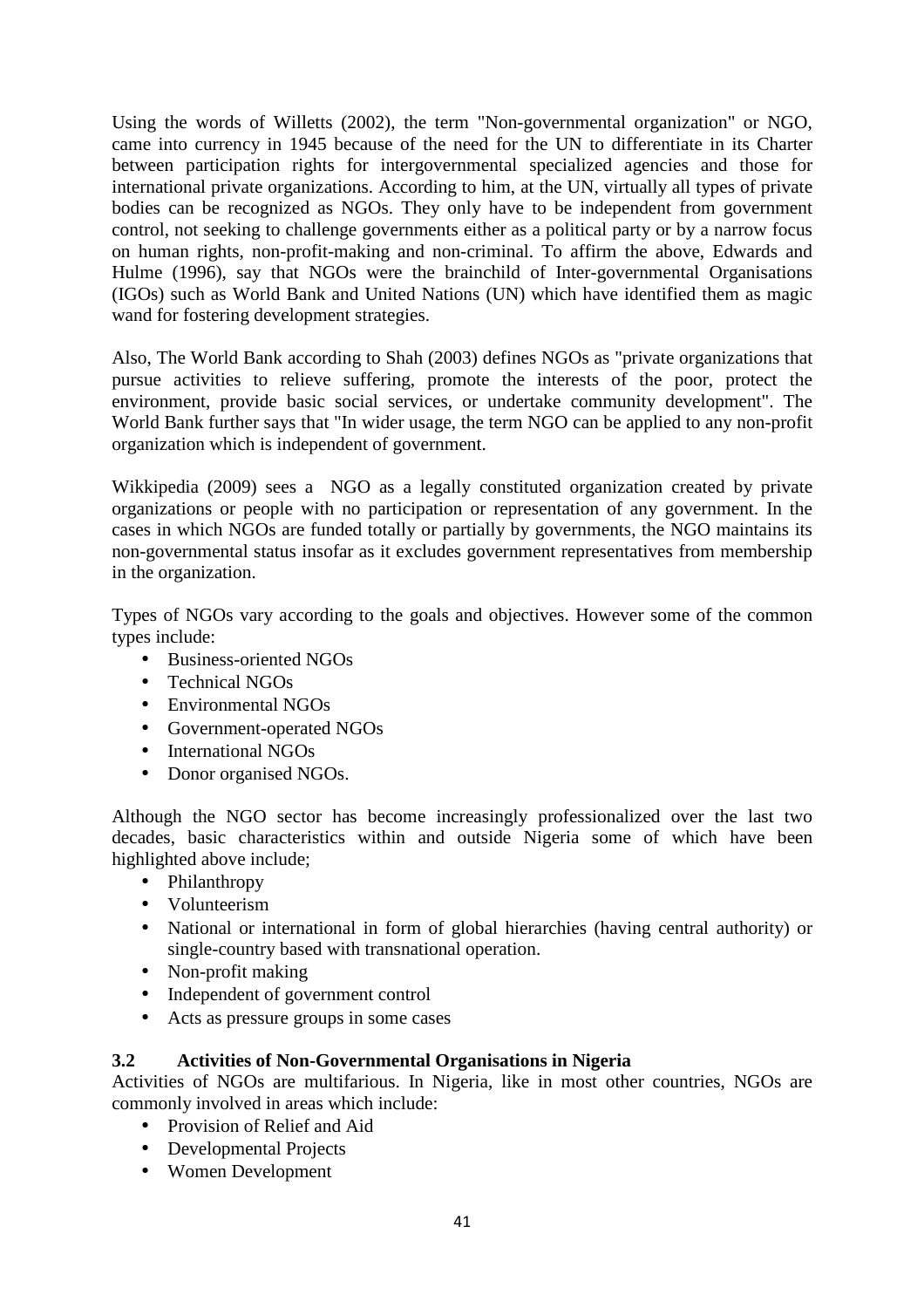- Micro-Enterprise and Poverty Reduction
- HIV-AIDS Sensitization
- Training, Seminar and Workshop
- Environmental Safety
- Youth Development

# **3.3 Sources of Funding for the Activities of NGOs**

Since NGOs are mainly Non-Profit Organisations with voluntary affiliations, funding become an issue beyond what economic investments could cater for. As such financial sustenance of NGOs lies in various sources some of which are mentioned below.

International Organisations which are also called Inter-governmental Organisations (IGOs) mostly composed of sovereign state usually referred to as member states are helpful. These are countries which have come together to achieve clear mission statements which are targeted as achievable goals. Examples include the United Nations Organisations and the World Bank (Wikipedia 2011b). Some NGOs in Nigeria are supported by these organisations. Other IGOs include regional organisations or organisations with cultural, linguistic, historical, economic or other affiliations. Examples of these include Commonwealth of Nations, Organisation of Islamic Countries (OIC), Organisation of Petroleum Exporting Countries (OPEC) and North Atlantic Treaty Organisation (NATO).

Also government agencies such as United Kingdom's Department for International Development (DFID) and United States Agencies for International Development (USAID) also give support and grants to Nigerian NGOs. Such agencies support social services, health, education, poverty, disaster relief, water and sanitation among others (Wikipedia 2011c and Wikipedia 2011d)

At times, donations from corporate organisations are made to NGOs on regular on spontaneous basis. In Nigerian, several companies are involved in such donations to small NGOs which are directed toward helping orphans, the disabled or physically challenged persons. Some of the companies could be Telecommunication companies or manufacturers of consumable goods such as food and drinks. In some situations, Fund-raising events are carried out to attract sponsorship for major projects by NGOs. For such events, some of the existing companies and individuals are invited to contribute to the project of the NGOs. In summary, NGOs in Nigeria obtain funding from the following sources:

- Individual Donations
- Corporate Donations
- Levies imposed on Members
- Grants from International Agencies or Inter-Governmental Organisations (Igos)
- Fund-Raising Events
- Foundations
- Governments

In conclusion, NGOs are typically value-based organizations which at times depend also on voluntary service either by members and non-members and also organisations in form of project execution, training and skill development.

# **3.4 Problems inhibiting the Performance of NGOs**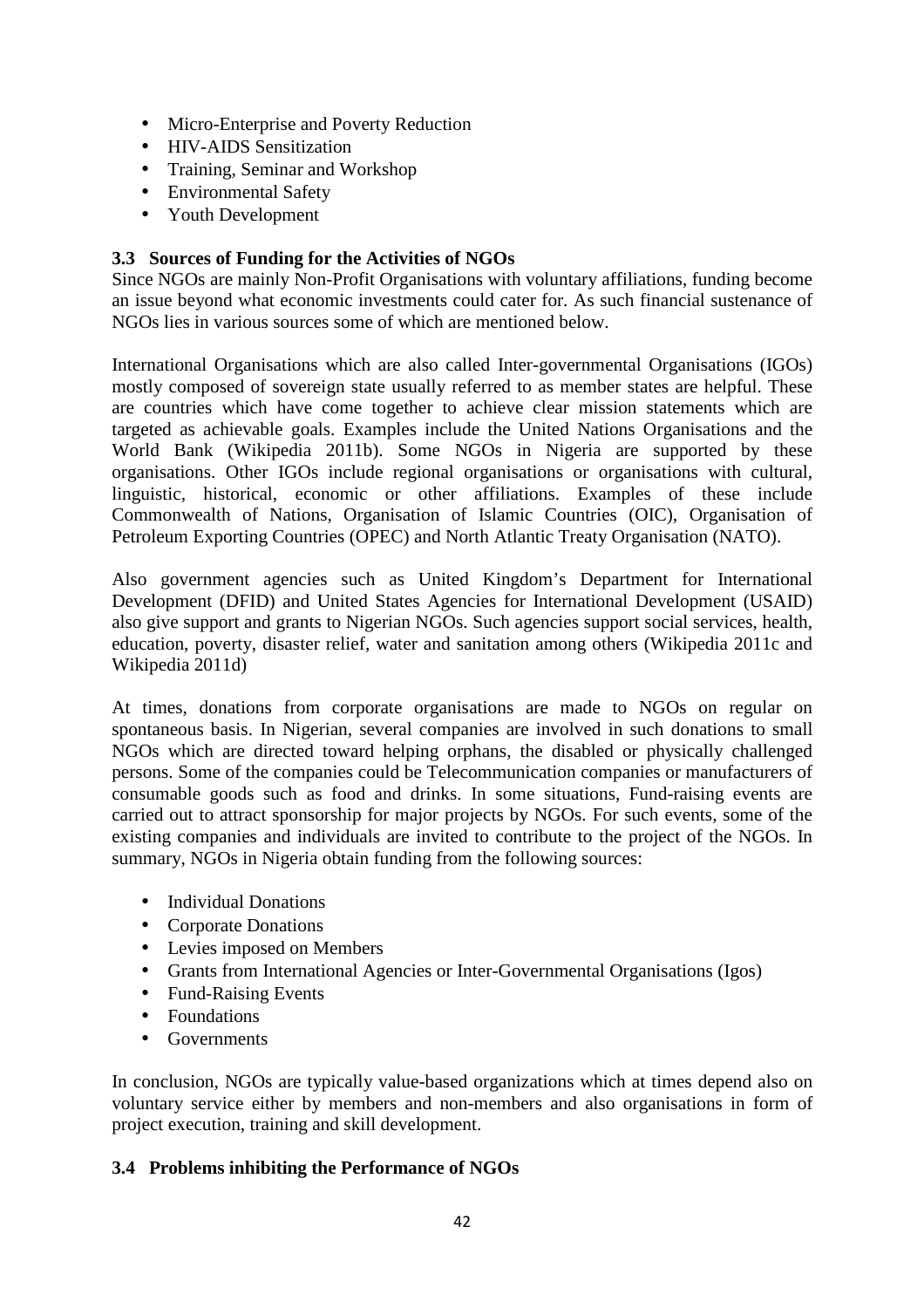Institutionalised funding

Funds are targeted at some big NGOs while the small ones suffer because they are not able to indirectly advertise donors.

Limitation to ideas and innovations due to lack of proper funding

Insufficient professionally trained people

Non-professionalization

Small size leading to poor focus and inability to achieve unrealistic goals

No proper guiding rules or modalities for engaging with external assisting organisations and corporations.

# **4.0 Conclusion**

NGOs play a great role globally in impacting the lives of people in several ways. They operate with different goals and objectives and act as avenues for Inter-governmental organisations to reach the people or partly achieve their goals. The extent to which NGOs can operate is difficult to define. This also makes a rigid definition of NGOs impossible; however, their characteristics and activities have been useful in explaining how they operate or function over time and space.

# **5.0 Summary**

This unit has helped to understand what Non-governmental organisations are, their inception, characteristics particularly in Nigeria and the activities engaged in by these NGOs. Also the sources of funding for the NGOs have been exposed while some of the problems militating against proper functions of NGOs have also been enumerated in this unit.

# **6.0 References/Further Readings**

- Edwards, M. and Hulme, D. (Eds). (1996). *Beyond the Magic Bullet*. Connecticut: Kumarian Press.
- Leyla, S. (2011)The New Actors of Women Movement: Women NGOs and their Potentials. *European Journal of Anthropology*. 2(1): 1-14. Retrieved July 7, 2011 from http://www.eurasianjournals.com/index.php/eja/article/viewFile/551/319
- Olujimi, J.A.B. (2003) 'The Role of Women in Community-Based Organisation in Environmental Cleanliness in Ifedore Local Government Area, Ondo State, Nigeria' in Adekunle, V (et al) *Proceedings of Annual Conference of Environment and Behaviour Association of Nigeria (EBAN)*. Environmental Sustainability in Democratic Government, pp 400-408.
- Shar, A. (2003). *Non-Governmental Organisations on Developmental Issues*. Retrieved January 31, 2005, from www.globalissues.org/TradeRelated/Poverty/NGOs.asp - 67k
- Wikipedia (2009). *Non-Governmental Organisation*. Retrieved January 5, 2009, from http://en.wikipedia.org/wiki/Non-governmental\_organization
- Wikipedia (2011b). *Intergovernmental Organizations*. Retrieved July 7, 2011, from http://en.wikipedia.org/wiki/Intergovernmental\_organization#Examples\_of\_IGOs.
- Wikipedia (2011c). *Department for International Development (DFID)*. Retrieved July 7, 2011 from http://en.wikipedia.org/wiki/DFID.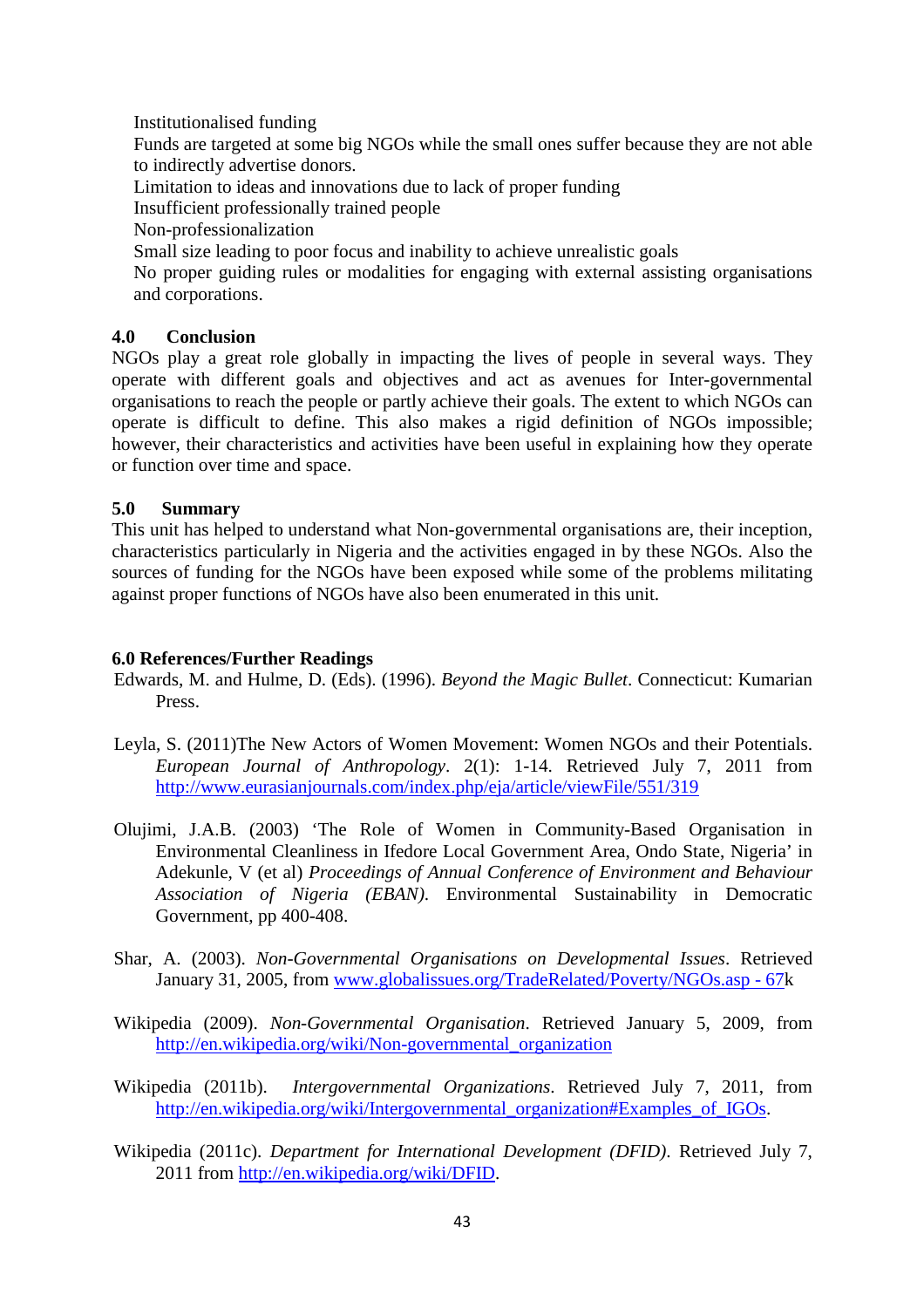- Wikipedia (2011d). *United States Agency for International Development*. Retrieved July 7, 2011 from http://en.wikipedia.org/wiki/United States Agency for International Development
- Willetts, P. (2002). *What is a Non-Governmental Organisation*. Output from the Research Project on Civil Society Networks in Global Governance. Centre for International Politics, School of Social Science, City University, Northampton Square, London. Retrieved January 5, 2009, from http://www.globalpolicy.org/ngos/intro/general/2000/ anal00.htm

# **UNIT 4 POTENTIALS OF NGO IN THE DEVELOPMENT OF RURAL COMMUNITIES**

# **CONTENTS**

- 1.0 Introduction
- 2.0 Objectives
- 3.0 Main body
	- 3.1 What is potential?
	- 3.2 Identification and description of potentials of the NGO in community development
	- 3.3 Suggestions/proposals for the enhancements of potentials of NGO for development
- 4.0 Conclusion
- 5.0 Summary
- 6.0 References/further readings

# **1.0 Introduction**

The Wiktionary (2011) defines Potential as "Currently unrealized ability". This implies an inherent or innate capacity of an object, individual, or a group. There is the need to look at such attributes in NGOs with the ultimate intention to tap into the attributes. This unit will attempt to achieve this purpose. In the light of the above there will be need to set out some objectives in this unit as indicated in the next section.

# **2.0 Objectives**

Explanation of the term "Potential"

Description of the potentials of NGOs towards achieving Community Development Attempt to suggest ways to harness the potentials of NGOs towards of Community Development

Highlighting some agents of community development

# **3.0 Main Body**

# **3.1 Definition of a Potential**

Potential refers to the inherent ability or capacity for growth, development or coming into being. It also implies something possessing the capacity for growth or development (Free Dictionary, 2011). One of the definitions of Longman (1995) says that potential is "a natural ability that could make you very good at something". It suffices to say from these definitions that the potential of an object, individual or group is that which it possesses and which can be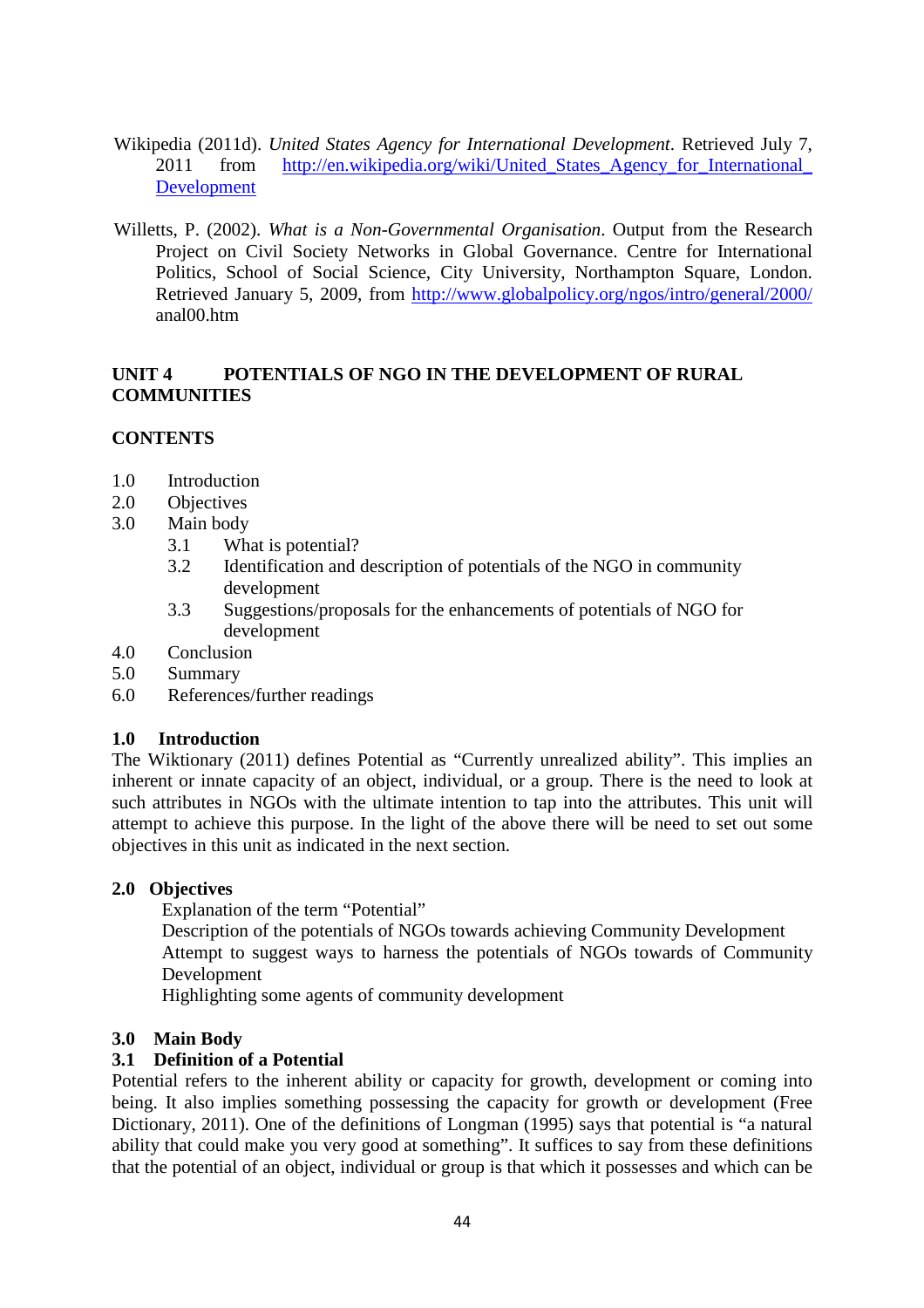tapped or employed to achieve goals or objectives. It is the latent thing which is existent in the subject matter. The Longman's definition makes it open such that this innate capability could be directed ultimately towards a negative or positive end. The fact that a man is naturally good at running could be directed towards winning a race or escaping from been caught while stealing or engaging in robbery just as an individual skilled in computing could be a useful software developer or a hacker. On the other hand, the earlier definitions see potential as something which could be harnessed in the positive direction (i.e towards growth and development.

In the context of NGOs, there are abilities within the organisations which could be channelled in the right direction towards achieving several defined goals. Such goals include growth and development of communities.

# **3.2 Identification and Description of Potentials of the NGOs in Community Development**

The potentials identifiable in NGOs are as numerous as there are types of NGOs. However, in the sense of community development, some of the potentials which could be easily identified include:

- Ability to mobilise resources for community development
- Ability for Infrastructural development
- Being able to create of awareness and partnerships towards environmental protection in communities (Krieger and Rogers, 2008)
- Connecting communities to government and intergovernmental organisations
- Ability to aid poverty alleviation which will ultimately facilitate community development

### **3.3 Suggestions/proposals for the enhancement of potentials of NGOs for Development**

Various stakeholders in community development have different roles to play in enhancing the potentials of the NGOs within specific regions. The stakeholders include the members of communities and NGOs, governments, community leaders and various organisations which provide services for and benefit from communities. The suggestions below are made to assist the various stakeholders to enhance the potentials of the NGOs.

Governments need to develop clear policies for engaging NGOs

Need for communities to link up with NGOs through the help of educated philanthropists in their communities

Provision of land for execution of physical development projects

Provision of Security in Communities to protect Infrastructure by NGOs.

Provision of grants to execute projects

Proper monitoring of sponsored projects, programmes and activities by governments, private sector or intergovernmental organisations as the case may be.

# **4.0 Conclusion**

NGOs have great potentials towards aiding development of communities through several approaches and initiatives. There is need to harness such potentials through follow up of relevant proposals. Ability to connect to both governmental and intergovernmental organisations helps NGOs to directly and indirectly assist communities especially in the area of poverty alleviation and provision of infrastructural facilities. There is no doubt that working towards providing a conducive environment by relevant individuals and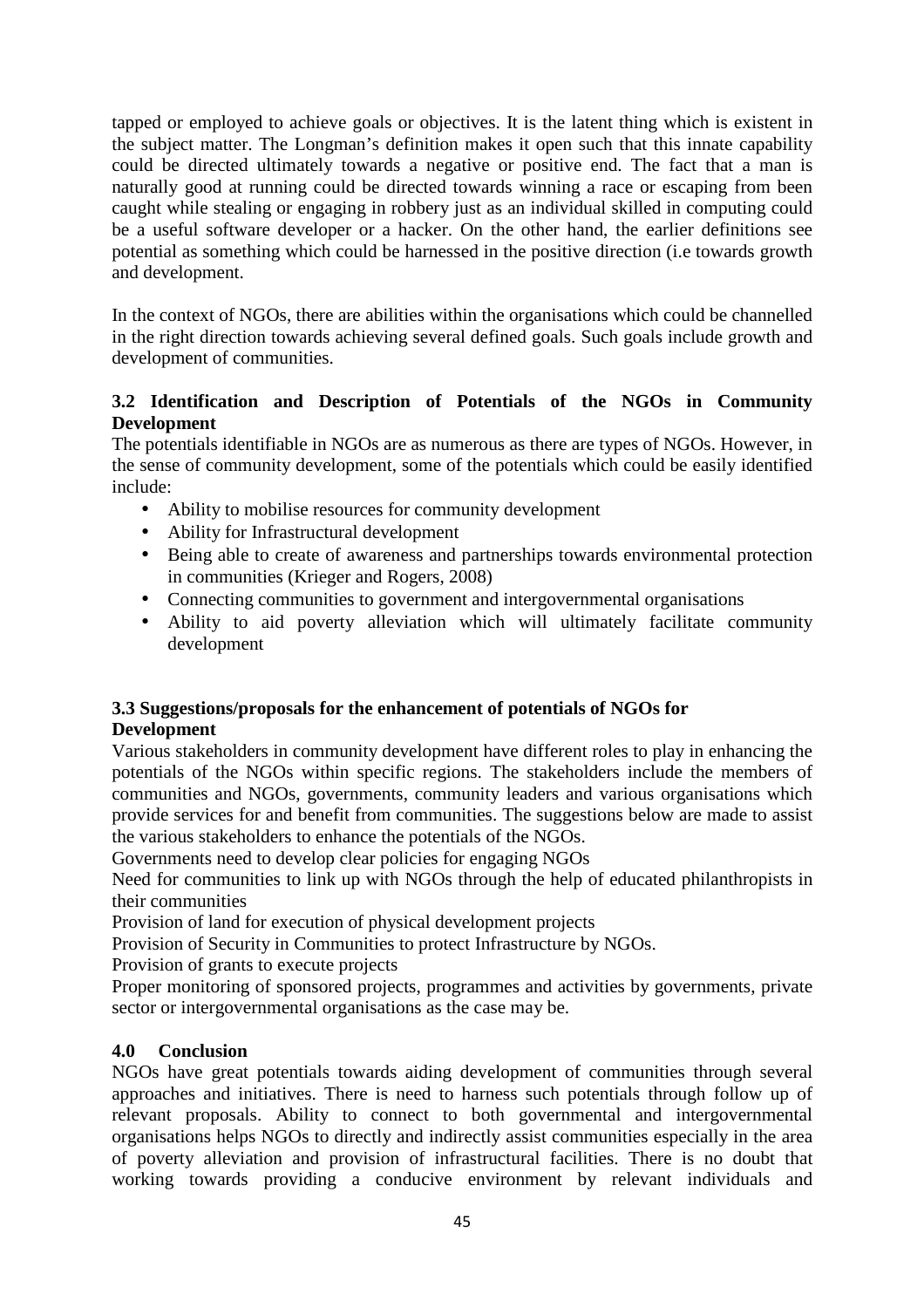organisations within and outside communities will go a long way in helping to achieve the aim of community development.

### **5.0 Summary**

This section has been able to reveal the meaning of potentials as inherent capacity or capability within objects, individuals and organisations. It has equally exposed the potentials found in NGOs and made suggestions towards harnessing such potentials with the hope that the path would be made smoother for NGOs to operate and aid community development.

### **6.0 References/Further Readings**

- Wiktionary (2011). *Potential*. Retrieved July 7, 2011 from http://www.thefreedictionary.com/potential
- The Free Dictionary online (2011). *Potential*. Retrieved July 7, 2011 from http://www.thefreedictionary.com/potential
- Krieger, K & Rogers, B. (2008). NGO-Business-Partnerships Exploring and Comparing the Potential of British Non-Governmental Organisations to Partner with Businesses of The Energy Sector. *Paper prepared for the "58th Political Studies Association Annual Conference", Swansea, 1-3 April 2008. Retrieved July 2, 2011 from*  http://www.psa.ac.uk/2008/pps/Krieger.pdf
- Lu, Y. (2000). The Limitations of NGOs: A Preliminary Study of Non-Governmental Social welfare Organisations in China. *CSC International Working Paper 13*. Retrieved July 7, 2011 from http://eprints.lse.ac.uk/29218/1/IWP13LuYiyi.pdf
- Karmayod. (2008). *Limitations of NGOs*. Retrieved July 7, 2011 from http://www.karmayog. org/karmayogmedia/karmayogmedia\_19194.htm
- Burns, J. (2010). *Facilitating Development: The Potential of NGOs, Corporations and the U.S. Government to Alleviate Poverty in Kenya*. Wesleyan University. Bachelor of Arts Thesis. Retrieved July 7, 2011 from http://wesscholar.wesleyan.edu/cgi/viewcontent .cgi?article=1543&context=etd\_hon\_theses
- Paul, J.A. (2000). *NGOs and Global Policy Making*. Retrieved January 5, 2009, from www.globalpolicy.org/ngos/intro/general/2000/anal00.htm
- Neal, P. (1992). Non-Governmental Organisations: Their Role in Environmental Education. In W.I. Filho and J.A. Palmer (Eds.), Key *Issues in Environmental Education*. West Yorkshire: The Horton Print Group.
- Okoko, E.E. and Olanrewaju, D.O. (2000). The Involvement of Non-Government Organisations in Poverty Alleviation in Akure, Nigeria. *Nigerian Journal of Economic and Social Studies,* 42(2), 201-212.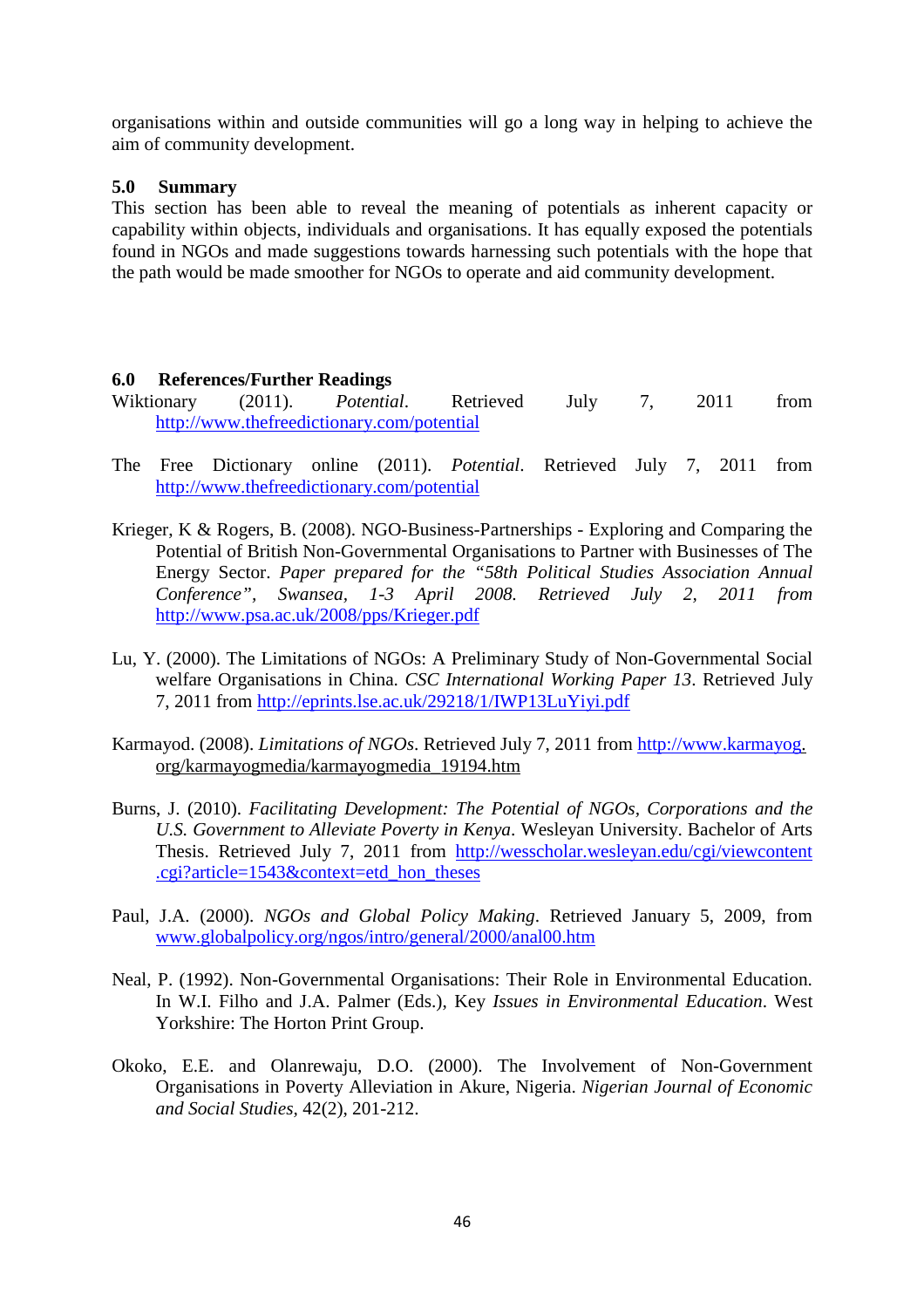Global Policy Forum (2006). *Paper on NGO participation at the United Nations*. Retrieved January 5, 2009, from  $\leq$  http://www.globalpolicy.org/ngos/ngo-un/access/2006/0328 participation.htm>>>

# **MODULE 4 RURAL URBAN MIGRATION**

- Unit 1 Fundamentals of Migration
- Unit 2 Rural Urban migration
- Unit 3 Implications of rural urban migration<br>Unit 4 Mitigation of rural urban migration
- Mitigation of rural urban migration

# **MODULE 4**

# UNIT 1 FUNDAMENTALS OF MIGRATION

# **CONTENTS**

- **Introduction**
- **Objectives**
- Main body
	- Definition and types of migration and migrant
	- Description of 'origin' and 'destination' in migration process
	- Underpinning theory of migration
- **Conclusion**
- **Summary**
- References/further readings

# **UNIT 2 RURAL – URBAN MIGRATION**

# **CONTENTS**

- **Introduction**
- Objectives
- Main body
	- Definition/description of rural-urban migration
	- Factors responsible for rural-urban migration in Nigeria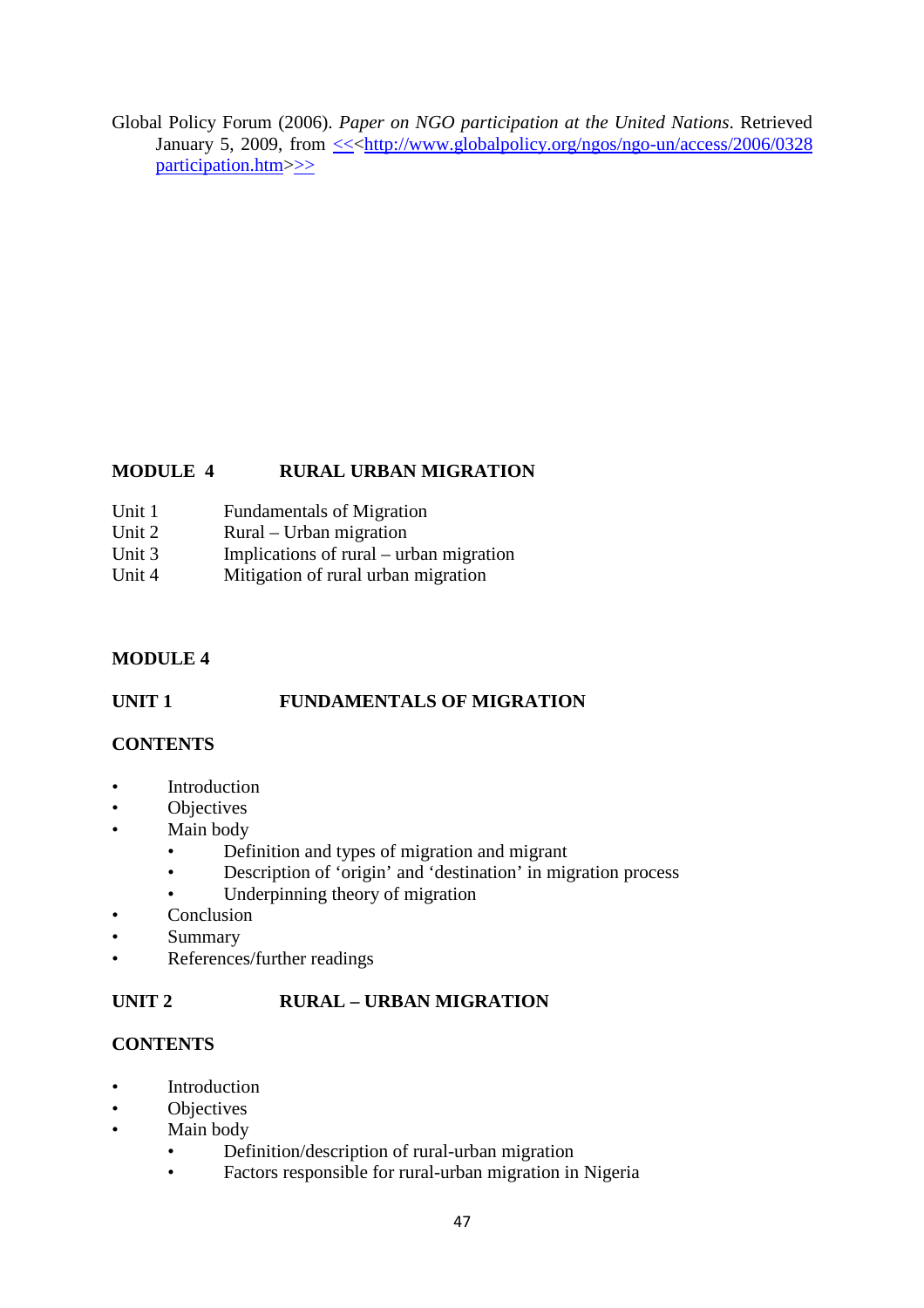- Problems associated with rural-urban migration in Nigeria
- Conclusion
- Summary
- References/further readings

# **UNIT 3 IMPLICATIONS OF RURAL – URBAN MIGRATION**

### **CONTENTS**

- **Introduction**
- **Objectives**
- Main body
	- Effects of rural-urban migration on the rural areas (origin)
	- Effects of rural-urban migration on the urban areas (destination)
	- Planning implications of rural-urban migration in Nigeria
- **Conclusion**
- **Summary**
- References/further readings

# **UNIT 4 MITIGATION OF RURAL – URBAN MIGRATION**

# **CONTENTS**

- **Introduction**
- Objectives
- Main body
	- Ways of discouraging rural-urban migration at the point of origin
	- Ways of discouraging rural-urban migration at the point of distinction
	- Policy approach to the mitigation of rural-urban migration
- Conclusion
- Summary
- References/further readings

# **MODULE 5 – URBANISATION OF RURAL SOCIETIES**

- Unit 1 Fundamentals of urbanization
- Unit 2 Problems of urbanization on rural societies
- Unit 3 Benefits of urbanization of rural societies
- Unit 4 Planning for the integration of rural societies in urban development

# **MODULE 5**

### **UNIT 1 FUNDAMENTALS OF URBANIZATION**

# **CONTENTS**

**Introduction**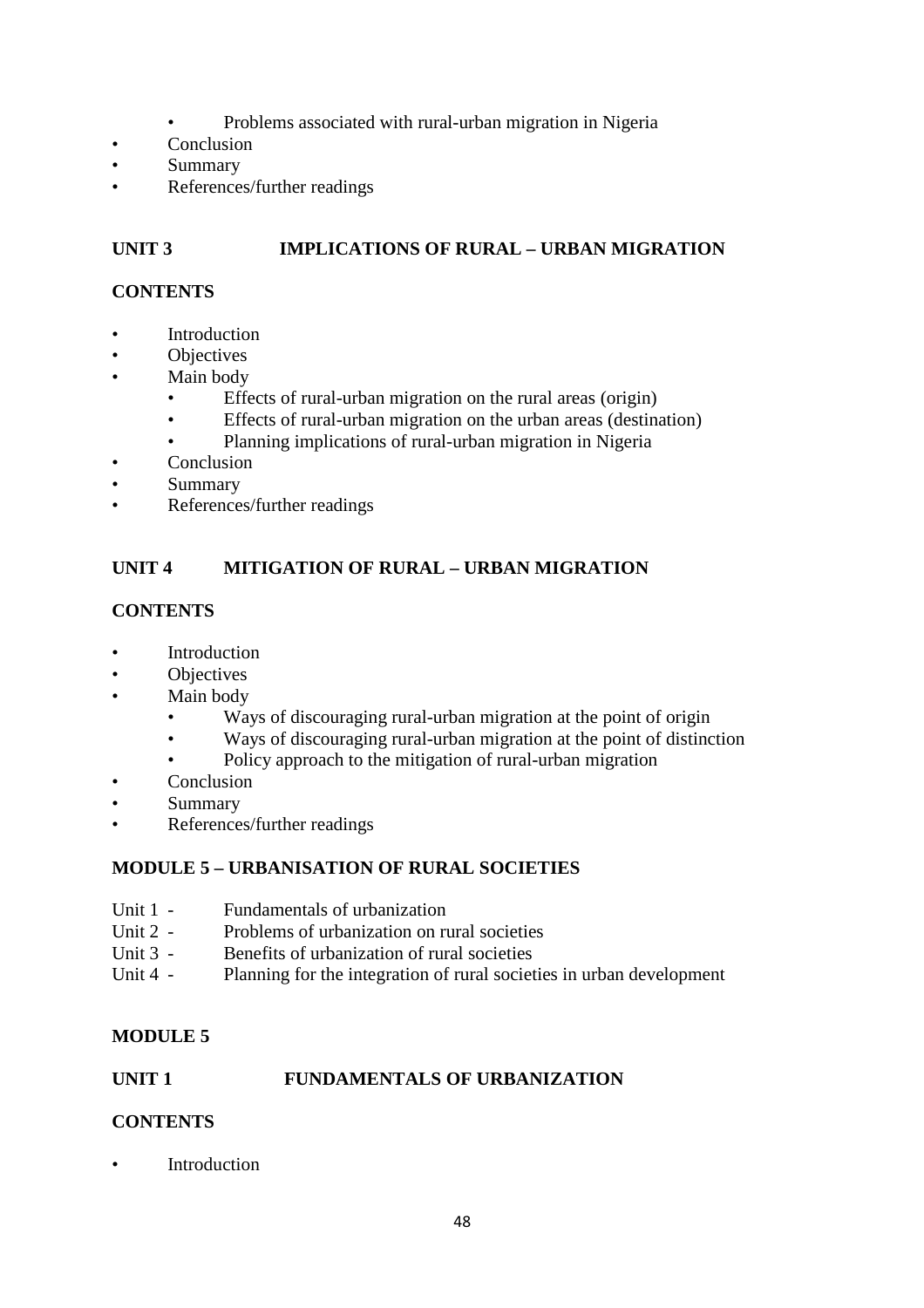- **Objectives**
- Main body
	- What is urbanization?
	- Peculiarities of urbanization
	- Urbanization trend in Nigeria
- **Conclusion**
- Summary
- **References**

# **UNIT 2 PROBLEMS OF URBANIZATION ON RURAL SOCIETIES**

# **CONTENTS**

- **Introduction**
- Objectives
- Main body
	- Encroachment on agricultural land<br>• Ecological implications
	- Ecological implications
	- Social implications (social vices) rural-urban migration
	- Cultural implications
- Conclusion
- Summary
- **References**

# **UNIT 3 BENEFITS OF URBANIZATION OF RURAL SOCIETIES**

# **CONTENTS**

- **Introduction**
- **Objectives**
- Main body
	- Diversification of rural economy
	- Improvement in rural infrastructure provision school, road, rural market
	- Improved participation in political activities
	- Change in perception of rural dwellers
- **Conclusion**
- Summary
- References/further readings

# **UNIT 4 PLANNING FOR THE INTEGRATION OF RURAL SOCIETIES**

### **CONTENTS**

- Introduction
- Objectives
- Main body
	- Urbanization as investable phenomenon
	- Strengthen the grassroots participation